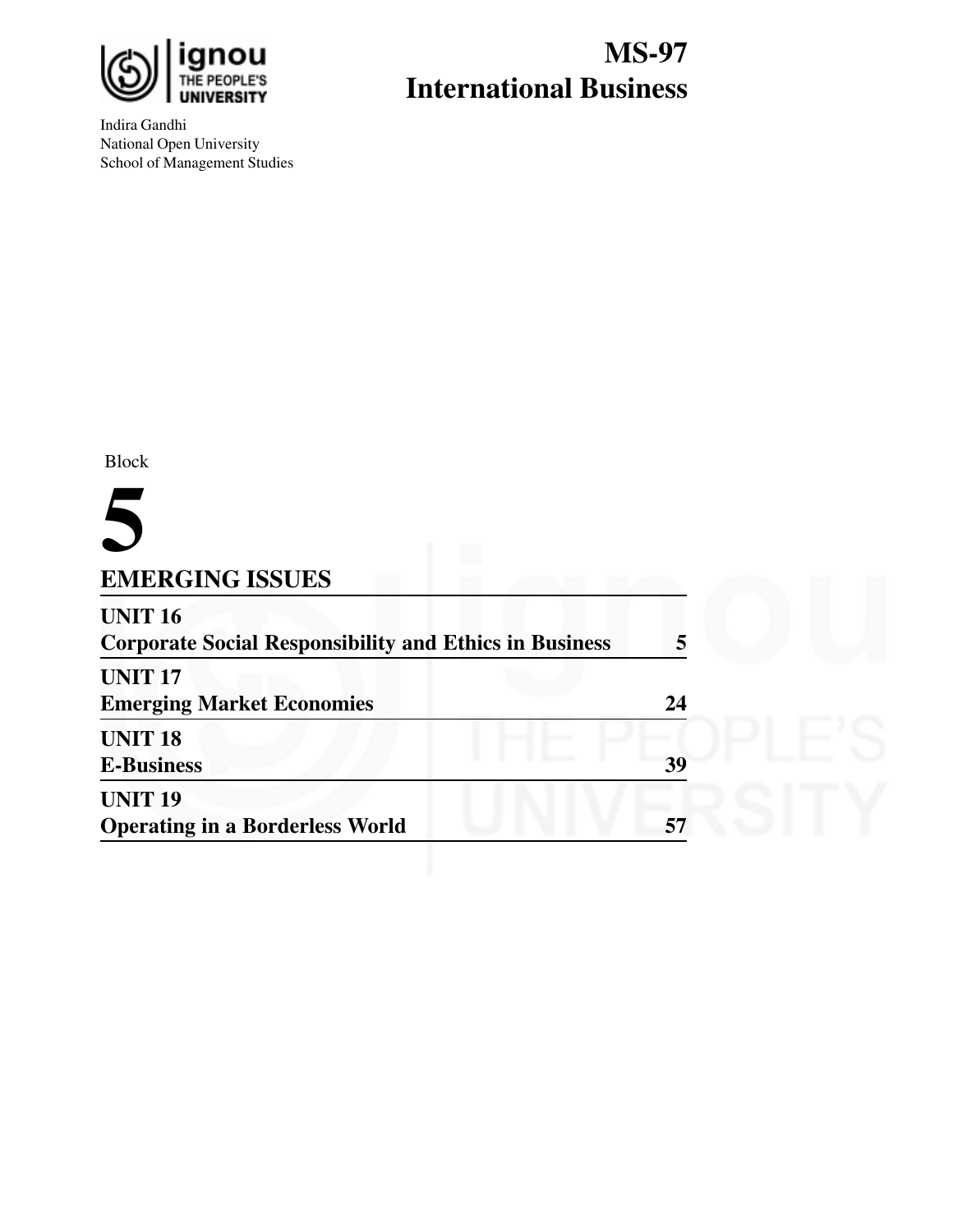### **COURSE DESIGN AND PREPARATION TEAM**

Prof. M. L. Bhatia (*Course Editor*) Vasantkunj New Delhi

Dr. S. R. Mahnot Centre for Industrial and Economic Research, New Delhi

Dr. Pinaki Dasgupta Indian Institute of Foreign Trade New Delhi

Dr. Rajiv Ranjan Thakur Jaipuria Institute of Management Noida

Prof. Prafulla Agnihotri IIM, Tiruchirappalli Tamil Nadu

Prof. Justin Paul University of Puerto Rico USA

Prof. N. V. Narasimham SOMS, IGNOU New Delhi

Prof. Srilatha **Director** SOMS, IGNOU New Delhi

Prof. G. Subbayamma (*Course Coordinator*) SOMS, IGNOU New Delhi

Dr. Neeti Agarwal SOMS, IGNOU New Delhi

Dr. Leena Singh SOMS, IGNOU New Delhi

### **Print Production**

Mr. K.G. Sasi Kumar Assistant Registrar (Publication) SOMS, IGNOU, New Delhi

October, 2015

*Indira Gandhi National Open University, 2015*

ISBN-978-93-85911-26-2

*All rights reserved. No part of this work may be reproduced in any form, by mimeograph or any other means, without permission in writing from the Indira Gandhi National Open University.*

*Further information on the Indira Gandhi National Open University courses may be obtained from the University's Office at Maidan Garhi, New Delhi-l10068 or website of INGOU www.ignou.ac.in*

Printed and published on behalf of the Indira Gandhi National Open University, New Delhi by Director, School of Management Studies, IGNOU, New Delhi.

Laser Typeset by Tessa Media & Computers, C-206, A.F.E.-II, Okhla, New Delhi.

Printed at: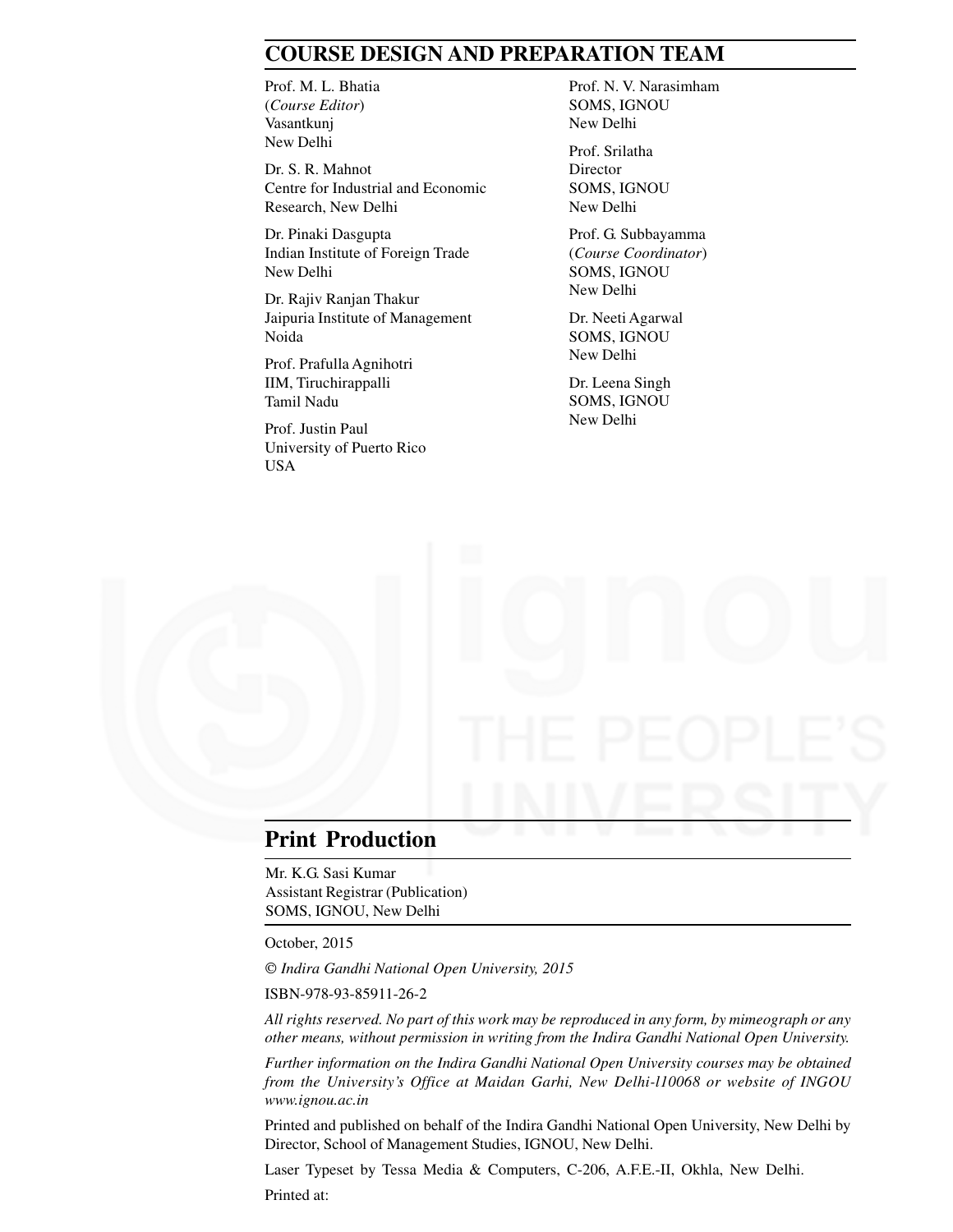# **BLOCK 5 EMERGING ISSUES**

This block discusses the miscellaneous issues arising in International business.

### **Unit 16: Corporate Social Responsibility and Ethics in Business**

This unit discusses the concept of Corporate Social Responsibility and business ethics separately. It tries to differentiate between the two and their importance in the corporate world. With growing competition, the need for CSR and business ethics in the corporate world has increased. Therefore it has become important to study such issues.

### **Unit 17: Emerging Market Economies**

In this unit the learner is exposed to the concept of Emerging Market Economies (EME) and their features. This unit also gives an insight into BRICS, African and South Asian Markets and EU with respect to different macro environmental factors.

### **Unit 18: E-Business**

With growing use of technology in every walk of life, it has become important to discuss the concept of E-business. The online portals worldwide have made their presence felt in terms of doing business. This unit tries to highlight the importance of e-business and the application of ICT in different functional areas.

### **Unit 19: Operating in Borderless World**

The different blocks and units have covered various aspects related to International Business. This unit in particular deals with the latest issues and trends in the International Business. It discusses issues like transfer pricing, double taxation, IPR etc.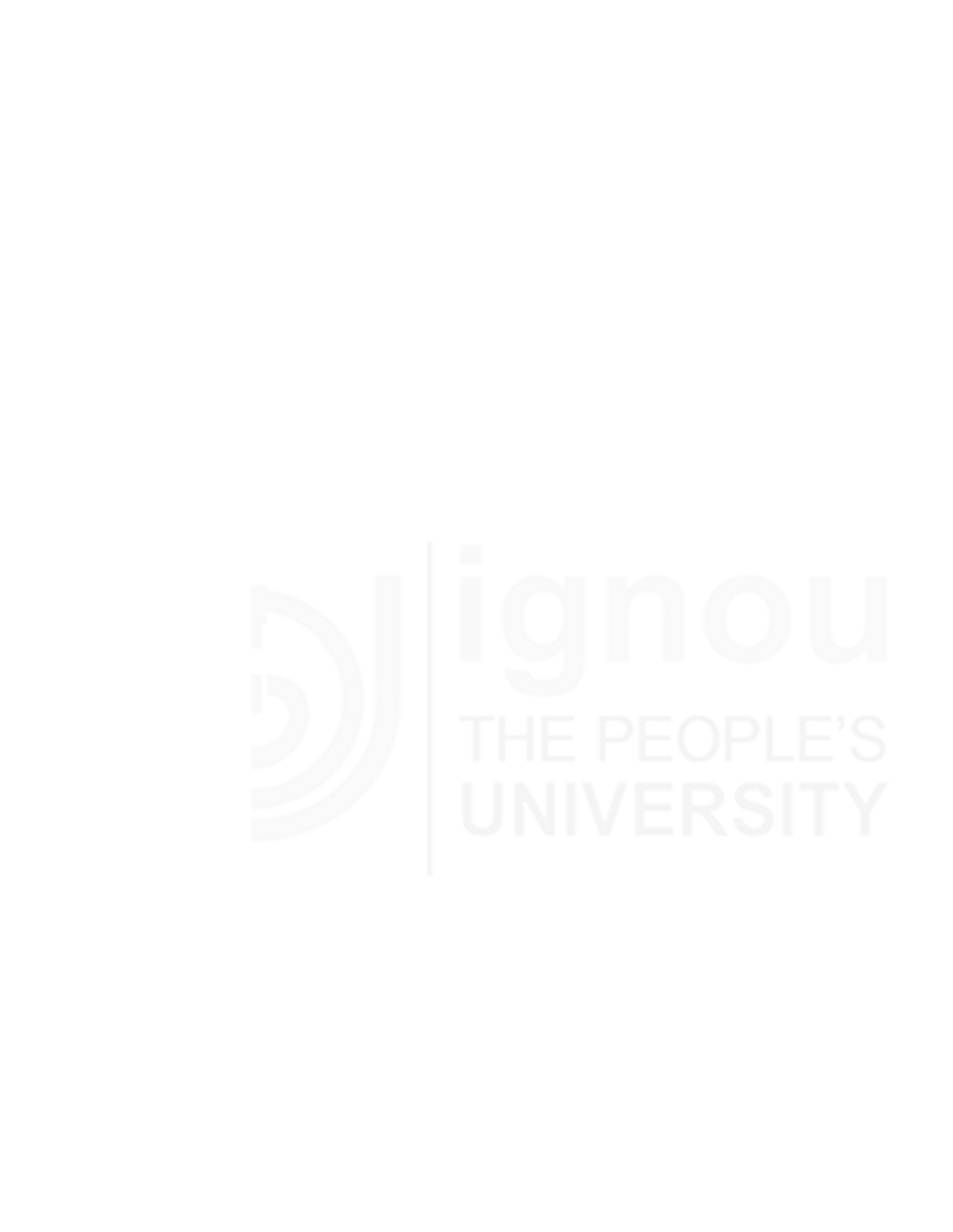# **UNIT 16 CORPORATE SOCIAL RESPONSIBILITY AND ETHICS IN BUSINESS**

#### **Objectives**

After studying this unit, you should be able to:

- define the concepts of corporate social responsibility and business ethics;
- differentiate these two concepts from similar concepts, particularly corporate governance, corporate values, and corporate philanthropy;
- identify and assess how these concepts have become significant in the emerging world;
- comprehend the implications of these and their impact on the management of contemporary corporates and other organizations; and
- examine how these can be operational enhancing the social benefits that these can produce in the entire economy.

#### **Structure**

- 16.1 Introduction
- 16.2 The Basic Concepts
- 16.3 Corporate Social Responsibility (CSR)
- 16.4 Business Ethics and Corporate Values
- 16.5 Sustainable Growth
- 16.6 Corporate Governance and CSR
- 16.7 Corporate Philanthropy and CSR
- 16.8 Summary
- 16.9 Key Words
- 16.10 Self Assessment Questions
- 16.11 References

### **16.1 INTRODUCTION**

Ethics in business, as in daily life of individuals or groups of people, is a precondition of civilized societies. It encompasses the entire fabric of business and business activities. It presupposes that business exists not only for profit to the entrepreneur (or the investor) but that it is carried out for the welfare of societies. Any business draws upon and contributes value to the society. No business can be isolated from the society. This premise will become clearer as we delve deeper into the subject.

To start with, a second premise, which will be developed later, needs to be recognized. The contemporary world has, in the recent decades, gone beyond business ethics. Business ethics is one dimension of the multifaceted phenomenon of Corporate Social Responsibility (CSR). It is only a building block of the latter. An essential component of CSR is good business ethics. Devoid of good business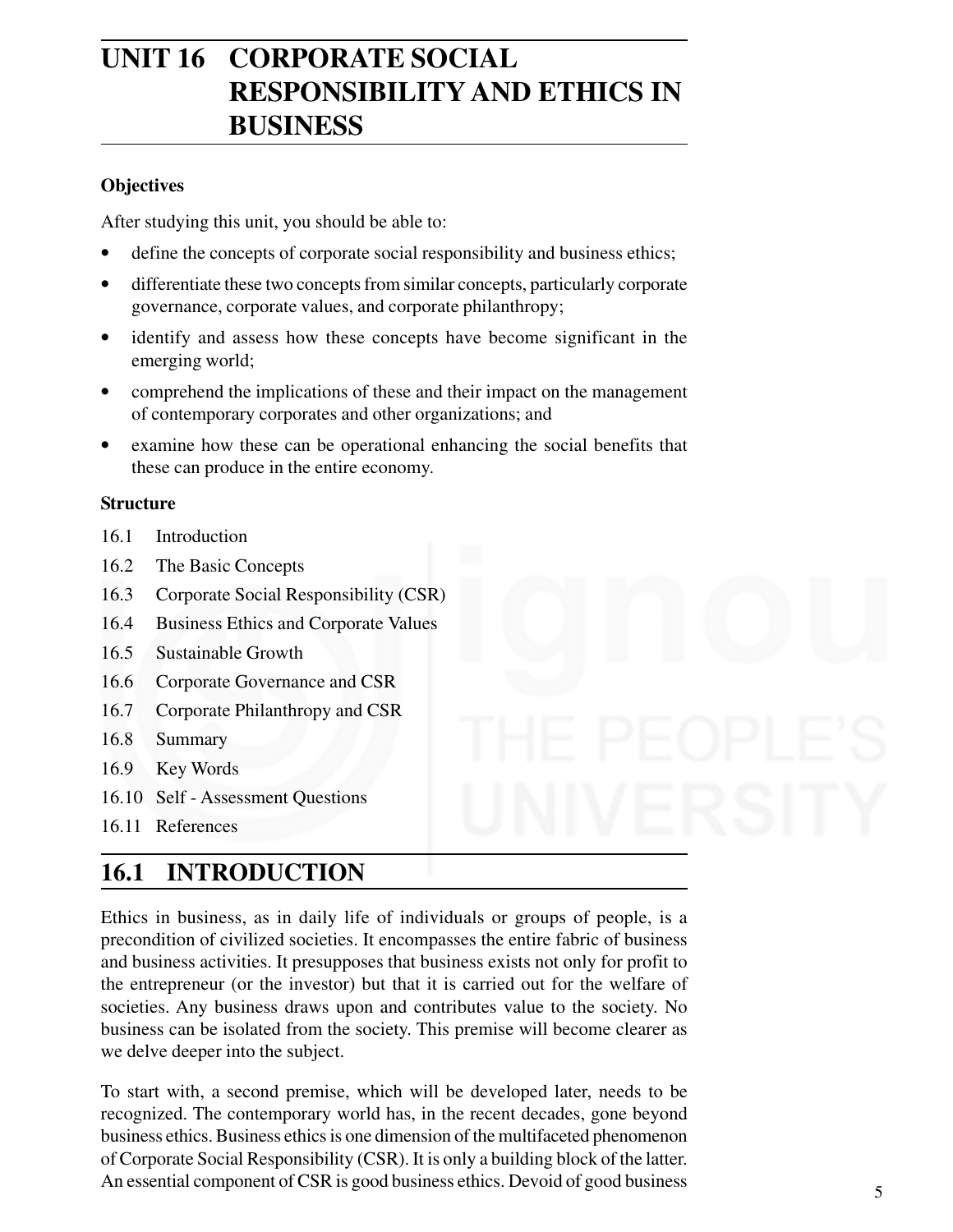Emerging Issues ethics, CSR would remain rudderless; but CSR encompasses a lot more and makes business ethics more meaningful in its wider context.

> With the emergence of a new global economic environment since the 1980s, several new concepts and configurations of governance and free market mechanisms have come into vogue. A free trade regime has been shaping under the auspices of the World Trade Organisation (WTO). The realisation is growing that 'poverty anywhere is a danger to prosperity every where'. Due to the sweep and speed of the twin technologies, Information and Communication Technologies (ICT), the global village has nearly arrived. Along with these historic developments, international cooperation in many vital areas, such as in healthcare, education, biotechnology and exploration in space, is deepening, widening and expanding. While UNDP's *Human Development Reports* have given a new meaning to governance in public life, the need for social sustainability has provided inspiration for a new direction in the corporate world. Corporate responsibility to the whole group of stakeholders is slowly but steadily becoming an act of business and social missions.

#### **Activity 1**

Visit any Company of your choice and identify how is the theory of corporate social responsibility consistent with the dictum that the purpose of all business activity is to earn profit.



### **16.2 THE BASIC CONCEPTS**

There are at least seven concepts which serve similar or overlapping objects or are overlapping in some of their elements. These are:

- Corporate Social Responsibility (CSR)
- Corporate Governance (CG)
- Business Ethics or Ethics in Business (BE)
- Corporate Values
- Corporate Philanthropy
- Corporate Social Objectives
- Green Corporation

Each one of these has its own conceptual basis, domain, rationale; area of application and impact.

Corporate Social Responsibility (CSR) envisages a corporate's (meaning, in the ultimate analysis, those who manage and control the corporate) commitment to be fair, transparent, and caring for all the stakeholders, internal and external,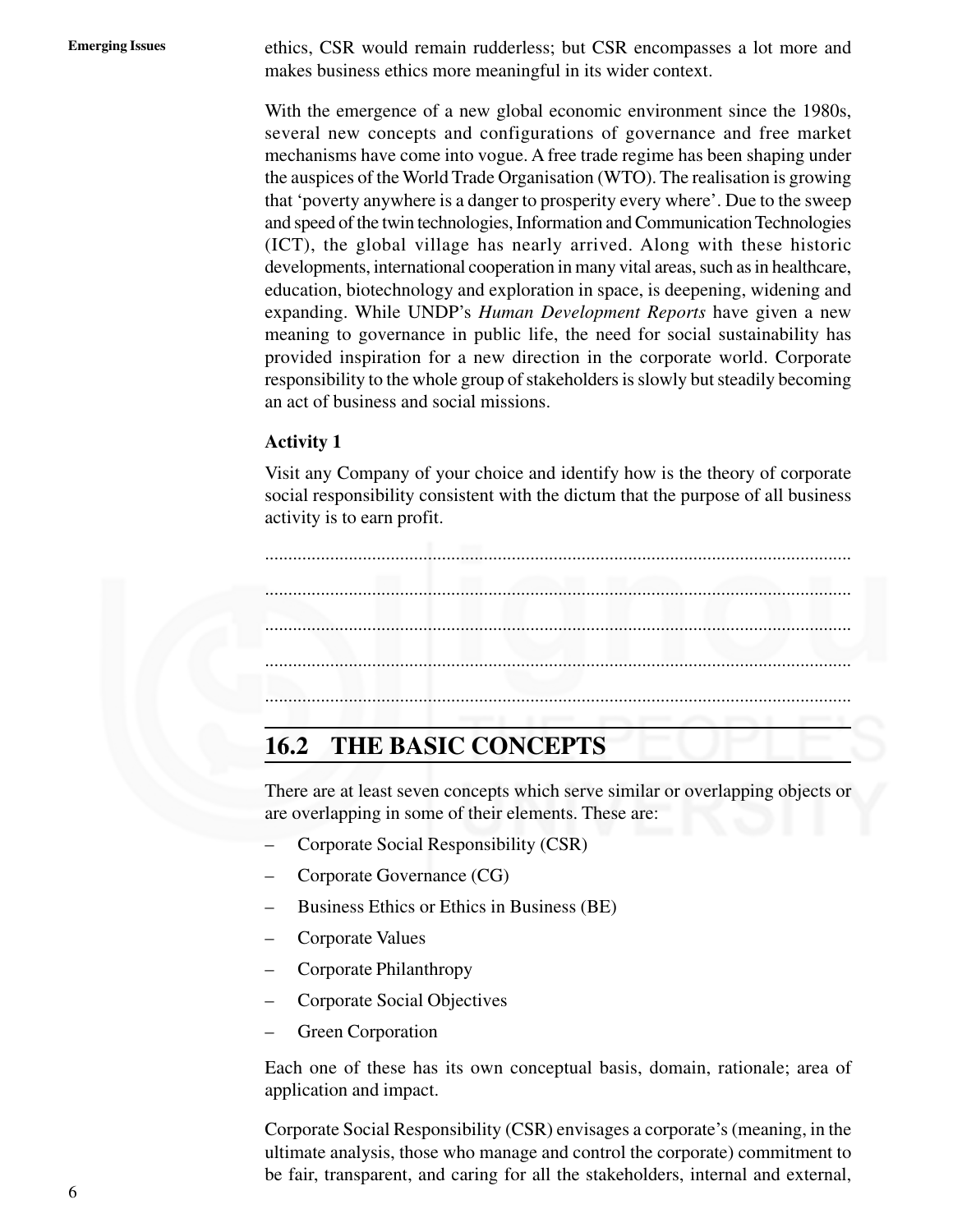including the community and the state. It could apply to any organization. Its application is not mandated by any regulation or statute. It has evolved over time. The third element of the Triple Bottom line is a new dimension of CSR.

Corporate governance is concerned with the total management of the organization and the obligations of the top management, in particular, to ensure transparent operation of the corporate taking care, in particular, of the interests of the shareholders and achieving the planned and promised results. Certain aspects of corporate governance are being mandated by regulations, such as of regulatory bodies or of the stock exchanges.

Business ethics is a matter of corporate behaviour (including the behaviour of the individuals working for the corporate). Like CSR, business ethics is not regulated by laws or institutions, except that good business ethics demand that laws are not violated. Business ethics follows corporate values but where corporate values violate business ethics, the latter prevails. Business ethics is not rulebased and is open to different interpretations under different conditions. Business ethics emerge from moral values of individuals, groups or societies and it has cultural linkages.

Corporate values are the basic principles of conduct adopted implicitly or explicitly, and followed by a corporate entity or organization. These are partly expressed and communicated and partly understood by practice. Business ethics is based on corporate values but some corporate values may not be consistent with business ethics. Nevertheless, good corporate values must conform to the needs of business ethics.

Corporate philanthropy is not the same as CSR, but in many quarters, it is believed to be synonymous with it. CSR is a much wider term. Corporate philanthropy could be a positive constituent of CSR but CSR could exist without corporate philanthropy. Acts or programmes of social good are undertaken voluntarily as the corporate management considers its duty to help the society where some segments need economic assistance. Corporate philanthropy is normally extended to some sections of the community basically outside the employees, but some help to the employees may also be stated as social philanthropy. CSR is a must; so are the dictates of corporate governance, but corporate philanthropy and its dimensions are wholly optional.

Corporate social objectives constitute a broad framework of the objects which a corporate strives to achieve beyond those directed towards earning profit. In adopting acts of corporate social philanthropy, the corporate may be targeting corporate social objectives, as it does in following CSR.

Ever since the worldwide awareness has emerged on the issues of environment preservation and protection, the concept of Green Corporation has developed. It is aided by the Global Compact sponsored by the United Nation's Secretary General. The concept is based on the corporates following a policy which seeks to avoid waste of non-renewable resources and impacting the environment. It envisages products, processes and practices which impact the environment. Several corporates around the world have taken serious initiatives towards that end. It serves corporate social objectives while fulfilling the demands of CSR.

**Corporate Social Responsibility and Ethics in Business**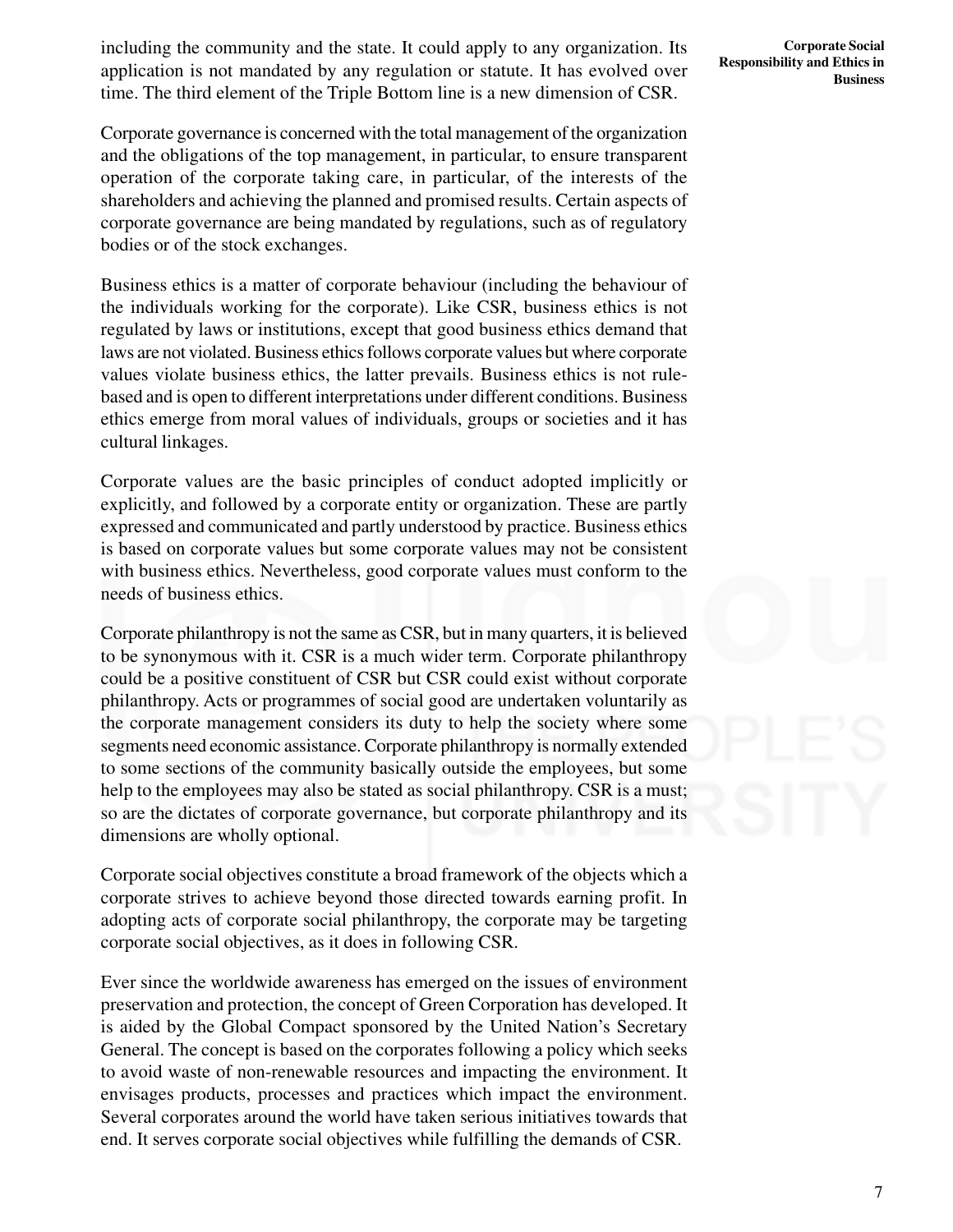Consult a Business entity and develop a fish diagram which incorporates CSR, CG, business ethics, corporate values, corporate social values, Green Corporation and corporate philanthropy.

.............................................................................................................................. .............................................................................................................................. .............................................................................................................................. .............................................................................................................................. ..............................................................................................................................

### **16.3 CORPORATE SOCIAL RESPONSIBILITY (CSR)**

#### **The emergence of the concept**

A survey conducted by the Economic Intelligence Unit, London, has indicated that 54% executives in a global survey in 2000 believed that the concept of Corporate Social Responsibility was central to the decision making of their corporates. That figure expanded to 85% in 2005. The report also indicated that "until recently companies often regarded Corporate Social Responsibility as a piece of rhetoric intended to placate environmentalists and human rights campaigners but now companies are beginning to regard CSR as a normal facet of business and are thinking about ways to develop internal structures, processes and practices that will emphasize it more thoroughly."

Once it is realized that the only contributor to the economic performance of an enterprise is not the investor, but there are equally significant other contributors, the role of CSR can be fully realized and recognized. In the successful enterprise of today, the whole community and, especially the state representing the community, contributes as significantly as the investor. In a modern corporation, even the financial stake of the principal investor is very insignificant since there is an increasing dissociation of control from ownership as a result of the participation of a large mass of common shareholders (whose rights are basically limited to receiving paltry dividends), large borrowings and still larger credits from vendors and service providers.

Corporate Social Responsibility is the form of corporate governance which seeks to incorporate and operationalize its social obligations in carrying out its activities. It addresses the concerns of all stakeholders and enhances value creation for them. The stakeholders include the shareholders (the investors), the consumers, the people who work for it, the resource suppliers, the vendors of materials and services, the state and the community.

An important component of CSR is to preserve and protect the environment. CSR is a complex configuration and encompasses a broad spectrum of corporate governance.

Practically all programmes of CSR develop a written 'vision statement' and many an 'ethics statement'. Several corporates stop at these statements; others design strategies and put the goals into action.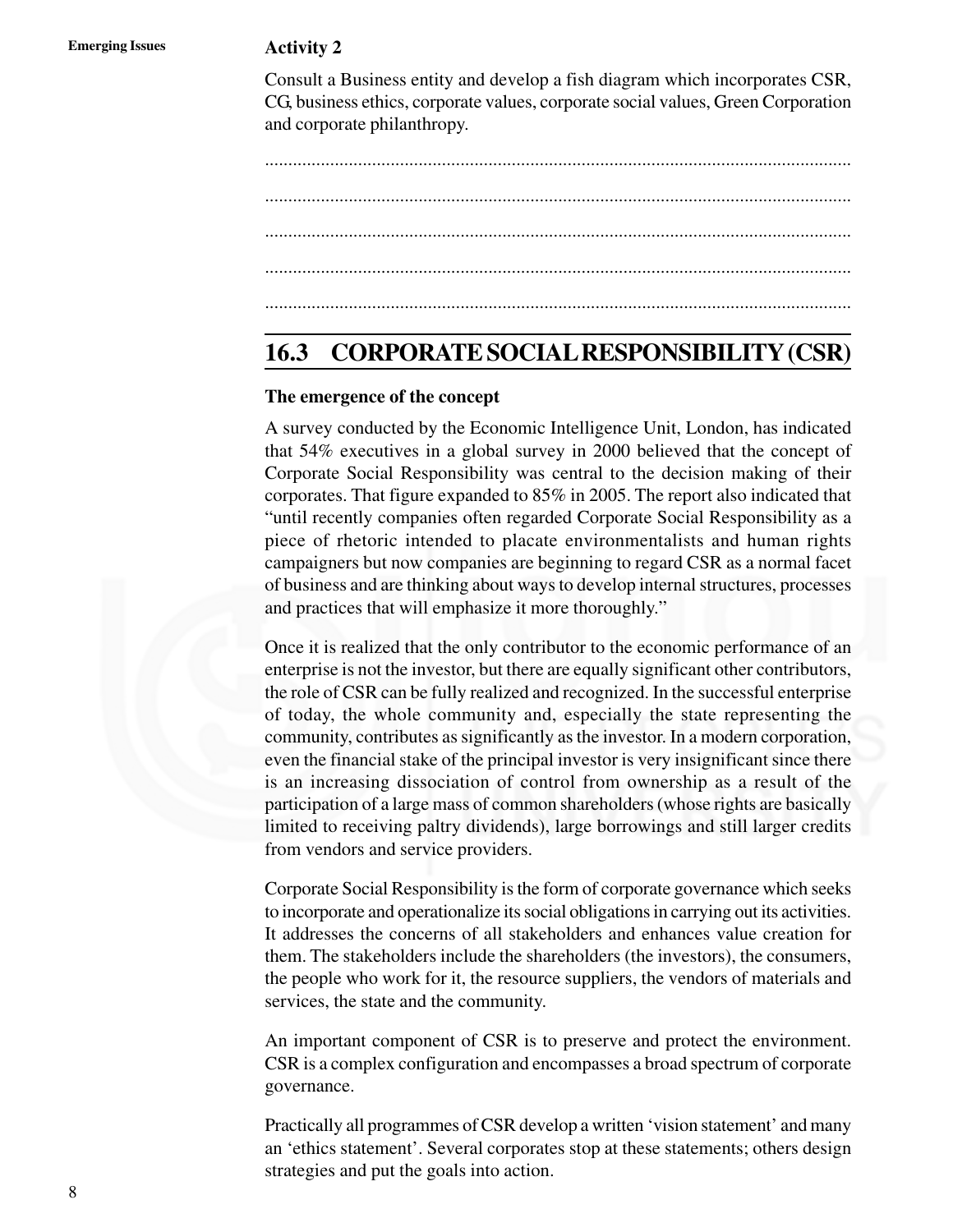#### **Factors leading to CSR**

The basic elements for the promotion of CSR are:

- a) professionalism in the organization, which is essential to initiate and sustain CSR;
- b) cultural environment in the organization hospitable to the development of CSR;
- c) commitment of the top management to the objective and its operationalization in the organization;
- d) corporate strategy and practices which conform directly or indirectly to and not mitigate the objective of CSR.

Among some of the management and economic analysts, Milton Friedman, the Nobel Prize winner, is one who has held the position that the responsibility of business is exclusively to maximize profit for shareholders. In the present day world, it requires no effort to demolish this obsolete theory. Environmental degradation, generation of inequity – not only inequality – and poverty and the new business and economic imperatives have given a decent burial – at least, in its deep realization and public admission – to the Friedman theorem. It is universally recognized even by the capital owners and captains of industry that the corporate manager has several other stakeholders to serve besides the shareholder. In the same vein, Tony Blair, the then Prime Minister of the UK said "The 21st century company will be different. Many of Britain's best-known companies are recognizing that every customer is the part of the community and that *social responsibility is not an optional extra*".

#### **Constraints in operationalizing CSR**

There are number of constraints to the adoption of CSR.

- 1) CSR still remains clouded in terms of what precisely it implies. There is no clear understanding of the concept. Different people consider it differently in terms of its concept, content and coverage.
- 2) CSR is equated with other parallel concepts which do not strictly and wholly represent CSR. These include environmental protection, care for the employees, corporate philanthropy, business ethics, corporate spirituality, corporate governance, open and transparent management style. There is a lot of commonality among these concepts but these are not the same.
- 3) Several corporates still do not subscribe to the goal of CSR although most of them declare that they do.
- 4) Some corporates subscribe to the goal of CSR but the top management considers that it is a standalone function and is assigned to a small group to do what it can.
- 5) The function of CSR is relegated to the fast emerging and salutary objective of corporate philanthropy.
- 6) Some corporates equate it with undertaking, sponsoring and supporting socially beneficial programmes.
- 7) To several corporates, CSR is more a question of maintaining favourable if not a grand – public image of the corporate, often of the corporate owner or leader, as the concept is in fashion and appeals to the public.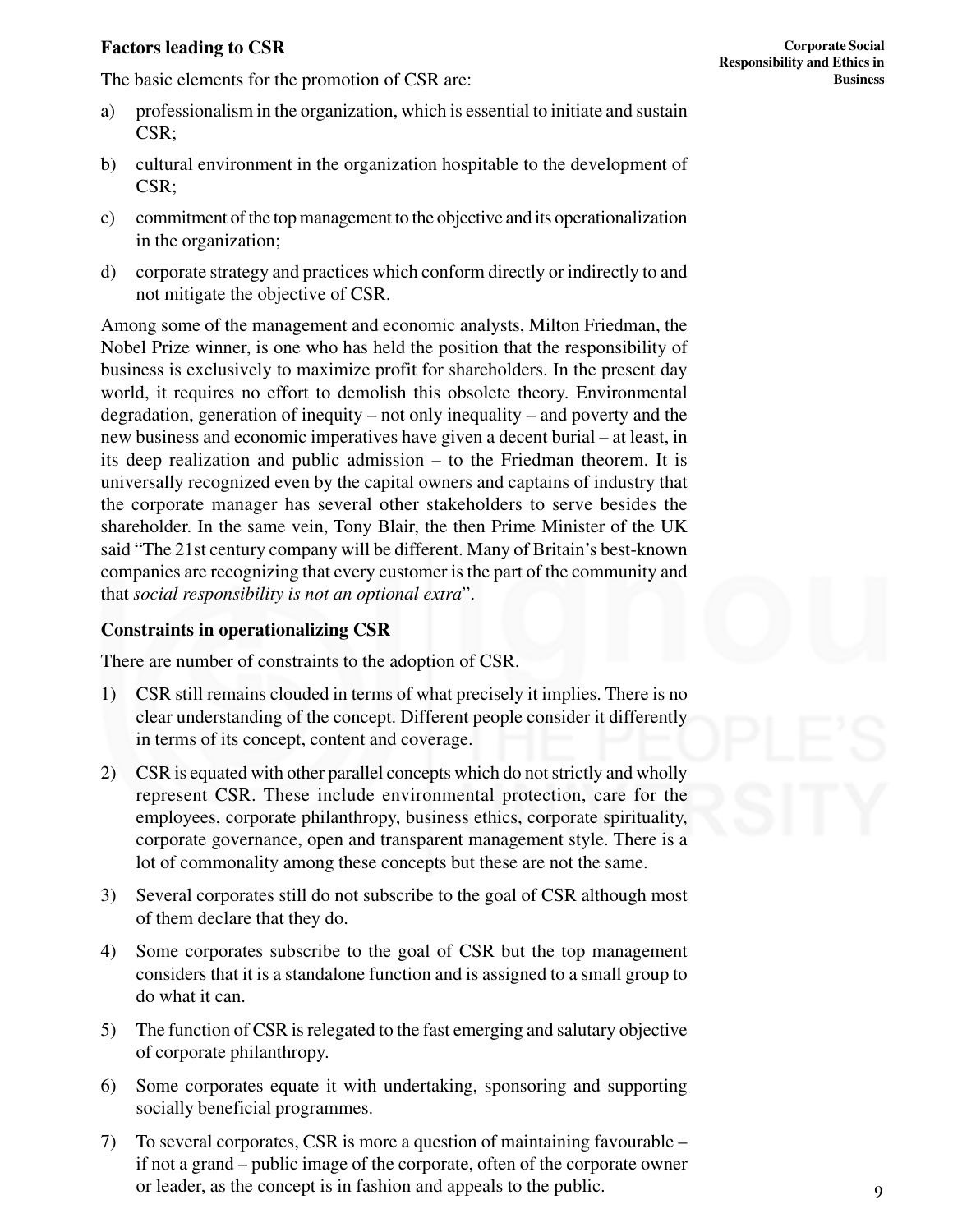Emerging Issues 8) Some corporates stop with one or more aspects of CSR, such as care for the customers or a very positive and participative policy towards employees.

> In a survey of 'the Most Admired 500 *Fortune* Companies', the three of the nine criteria included are those related to CSR. These are community development, people management and product/service quality. The other corporate management criteria include innovation, financial management, long-term investment, global competitiveness, management quality and use of assets.

#### **Activity 3**

Meet a top ranking executive of a Company following CSR practices and discuss the major constraints to the operationalization of Corporate Social Responsibility. How can these constraints be removed?

.............................................................................................................................. .............................................................................................................................. .............................................................................................................................. .............................................................................................................................. ..............................................................................................................................

### **16.4 BUSINESS ETHICS AND CORPORATE VALUES**

#### **Ethics, values and morals**

What is business ethics? And how is it different from human values? Is it related to morality? What is the relationship among these three? And how can these be operationalised in governance? These are core posers often repeated, but not always uniformly answered.

The word 'ethics' is derived from the Greek word 'ethos', while the word 'morality' comes from the Latin 'mores'. Both merge into the concept of culture. Ethics is defined as that branch of philosophy, which is concerned with what is right or wrong, good or bad (Dastoor, 1995). The distinction drawn between morals and ethics is, perhaps, flawed. Also flawed is the belief that ethics is person-specific, although it is certainly context-specific and culture-specific (Jayashree, 2002). It is debatable whether value-based behaviour is not by the fact itself an ethical behaviour.

In an organization, the dominant culture is a reflection of the personality of the organization which encapsulates its mission and vision, its core values and its perceptions of the social reality (Jayashree and Sadri, 2003). Organizational culture provides the people working for it with a sense of identity, enhances their commitment to the organization's mission and clarifies or reinforces a particular standard of behaviour. Social adoption theory describes values as a type of social cognition that facilitates an individual's adaptation to the environment, social and emotional, implicit and explicit. Ethics defines the do's and don'ts of the conscience or the innate faculty of choice.

Values are associated with basic individual and societal beliefs about human conduct, whereas ethics is related to specific decisions. The latter is an activitybased concept. Accordingly, a set of beliefs that are self-consistent, even in the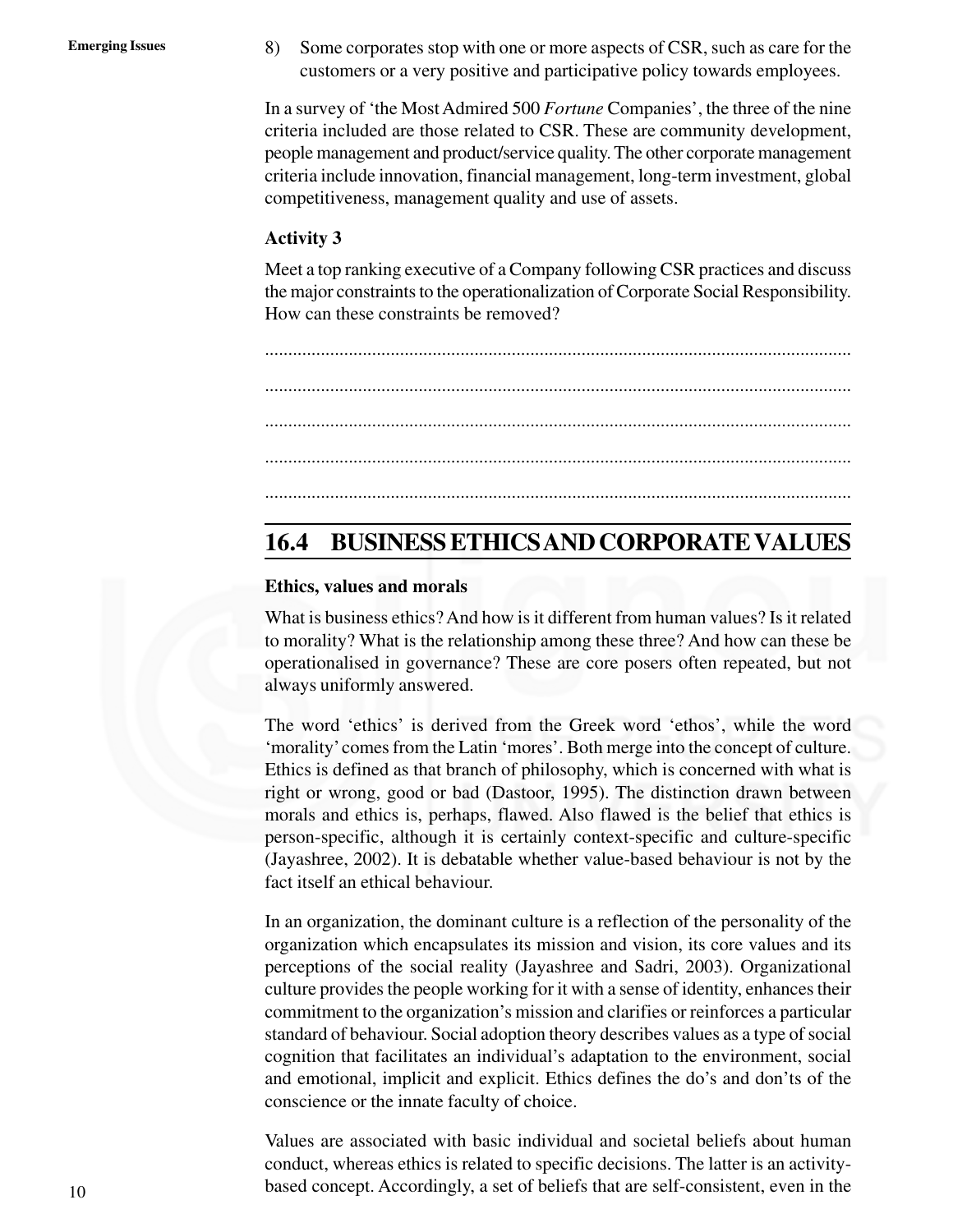eyes of the individual, would form a value system. As the values are continuing beliefs and ethics are activity-oriented, the basics of values do not change with changing situations. The values are translated into a set of policies so that these provide tools and knowledge to help making the ethically right decisions.

#### **Contents and determinants of ethics**

Gallaramam (1986) identified **four** types of situations that may lead to unethical behaviour: **first**, the activity is within reasonable, ethical and legal limits, but it is not "really" illegal or immoral; **second**, the activity is in the individual's or in the corporation's best interest and the individual could somehow be expected to undertake the activity; **third,** it is carried because it is believed that the unethical part will never be noticed; and **fourth,** when the activity helps the group or the organization, it will condone it and even protect the person who indulges in it. The ethical approach has no choice but to accept the first. The last two are unethical anyway.

When codes of conduct restrict innovative behaviour in the name of conformity to laws and regulations, there is a dilemma. If it violates law, it is unethical. Illegal acts howsoever justified on other grounds, become unethical. Law, right or wrong, does place a limit to human and organizational behaviour.

On the contrary, it is not true that whatever is acceptable to the peer group is ethical. The peer group's thinking cannot be taken as the law, it is only a guide. In fact, a behaviour which is contrary to peer thinking may sometimes be more ethical. It is why the plea that one acted because one was asked to do so is no valid defence in the eyes of law.

Self interest is a great motivator and is not necessarily inimical to ethical values when used to achieve success for the individual as well as the organization without impinging on the rights of others. Utilitarianism seen in terms of long run individual opportunity cost or of social cost may lead to the maximization of competitive advantage. Any product or service which sells by itself may not necessarily be an indicator of an ethical act. Production of nutritious food (against junk foods), however, is by its nature an ethical activity. Production of goods which are injurious to users' health is unethical activity. When it was discovered in America that some Chinese toys contained beads which contained lead and made children sick when they swallowed the beads, these had to be withdrawn.

Values and ethics are a primal function of corporate vision and strategies. Every strategy design and move must first of all address the question: does it conform to values and ethical conduct? To prevent a new entrant to enter the market may be a strategy but if it is achieved by creating monopolistic conditions, say, through barriers to technology by collusion, it is a value-shorn act. And if the strategy is sustained by price-cutting below cost to destroy competition, it is an immoral act. To supply more and high quality products may prevent a new entrant to come to the market, but it is a part of the game  $-$  a game of competition  $-$  a basic premise of business. It is neither immoral nor unethical.

Justice is a cardinal component of ethical behaviour. When people state that they are being cruel only to be kind, they are often unethical. That is an act of kindness camouflaged for being cruel – an act both immoral and unethical.

**Corporate Social Responsibility and Ethics in Business**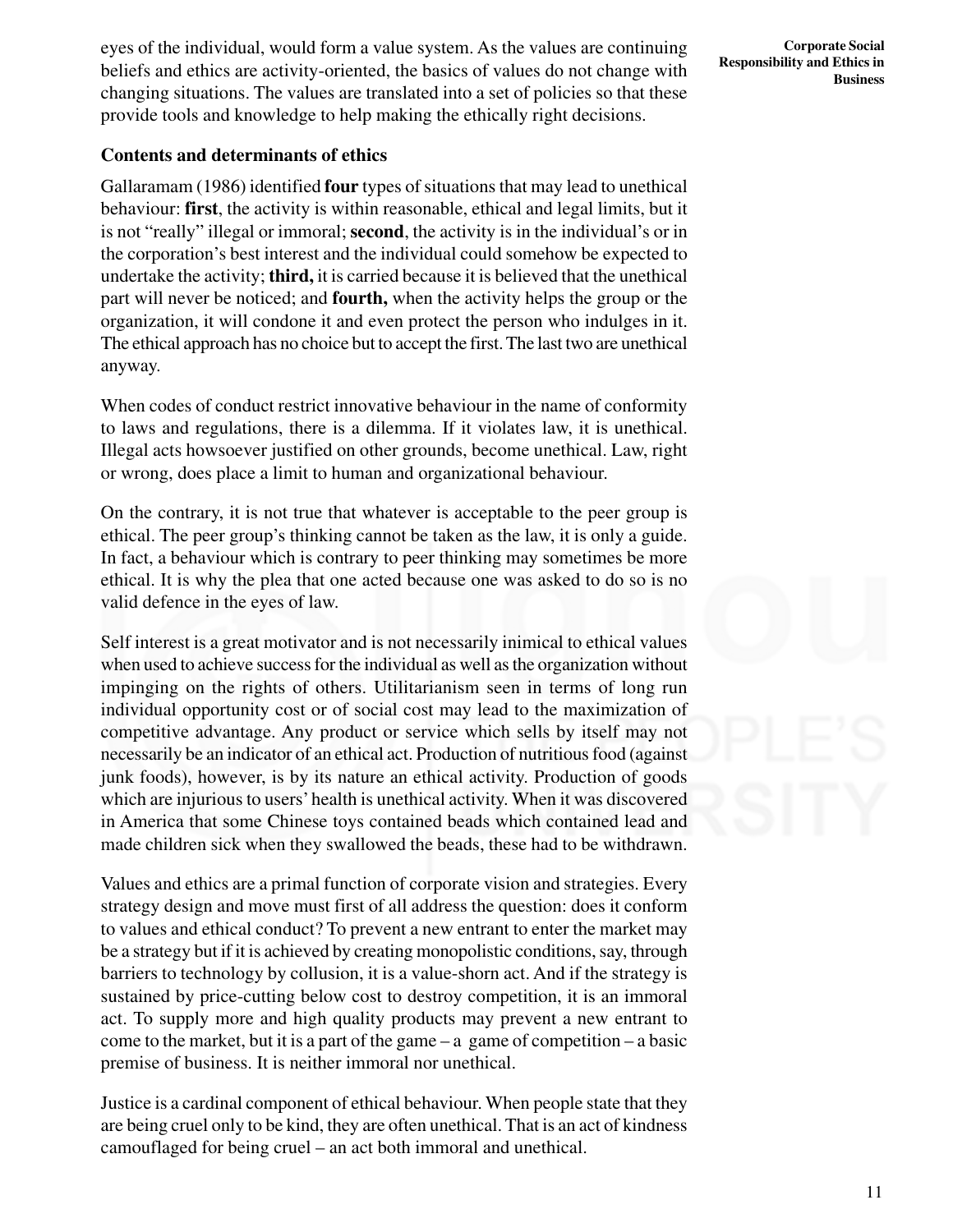#### **Emerging Issues Corporate values**

Business ethics is governed by corporate values. Values are the soul of business practices, which pervade corporate policies, practices and activities — expressed or not expressed. The values are generally not expressed. When not expressed distinctly, these take the abstract forms and yet constitute the principal driver of the corporate goals and practices.

Values are both positive and negative. These are generally understood to be only positive. Since business ethics and values are abstract, it is not easy to define ethics and values. The conducts which intend to help others are considered a good value; that which intends, directly or indirectly, to harm others or others' interests is branded as negative values.

Corporate values are the sum total of values followed by the organization consciously or unconsciously and those who constitute the corporate. Where the individual values are in conflict with corporate values, the latter have to prevail. Decision making in organizations is always impacted by its values, which get articulated by the organization.

The notion that social responsibility means foregoing profits is not consistent with the basic goals of any business. The purpose of business is to enrich society as well as those who are responsible for enriching others. If its purpose is to enrich others, it cannot, by the same coin, be its purpose to impoverish others. Sir Adrian Cadbury stated in his well-known report on corporate governance that 'the heart of the matter of governance is how to achieve a balance between the intrinsic power of companies and their proper accountability towards setting the ethical tone with regard to their monitoring and accountability roles.

Where values and governance are two separate dimensions in conflict with each other, both are dented. Where the strategies converge, both reinforce each other. When the bottom line or the shareholder value becomes the corporate goal, ethical values cannot be pursued with any vigour. Corporate values are best subserved when these become a corporate goal, not at the mercy of the shareholder value, which could be a camouflage for personal gain often only in short-term.

#### **Corporate behaviour**

Corporate behaviour has **seven** major dimensions:

- a) interpersonal behaviour within the organization;
- b) attitude of the management towards employees;
- c) the attitudes of the employees towards the corporate entity and its stakeholders.
- d) corporate behaviour in relation to corporate's direct stakeholders other than the employees, that is consumers, vendors, resource suppliers and shareholders or owners;
- e) impact on the community and social ethos;
- f) impact of the corporate activity on the physical and social environment.
- g) response to the regulatory systems and the state.

All these are impacted by corporate and social values. While corporate values follow social values – these have generally been taken as constants.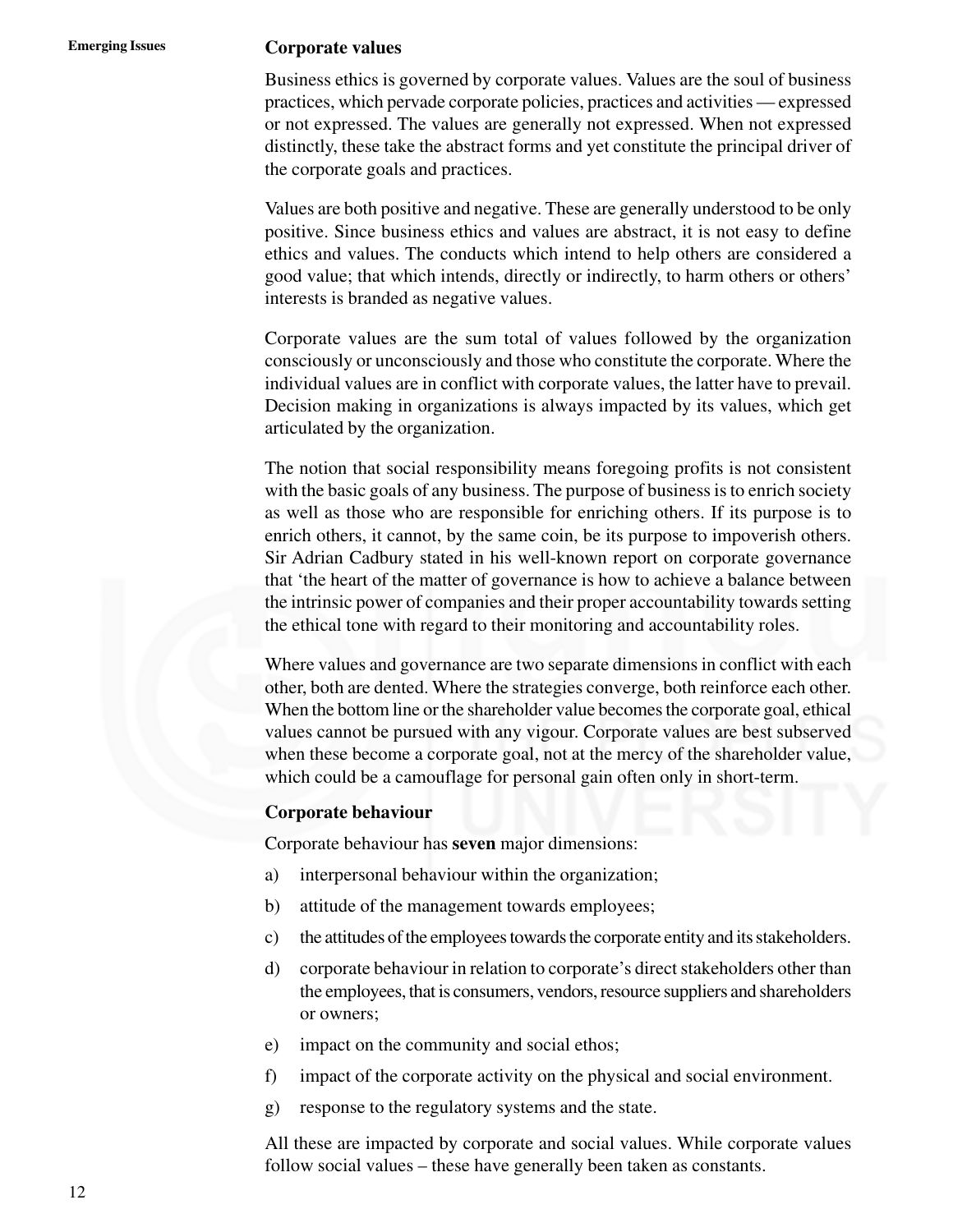Corporations are treated in many ways. Under the law, a corporate is a (legal) person. It can conduct business as if it were a natural person. Since corporations are not real persons, they are supposed not to have ethics of their own as such. This is not wholly true. While it is true that the people in the organization create the corporate ethics, corporates do develop and design their own ethics. They adopt the ethical values and in the process follow corporate ethics.

The people within the corporates thus operate from two ethical dimensions: the personal dimension, which involves a particular individual's ethical framework; and the organizational's dimension which involves ethical values, that inform policies of the corporation and the organization's operating culture and practices. These also influence the behaviour of the people within the corporation. It is thus a two-way traffic.

It is clear that in innumerable cases, the individual ethics in a corporate differs from the corporate ethics. As a corollary, different people in an organization follow different ethics. And although a corporate is identified by the values followed by the people working for the corporation, these do not essentially and wholly represent the corporate's ethics. Corporate ethics is that which the corporate decides and adopts in its policies and practices. As corporate ethics may differ from the ethics followed by its employees, standards of ethics adopted formally and in principle may be different from what it follows in practice. The divergence may be the result either of a lack of commitment by the management or of the variance of the values followed by the employees. In practice, it rests more on adoption of regulated and standard procedures and practices and transparency basically to the shareholders and generally to the community.

#### **Activity 4**

Imagine the case of a corporate unit and enumerate the corporate values which it follows and show how these differ from the individual values of employees.

.............................................................................................................................. .............................................................................................................................. .............................................................................................................................. .............................................................................................................................. ..............................................................................................................................

### **16.5 SUSTAINABLE GROWTH**

#### **The emerging recognition**

Sustainable human development is socio-economic growth that not only generates economic expansion but also distributes its benefits equitably; that regenerates hospitable environment rather than destroying it; that empowers people rather than marginalising them. (James Gustare Spell, 1994). In other words, it is truly inclusive development in all its dimensions.

Until the 1970s, the companies considered environmental-related activities as a cost imposed by social demands or legislative compulsions. Social and legislative compliance is slowly but steadily yielding space to corporate conviction. The development of eco-friendly products and services has inspired many a corporate

**Corporate Social Responsibility and Ethics in Business**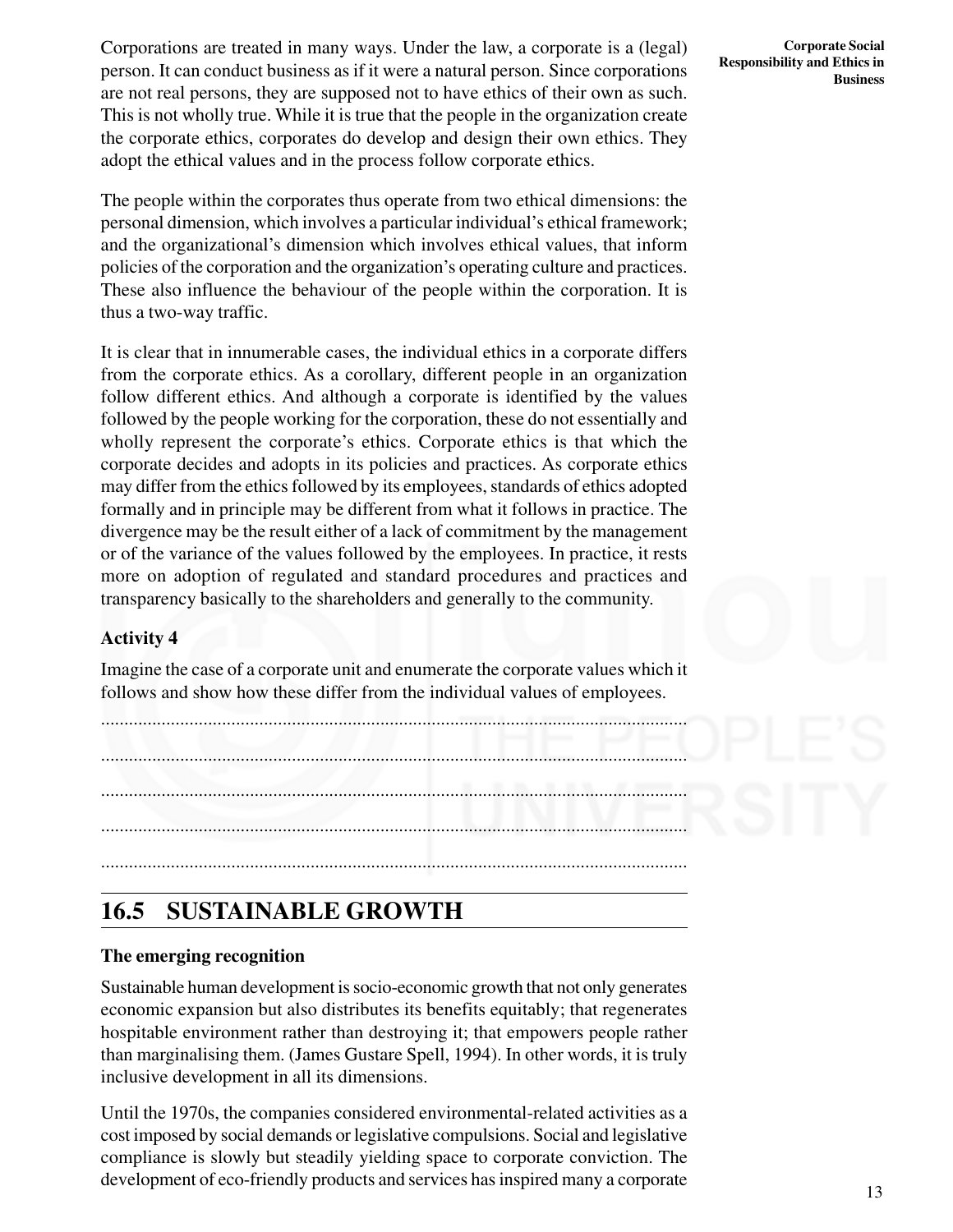**Emerging Issues** vision statement. Environmental responsibility' has been found as a means to enhance the brand image. To be declared an ISO 14001 certified organization is considered a powerful promotional proposition. Civic groups, public leaders, potential employees and shareholders, and even the consumers evaluate companies in terms also of their social role and contributions, especially in the area of environment protection.

> Environmental protection is increasingly becoming a critical concern globally. It is realized that the future of the plant is at stake due to the polluting activities of the economic activities. The damage is caused both directly and indirectly. Diverse kinds of pollution has been growing, which manifests itself in global warming, destruction of forests and natural habitats, degradation of air, wind and water, wasteful use of earth's resources, especially of the non-renewal resources.

In brief, environmental protection has many critical dimensions:

- a) global warming and climate change, especially green house gas emissions.
- b) pollution of the environment air, water, noise;
- c) preservation of scarce resources;
- d) protection of heritage;
- e) waste disposal and recycling;
- f) safety.

As the world is becoming more conscious, it needs no elaborate discussion to comprehend the colossal dimension of the problem of environmental pollutions. It is now widely believed that the problem is assuming alarming proportions.

Developed countries are bound by Kyoto Protocol to cut greenhouse gas emissions between 2008 and 2012 by a collective average of at least 5% below their 1990 levels. An easy way to cut emission is by buying certified emission carbon credits, that are generated by clean projects, which reduce greenhouse gas emissions. A project becomes eligible to sell one credit if it reduces one tone of greenhouse gas emission.

#### **The corporate initiatives**

In a survey of 1,000 large companies, *Nikon Keizai Shimbun,* Japan's economic daily, discovered that nearly half (45%) of the respondents had begun addressing the CSR issue. Only a negligible less than 3% considered it as of no relevance. State action is supplementing micro-level corporate initiatives while there is a great deal of unfinished agenda.

Ricoh adopted a corporate policy charaterized by a 5-R code, 'refuse, return, reuse, reduce and recycle,' which seeks to minimize garbage: to the zero level. Workers wear uniforms made from recycled plastic soft-drink bottles. Brother's, the global office equipment producer has adopted socially responsible management philosophy which is represented by 4 Gs - 'global, group, green, and growth'.

#### **United Nations Global Compact**

The United Nations Global Compact (UNGC) is an initiative to encourage business worldwide to adopt sustainable and socially responsible policies and to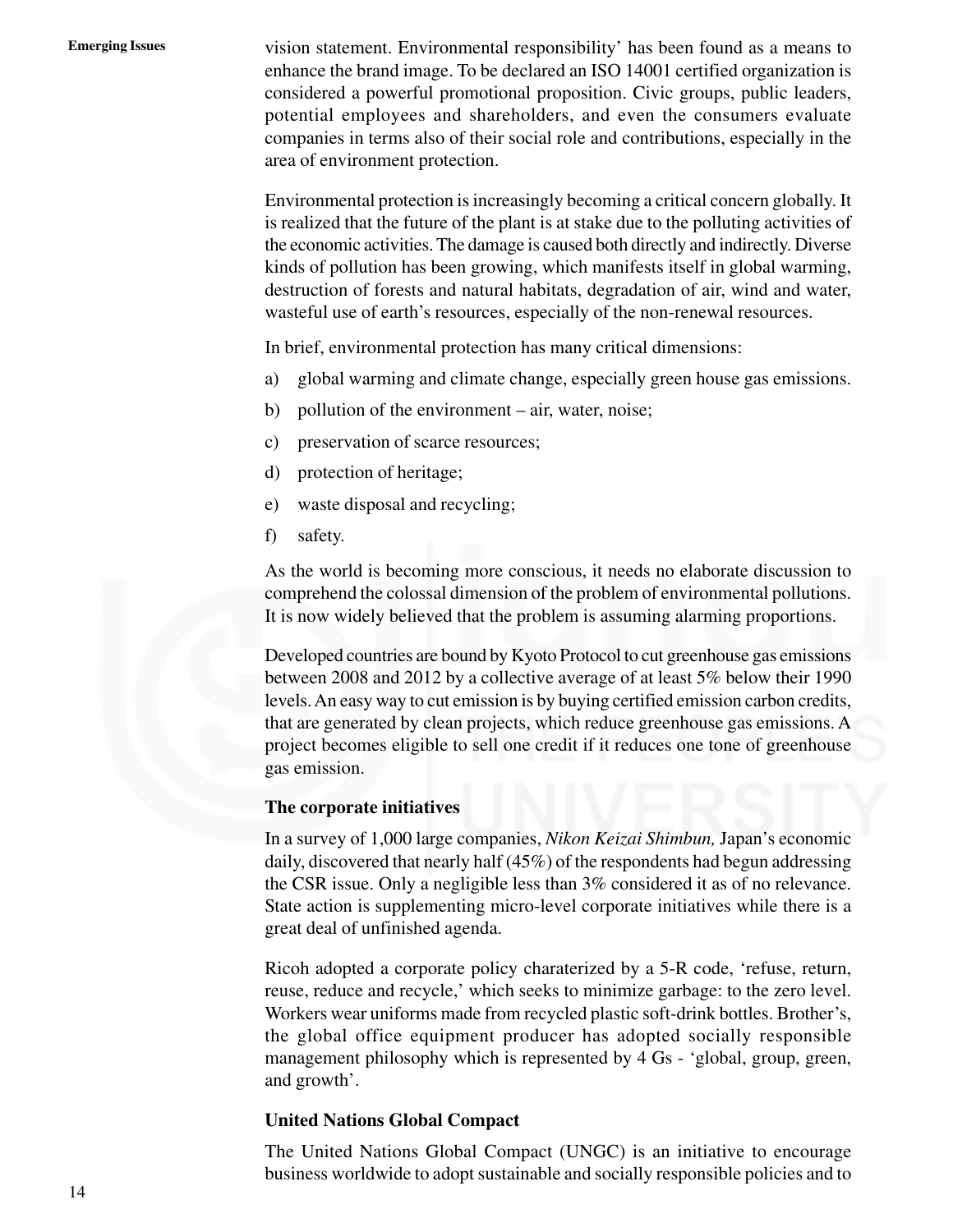report on them. Under Compact, companies are brought together along with UN agencies, labour groups and civil society.

The Global Compact is not a regulatory institution. It is a network for communication among governments, companies and labour unions whose actions it seeks to influence and the civil society organizations, representing its stakeholders.

#### **The Carbon Trust**

A Carbon Trust has been established, which has acknowledged that nine leading companies pilot partners make up a new wave for the carbon emission protection. These include: Cadbury Schweppes; Coca Cola and Kimberly Clark. The products covered are paving stones, dairy milk bars, beverages punnet strawberries, web saver, toilet tissues, huggies, nappies, yogurt and lager and cider. The new pilot partners will use the draft standard to calculate the embodied carbon emissions and to work together with the Carbon Trust to explore the best ways to communicate their information to consumers.

In 2007 HSBC launched an international survey of public attitudes towards climate change. This survey covered 9,000 people in nine countries across four continents. The report showed that climate change may be a global issue but reactions to it vary strongly. John Williams, Head of the Group of Sustainable Development at HSBC said, that "The HSBC Climate Confidence Index" is an important barometer of international public attitudes towards climate change. Over time, it will enable us to better understand the actions people are prepared to undertake in reducing their carbon footprints and how we can work with government and the business community to find finance solutions to support them."

#### **Global Reporting Initiative**

The Global Reporting Initiative (GRI) refers to the global network of a large number of organizations worldwide that creates the Reporting Framework, use it in disclosure of their sustainability performance, demand its use by organizations as the basis for information disclosure on improving standards. It was formed by the US-based non-profits Coalition for Environment Responsibility Economies (CERES) and Tellus Institute, in the USA with the support of the United Nations Environment Programme (UNEP) in 1997.

The GRI, is operated by a Board of Directors, Stakeholders Council, Technical Advisory Committee, Organizational Stakeholders, and a Secretariat.

It released an "exposure draft" version of the Sustainability Reporting Guidelines in 1999 and, the first full version in 2000. The second version was released at the World Summit for Sustainable Development in Johannesburg. Later, that year, it became a permanent institution, with its Secretariat in Amsterdam, the Netherlands. Although the GRI is independent, it remains a collaborating organization of UNEP and works in cooperation with the United Nations Global Compact (UNGC).

GRI has designed the world's standard guidelines in sustainability reporting. Sustainability reporting is the action where an organization publicly communicates economic, environmental, and social performance. The GRI's mission is to make sustainability reporting by all organizations. The GRI Guidelines are the most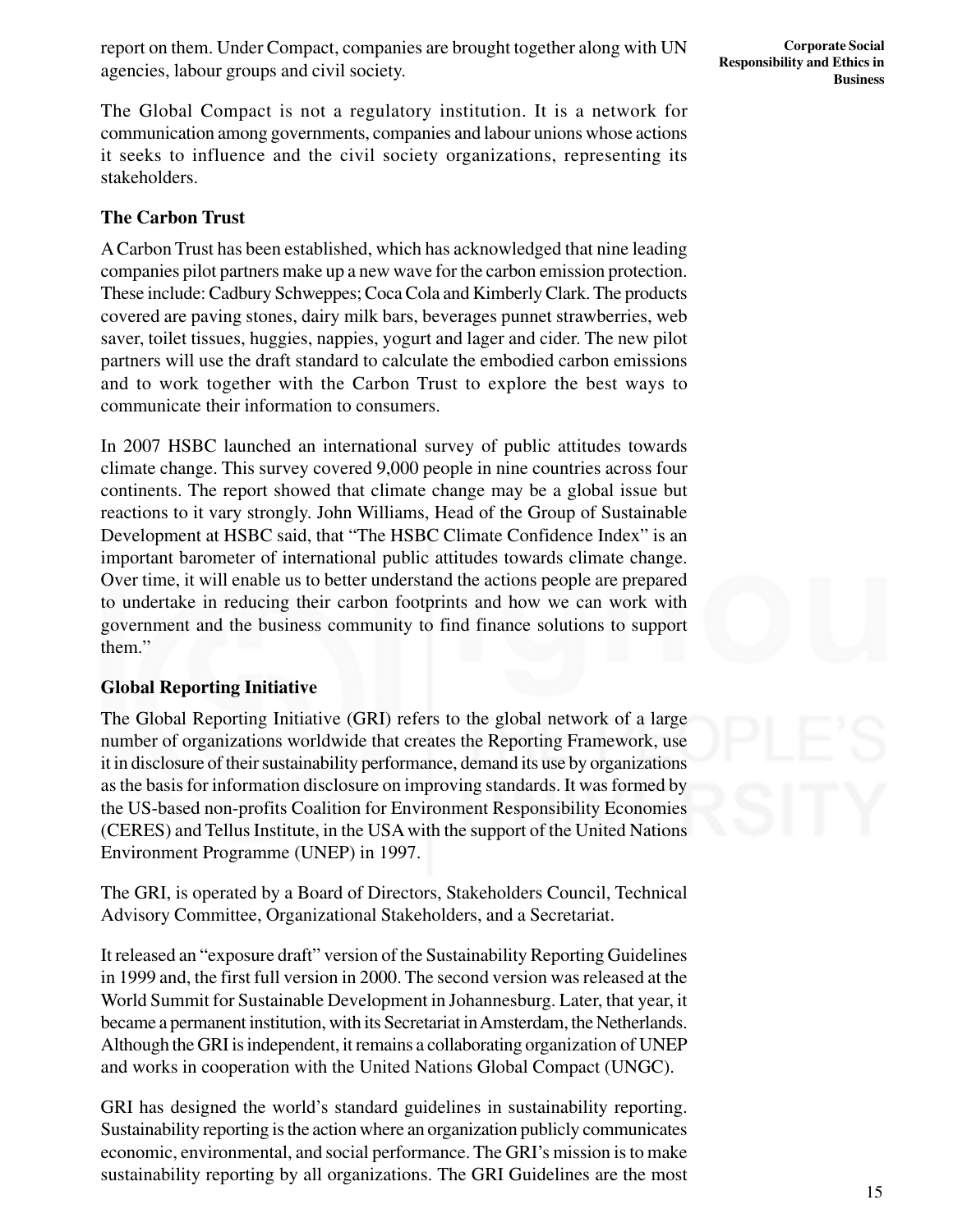**Emerging Issues** common framework used in the world for reporting. More than thousand organizations from 60 countries use the Guidelines to produce their sustainability reports. All sorts of organizations report using the GRI Guidelines, such as corporate business, public agencies, smaller enterprises, NGOs, industry groups and others.

> The Guidelines are the most used and trusted because of the way they are created: through a multi-stakeholder consensus-seeking approach. This means that representatives from a broad cross-section of business, civil society, labour, accounting, investors, academics, governments and others from all around the world came together and achieved consensus on what the Guidelines should contain. Multiple participants ensure that diverse interest and needs are taken care of. The G3 is "Third Generation" of the GRI's Sustainability Reporting Guidelines. It was launched in October 2006 at an international conference.

#### **Activity 5**

What are Global Compact and Global Reporting Initiatives? How relevant are they to Corporate Social responsibility and Corporate Governance?



### **16.6 CORPORATE GOVERNANCE AND CSR**

#### **The emergence of new business philosophy**

For decades, growth of GDP was the parameter of economic development. Apprehensions expressed about the quality and quantification of the concept did not receive serious attention until the United Nations Development Programme (UNDP) produced a series of *Human Development Reports* (since 1990). In its 1992 version, it concluded: 'Economic growth does not uniformly improve people's life either within nations or between nations'. It has, in fact, generated disparities. A further element introduced by the International Monetary Fund (IMF) by injecting the purchasing power parity (PPP) factor into the conversion of GDP raised basic question marks against the traditional goals of socio-economic development.

Some large corporates have expanded their public reporting to triple bottom line. The three dimensions are represented by economic, social and environmental performance indices. Economic performance itself is conceived as a multi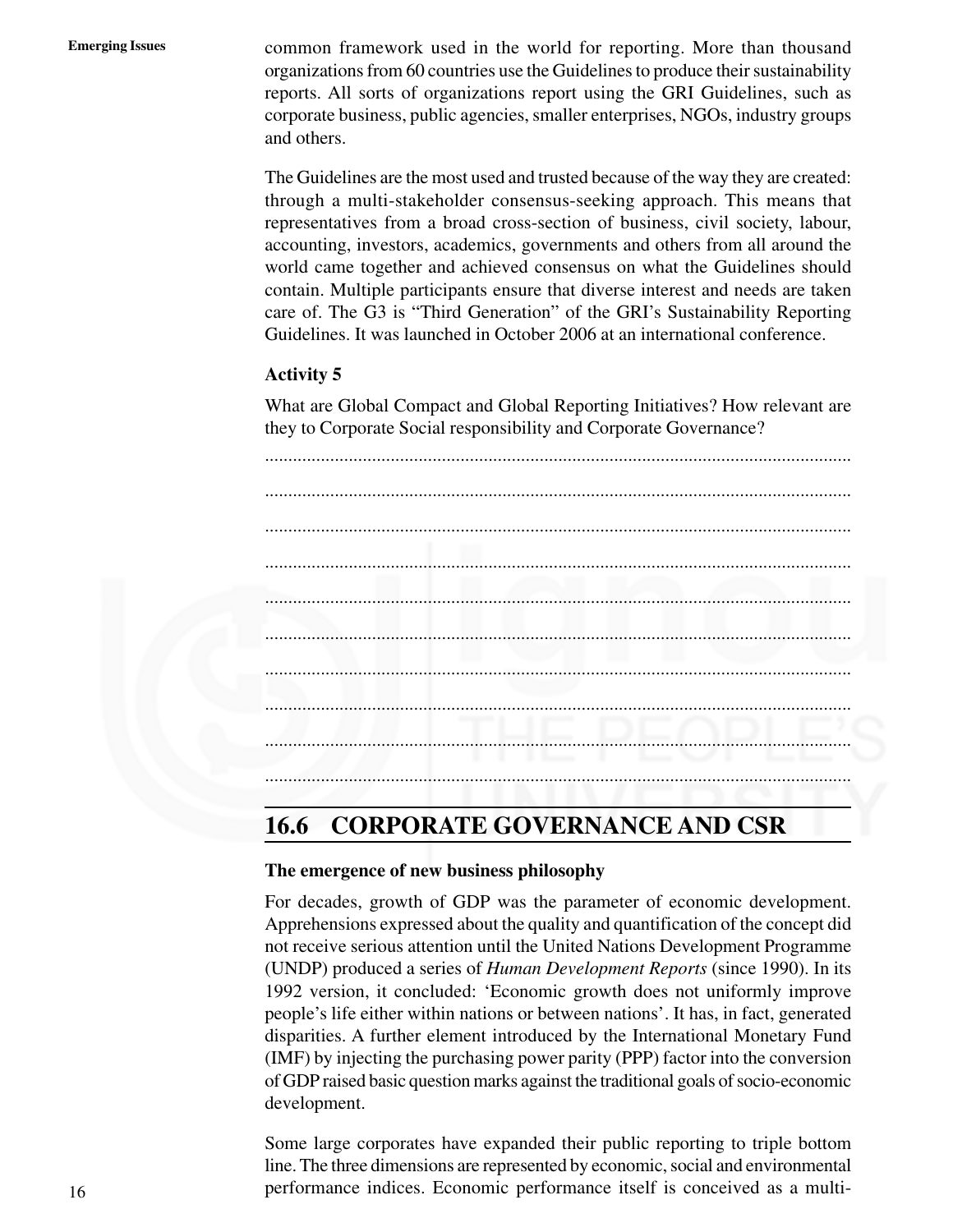dimensional phenomenon. It covers human assets, job creation, outsourcing and investment in training and education. Social performance encompasses employee turnover, workforce diversity, labour and human rights and corporate contributions to social life. Environmental performance covers product and service impacts on air, water, land, biodiversity and public health.

There has been renewed interest in the corporate governance practices since 2001, because of the public exposure of the failure of some of the well-known corporates. In the early years of the current decade, the bankruptcies of Enron and WorldCom, AOL, Arthur Andersen, Parmalet, among others, led to increased shareholder and governmental interest in corporate governance. It eventually led to the quick enactment of the Sarbanes-Oxley Act of 2002.

Corporate governance became formalised with the Cadbury Report on the same subject commissioned by the London Stock Exchange. It was adopted by Indian corporates with the Securities Exchange Board of India (SEBI) appointing a committee under the chairmanship of Kumar Mangalam Birla, the Chairman of Aditya Birla group of enterprises. It was followed by the appointment of another committee by the Confederation of Indian Industry (CII). SEBI is now implementing a programme of corporate governance for companies listed on the stock exchanges. The corporates are required to present a report on corporate governance in the annual reports (containing balance sheets). The emphasis of corporate governance is basically on the appointment of independent directors, directors not connected with the controlling interests (dominant equity holders) and their role as contributors of professional thinking. While it adopts the principles of corporate governance, the CSR itself is not its integral part.

As it was pointed out, as a facet of good governance, the relatively new concept of corporate social responsibility (CSR) is being widely adopted by business entities worldwide. It has been designed with the initiative taken by the UN Secretary General Kofi Annan in the form of UN Global Compact. CSR is being reinforced by socially responsible investing (SRI).

In brief, it is a system of structuring, operating and controlling a company to achieve long-term strategic goals to address the expectations of all stakeholders and complying with the legal and regulatory requirements. It also covers meeting environmental and local community needs.

Over the years directors' accountability has expanded greatly beyond their traditional legal responsibility. It has widened both in content and application. In the 1990s, CEO dismissals of IBM, Kodak, Honeywell by their boards due to involvement of personal interests in the operations of their respective companies invoked principles of corporate governance. In 1997, the East Asian financial crisis highlighted the lack of corporate governance in these countries due both to the failure of the managements and the weaknesses of the related institutions in their economies.

### **16.7 CORPORATE PHILANTHROPYAND CSR**

#### **The objective of corporate philanthropy**

Corporate philanthropy is as old as civilization. All societies have considered it as a human duty to help the needy and disadvantaged in the society. It is accepted

**Corporate Social Responsibility and Ethics in Business**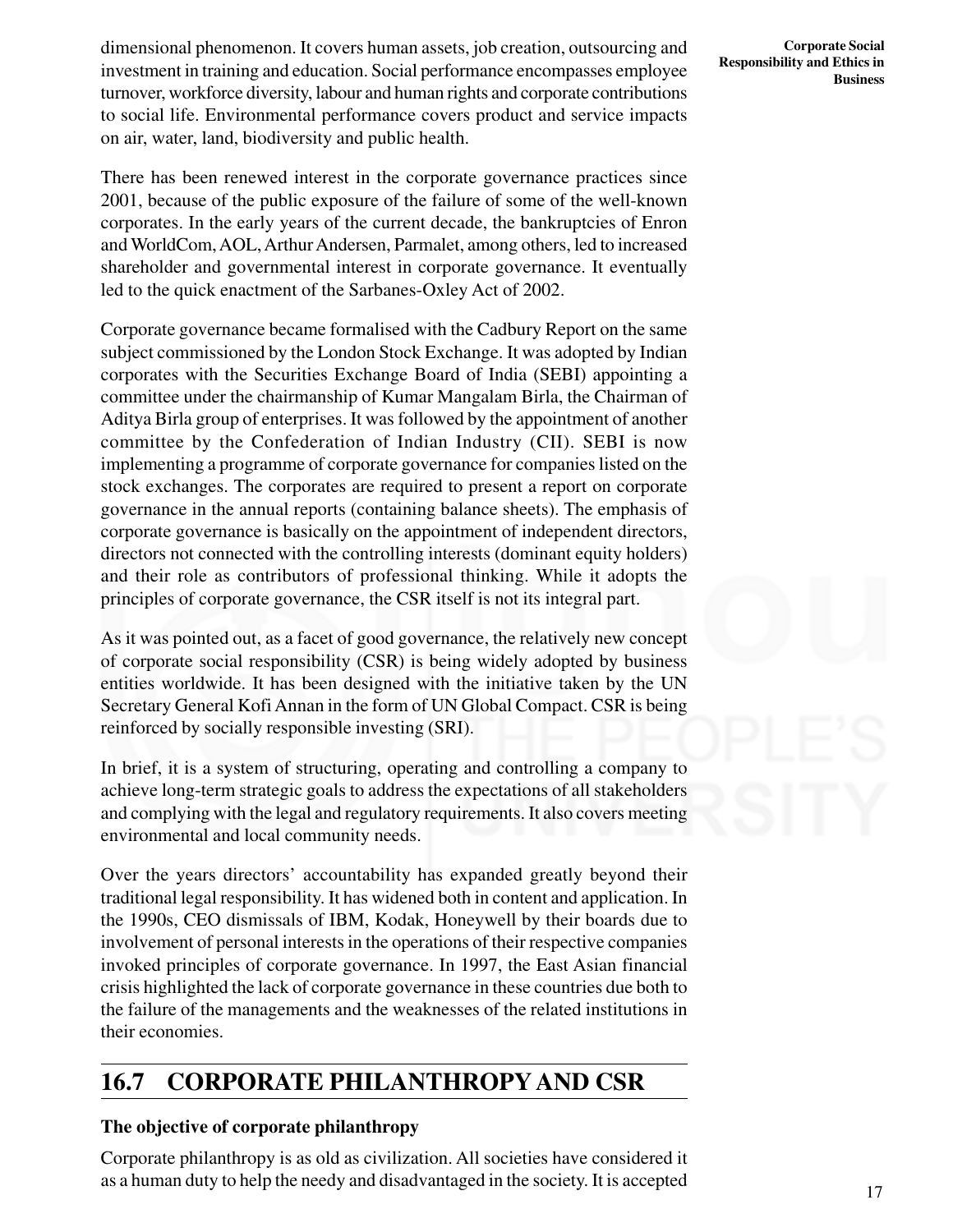**Emerging Issues** as a great virtue by all religions – Hinduism, Islam, Christianity, Judaism, Buddhism, Jainism, and Sikhism. The religious scriptures have prescribed norms for individual and organization for social philanthropy. Business or corporate philanthropy is a manifestation of basic human duty.

> The theory of "give back to the society" has always been considered highly commendable. CSR, however, is a little different concept. While it does cover this facet, it is focused on the obligations to direct stakeholders.

#### **From Corporate to Social Philanthropy**

Businessmen and corporates world over have contributed richly to socially philanthropic causes. Indian businessmen and corporates are no exception. They have not only made substantial contributions for social causes, they have established outstanding socially-beneficial institutions, foundations and trusts devoted exclusively to single or multiple social causes, be it medicare and health services, education, maintenance of orphanages, care for the physically and mentally handicapped, rural development, financial assistance to the old, prevention of diseases.

As seen earlier, corporate philanthropy is neither an essential component of business ethics nor of corporate governance. It is an adjunct to these corporate parameters. It is also a little different from Corporate Social Responsibility.

Corporate philanthropy, however leads to CSR, while it is not an essential component of CSR. CSR is a must for any corporate, corporate philanthropy is optional and discretionary in volume and content. Nevertheless, many discourses on CSR focus on corporate philanthropy only and consider it as a substitute or even a synonym.

J.R.D. Tata, the ex-Chairman of Tata Iron and Steel Co. (TISCO), one of the largest steel companies globally, said "what comes from the people has to go back to the people many times over." In saying so, while he enunciated the basic philosophy both of CSR, and corporate philanthropy, he was going deeper into it. Be as it may, TISCO has contributed richly to both corporate philanthropy and CSR.

#### **Ethics, Corporate Social Responsibility and Corporate Philanthropy**

Ethics examines the moral standards followed by individual, society and corporation. Ethics also denotes the value system which varies from one society and organization to other. Ethics indicates the practiced value system and cannot be imposed like law. Multinational Corporations business spans from one host country to another. MNCs subsidiaries have to face different ethical climate which may create differences. There are international norms and conventions to judge these actions.

Unethical practices, like insider trading, corruption may be initiated at the higher level management. The lower and middle level management may be compelled to be silent witness. Unethical behavior can be influenced by external environment for example decline in profitability, increase in competition, rivalry among subsidiaries. Figure 16.1 explains how internal and external environment influences unethical behavior.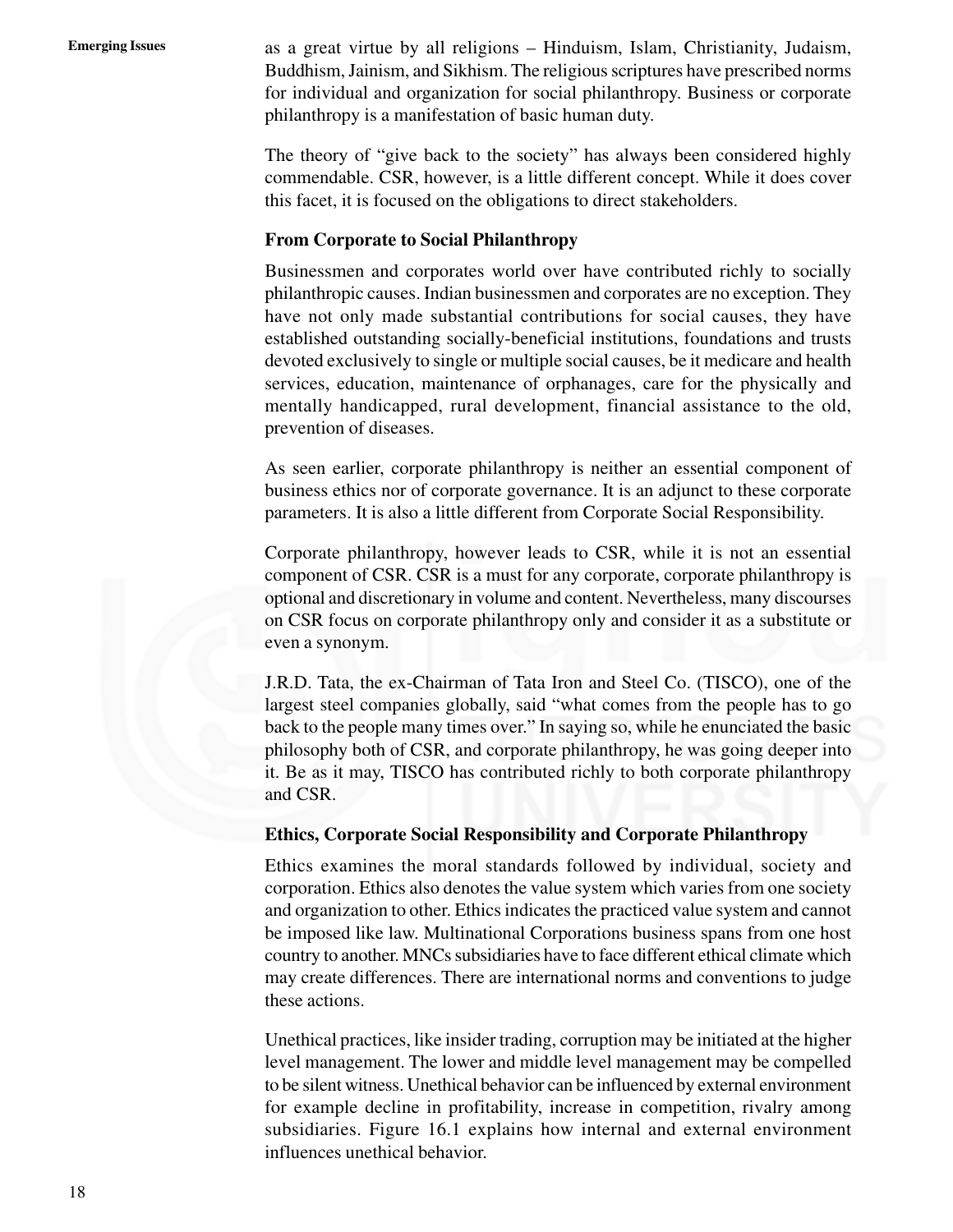

**Corporate Social Responsibility and Ethics in Business**

#### **Figure 16.1: Ethics in Business**

Internal environment can also lead to unethical practices for e.g. lack of team spirit, giving and accepting bribes, indulging in corrupt practices for short term gains; as a result, corporations in international business are forced to confront unethical situations. Unethical situation may arise in international business when host country Company is not sensitive to home country culture. Discrimination can exist due to wrong policies being adopted for selection, promotion, compensation and transfer of host country employees. It could lead to large scale lobbying and fudging of accounts. The external environment also influences international business. Unethical practices like product piracy takes place when CD- ROMs containing trade secrets are exchanged. Added to this is deceptive advertising. Here the motive of advertising is not to promote companies product but to highlight the weaknesses of competitor's products. Nike insured frequent auditing of sub contractors and subsidiaries in order to safe guard basic rights and dignity of employees. Nike also laid down minimum acceptable standards to avoid unethical practices. Environment pollution causes harm to the local community close to the factory and any violation of environmental norms creates hazards. The Union Carbide disaster of Bhopal is a glaring example of unethical environmental policy being pursued by an American company.

Corporate Social Responsibility (CSR) is also an important feature of responsible business in the international arena. CSR aims to protect the interest of internal and external stakeholders in international business. Internal stakeholders are employees, board of directors and stockholders. External stakeholders are customers, lenders, suppliers, governments, unions, local communities and general public.

According to the Triple Bottom Line Approach of corporate social responsibility both domestic and international firms have to meet the following three criteria: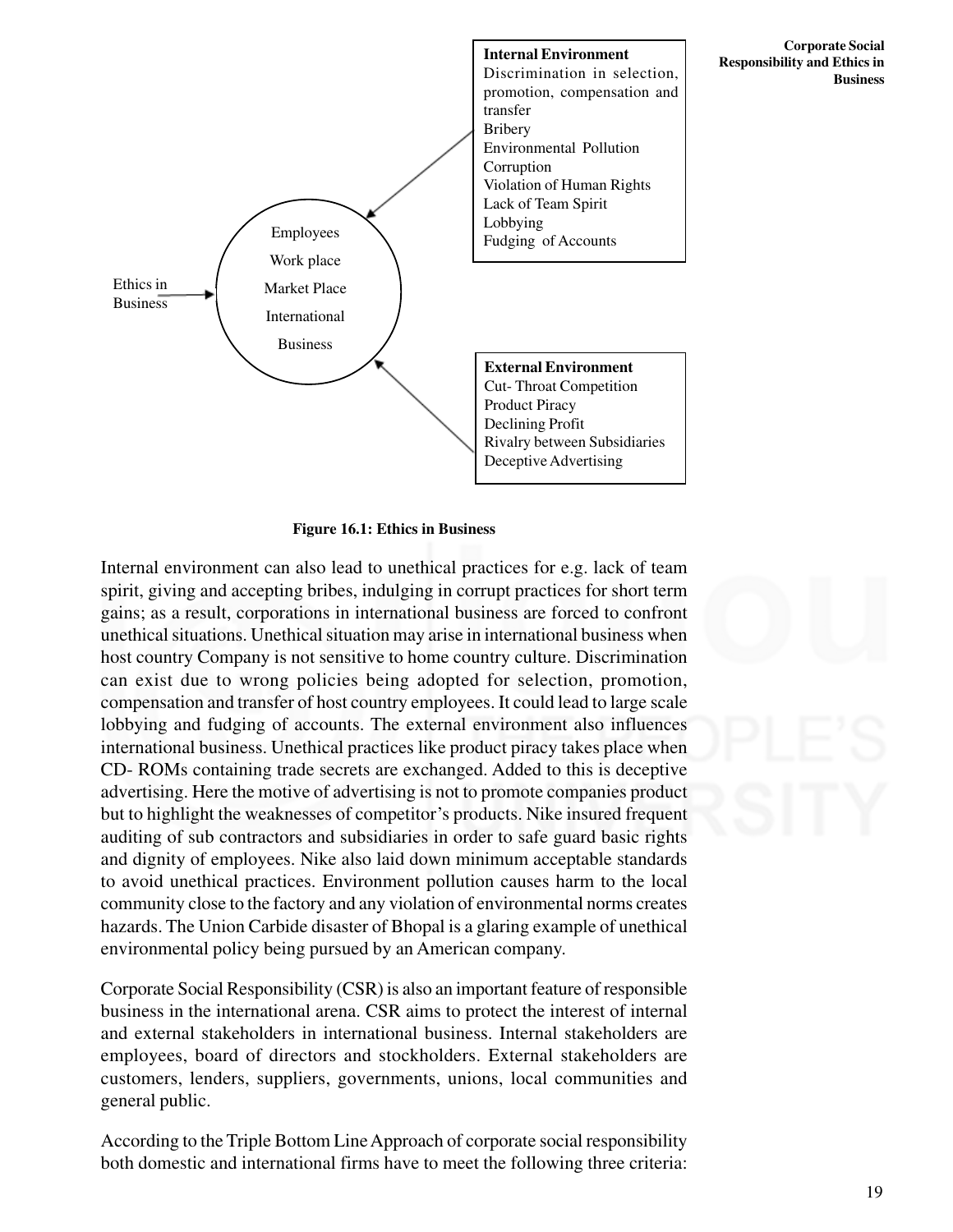- Emerging Issues 1) Social Criteria That is to safe guard the interest of host local community and society and to invest for a social cause like education, skill and enterprise development.
	- 2) Economic Criteria profit motive should not be the only goal of organizations. MNCs should be accountable to its stakeholders.
	- 3) Environmental Criteria In international business the use of natural resources should be according to the nature's carrying capacity. International organization should aim to pursue the 3 R's (Reduce, Reuse, and Recycle) products.

The MNC's like TATA's also extended their benevolent activities in international business and contribute towards corporate philanthropy. The philanthropic initiatives of TATA Group include student scholarships, support to academic institutions, social and community causes and upliftment of under-priviledged. Works for rejuvenation of places of historical importance, works to save life by facilitating organ donations. In Marathwada TATA's provides help to destitute women, marginal farmers and landless labourers.

The Bill and Melinda Gates Foundation has been serving the cause of downtrodden even in developing countries. The foundation donates heavily for eradication of polio and also serves the cause of HIV/ AIDS. It creates global awareness for poverty, hunger and disease.

| <b>Global Health</b>                                                                                            | <b>Global Development</b>                                                    |
|-----------------------------------------------------------------------------------------------------------------|------------------------------------------------------------------------------|
| Discovery and Translational Sciences<br>includes Vaccines to prevent<br>devastating infections and<br>illnesses | <b>Agriculture Development</b>                                               |
| <b>Enteric and Diarrheal Diseases</b>                                                                           | <b>Emergency Response to Family Planning</b>                                 |
| <b>HIV</b>                                                                                                      | Financial services for the poor                                              |
| Malaria                                                                                                         | <b>Global Libraries</b>                                                      |
| <b>Neglected Infectious Diseases</b>                                                                            | Integrated Delivery, Maternal, Neonatal and<br><b>Child Health Nutrition</b> |
| Pneumonia                                                                                                       | Polio                                                                        |
| Tuberculosis                                                                                                    | Vaccine Delivery                                                             |
| Water borne Diseases                                                                                            | Water, Sanitation and Hygiene                                                |

**Table 16.1: Efforts of Bill and Melinda Foundation**

**Source:** http://www.gatesfoundation.org/How-We-Work retrieved on 19th Sept. 2014.

#### **Activity 6**

Recall and enumerate the important programmes of corporate philanthropy pursued by any three leading corporates showing if these also fall into the concept of CSR.

.............................................................................................................................

.............................................................................................................................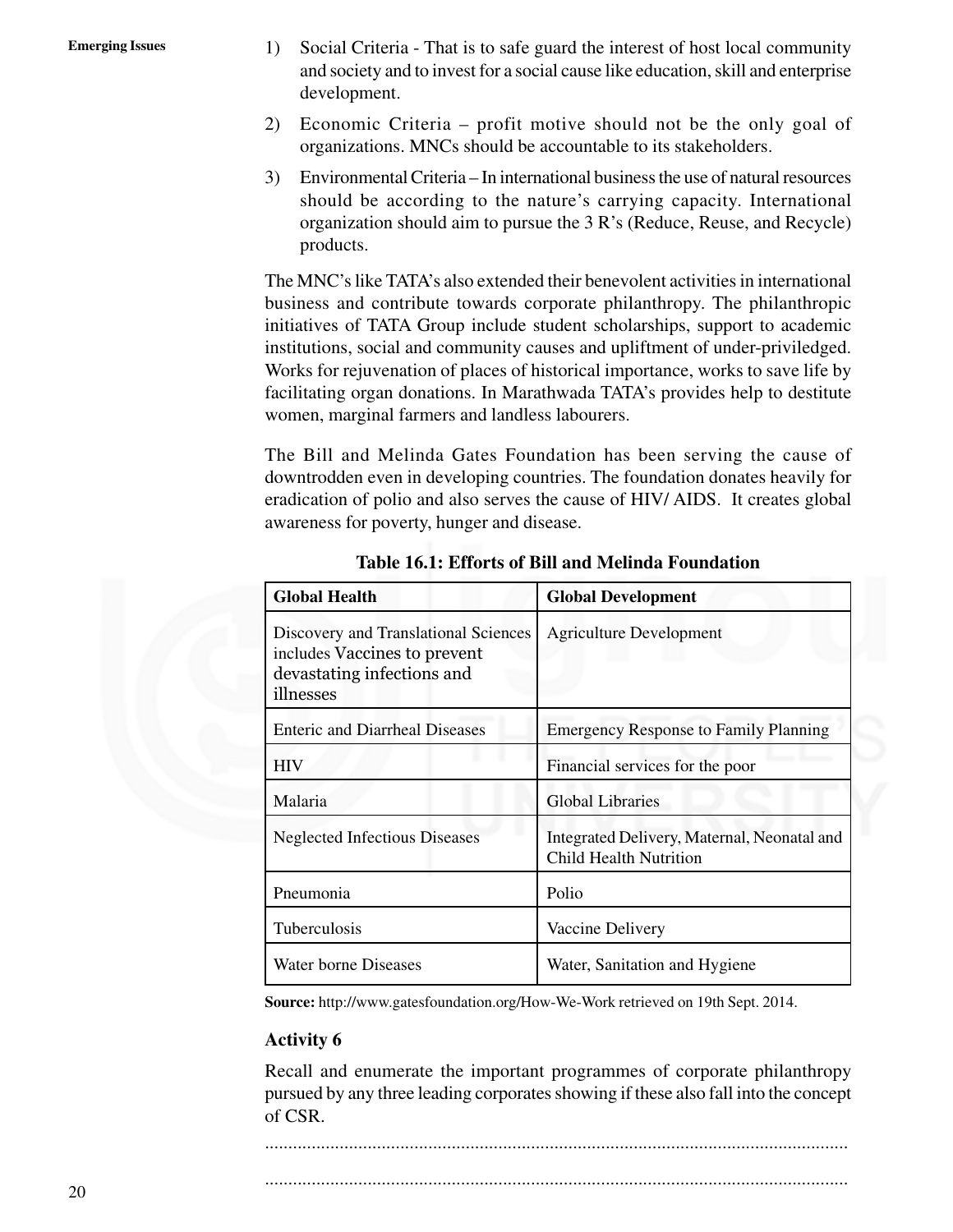### **16.8 SUMMARY**

Ethics influences daily life of individuals and also encompasses the entire business and business activities. It is an essential component of Corporate Social Responsibility (CSR) and business ethics. It covers the fair business practices which include transparency, responsibility towards both internal and external stakeholders. In addition to CSR we have Corporate Governance which is related to the total management of organization and the obligations of the top management. Business Ethics propagates ethical business practices for good corporate governance and social responsibility towards stakeholders. In addition to CSR we have Corporate Governance which is related to the total management of organization and the obligations of the top management.

.............................................................................................................................

.............................................................................................................................

.............................................................................................................................

.............................................................................................................................

CSR has been explained through concepts like Triple Bottom line Approach. Triple Bottom line essentially deals with social, economic and environmental aspects. Other Criteria related to CSR is the United Nations Global Compact (UNGC) which is based on ten principle report and includes matters related to human rights, labour standards, corruption and environment. Another important initiative in CSR is Global Reporting Initiative (GRI) which refers to global network of a large number of organizations worldwide that creates the Reporting Framework, used in disclosure of their sustainability procedure on improving standards. Corporate Philanthrophy is also being widely practiced. Indian Companies like Tata Iron and Steel Company (TISCO) have widely contributed to corporate philanthrophy and CSR. Corporate Philanthrophy has given way to social philanthrophy. Businessmen and corporates world over have contributed richly to social philanthropic causes in medicare, health, education, prevention of diseases etc.

### **16.9 KEY WORDS**

| <b>Corporate Governance</b><br>(CG)                    | $\ddot{\cdot}$       | Means the management of a business unit<br>committed to be fair and transparent and striving<br>to achieve planned results.                                                        |
|--------------------------------------------------------|----------------------|------------------------------------------------------------------------------------------------------------------------------------------------------------------------------------|
| <b>Corporate Social</b><br><b>Responsibility (CSR)</b> | $\ddot{\phantom{a}}$ | CSR is the dispensation of the management of an<br>organization conforming to the operations of a<br>business enterprise which enhances the value<br>creation to all stakeholders. |
| <b>Business ethics</b>                                 | $\ddot{\cdot}$       | Good business ethics is the pursuit of strategies<br>and practices which reflect equity, fair play,<br>conformance to commitment and honesty.                                      |
| Corporate philanthropy:                                |                      | Acts or programmes which are outside the<br>working of the organization but which help others<br>in the society, especially the disadvantaged.                                     |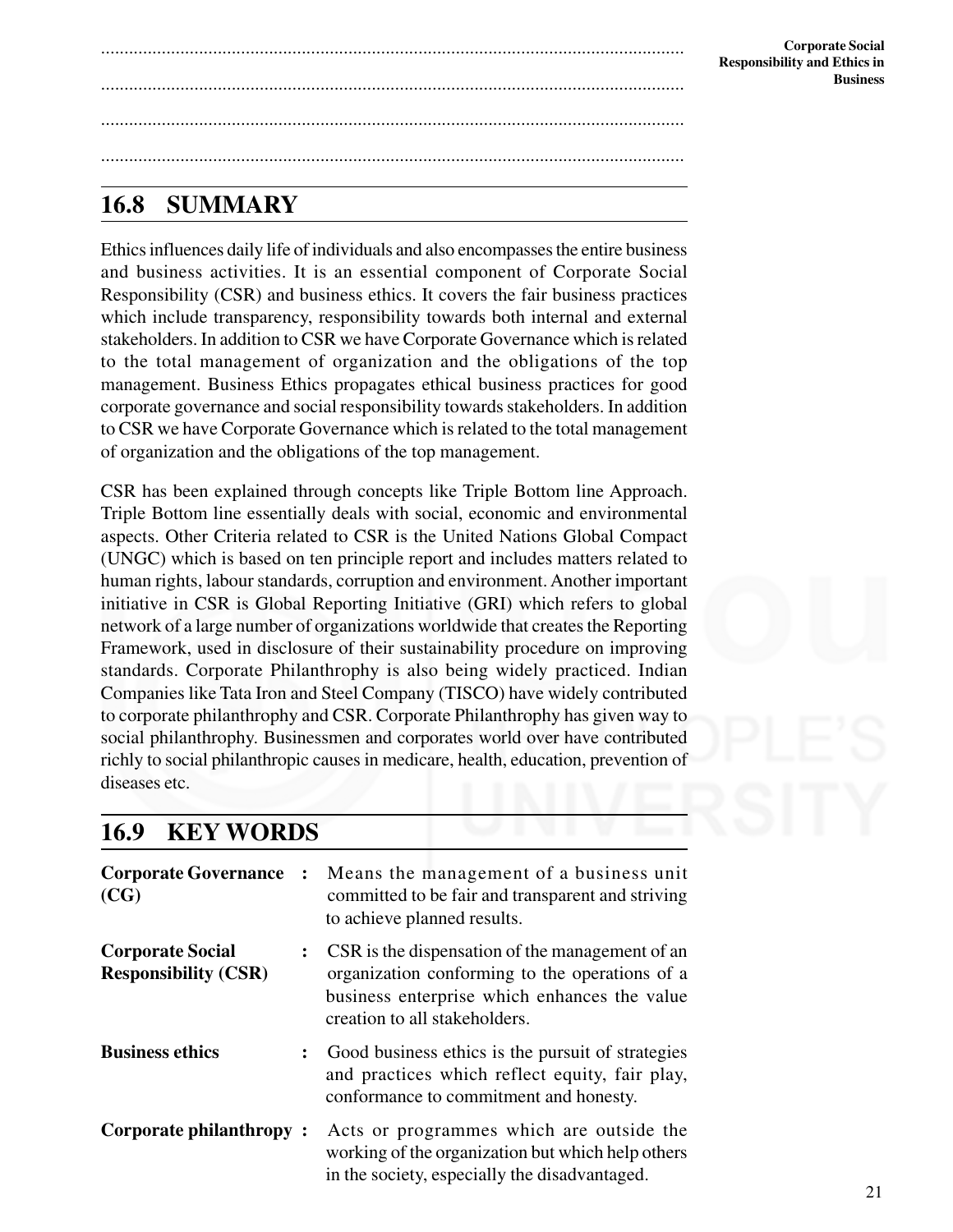| <b>Emerging Issues</b> | <b>Corporate values</b>         | The principles governing the strategies, policies<br>and practices of organizations.                                                                                                                                                                                                                               |
|------------------------|---------------------------------|--------------------------------------------------------------------------------------------------------------------------------------------------------------------------------------------------------------------------------------------------------------------------------------------------------------------|
|                        | <b>Sustainable Development:</b> | Growth of organizations or social and economic<br>activities, at micro unit or macro level, which tends<br>to be self-reliant and self-sustaining, not inimical<br>to environment.                                                                                                                                 |
|                        | <b>Triple bottom line</b>       | The final indicators of performance of a corporate<br>representing (i) revenues or sales turnover, (ii) net<br>profit after meeting all obligations and taxes, and<br>(iii) conformance to principles of environmental<br>protection.                                                                              |
|                        | <b>Stakeholders' interest</b>   | Value creation in terms of returns or benefits to<br>any group of people involved in a business or<br>economic activity, that is, the stakeholders including<br>shareholders (investors), workers, consumers,<br>vendors and service providers, resource suppliers<br>(like lenders), the state and the community. |

### **16.10 SELF-ASSESSMENT QUESTIONS**

- 1) Enumerate the principal elements of Corporate Social Responsibility (CSR).
- 2) What are the other terms which often take the place of CSR or are related to it?
- 3) How is CSR different from corporate philanthropy? Give example of the two to establish the distinction.
- 4) What is the role of environmental protection in corporate management?
- 5) What is meant by business ethics? What is the relationship between CSR and business ethics? Is it consistent with maximization of shareholder value?
- 6) What do you mean by Triple Bottom line? What is its significance to business?
- 7) What are the costs and profits of CSR?
- 8) What role does the Global Compact (GC) play in the acceptance of CSR?
- 9) How important are social and corporate values to CSR? List five leading corporates and five social values?
- 10) Define corporate governance. How is it different from CSR?
- 11) What is the role of corporate philanthropy in corporate governance?
- 12) Can you give two cases of corporates, Indian or foreign, which follow commendable programmes of social philanthropy. How far these programmes constitute corporate social responsibility?
- 13) Name the principal stakeholders of corporates. How are their interests best addressed under CSR?
- 14) Consider you are the CEO (chief executive officer) of a large corporation with a high turnover. Outline a programme for the corporate, which satisfies the demands of CSR.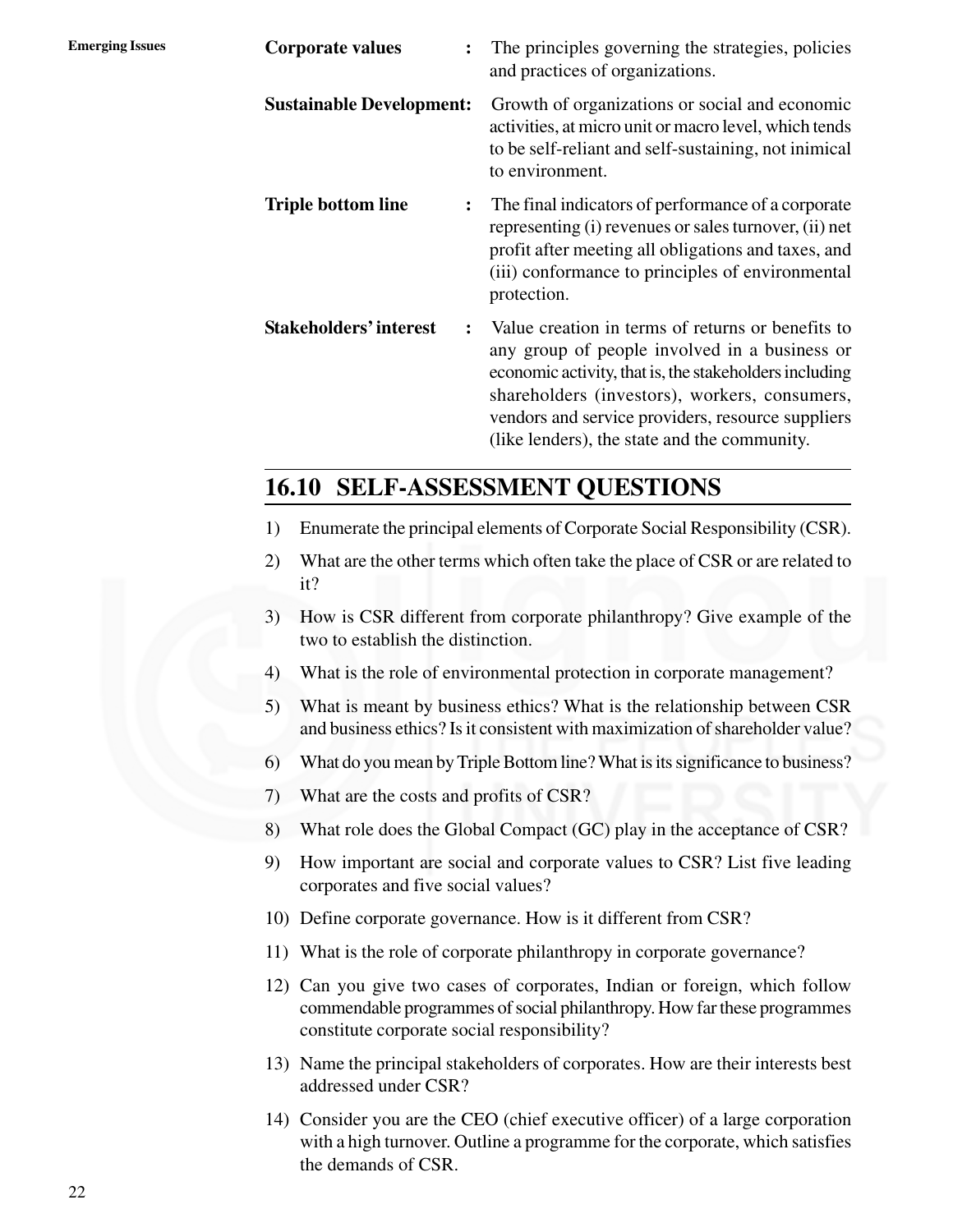### **16.11 REFERENCES**

Aswathappa K. International Business, Tata McGraw- Hill Publishing Company Ltd., New Delhi, Third Edition, (2008).

Carroll, A. 'Corporate Social Responsibility: Evolution of a Definitional Construct.' Business and Society, 38, 3, 1999.

Chakraborty, S. Management 1993 Transformation by Values: A Corporate Pilgrimage. Thousand Oaks, California: Sage.

Committee for Economic Development (1971). Social Responsibilities of Business Corporations. New York: Committee for Economic Development.

Gupta S.C. International Business Management, Ane Books Pvt. Ltd., (2010), New Delhi.

Krishna, C. (1992) Corporate Social Responsibility in India: A Study of Managerial Attitudes. New Delhi: Mittal

Murray, David (1977). Ethics in Organizations, Kogan Page Ltd., London.

Sadri, S and Jayashree, S. (2002). Business Ethics and Corporate Governance, Himalaya Publishing House, Mumbai.

Sekhar, R. C. (1997). Ethical Choices in Business, Response Books, SAGE Publication, New Delhi.

Sadri, S., D. Dastoor and S. Jayashree (1999). The Theory and Practice of Managerial Ethics. Mumbai: Jaico,

Sadri, S. and Jayashree, S. (2003). Managerial Ethics: An Introspection in Indian Journal of Training and Development, Vol. XXXII, No.3, July-September 2002.

Vallance, Elizabeth (1995). Business Ethics at Work, Cambridge University Press.

Vallance, Elizabeth (1995). Business Ethics at Work, Cambridge University Press.

Wasik, John F. (1996). Green Marketing and Management. Blackwel Publishers, USA.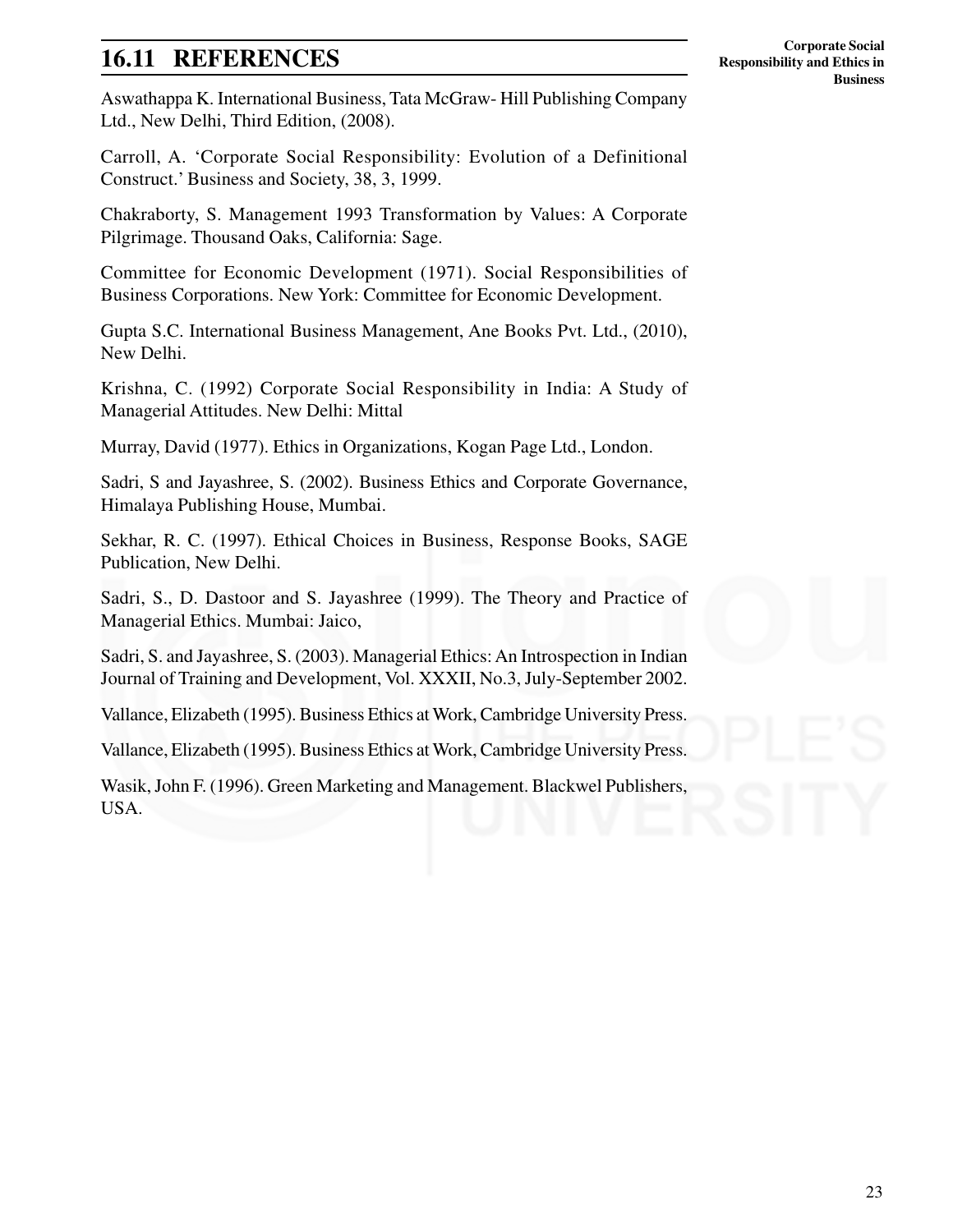### **Emerging Issues UNIT 17 EMERGING MARKET ECONOMIES**

#### **Objectives**

After studying this unit, you should be able to:

- explain the concept of Emerging Market Economies (EMEs) and their characteristics;
- analyse the state of EMEs, particularly BRICS, African and South Asian Markets, in terms of economic, social, political and other factors; and
- examine the impact of the enlargement of European Union on India.

#### **Structure**

- 17.1 Introduction
- 17.2 Emerging Economies: Characteristics
- 17.3 The Concept of BRICS
- 17.4 The African Markets
- 17.5 The South Asian Markets
- 17.6 The Impact of Enlargement of European Union (EU)
- 17.7 Summary
- 17.8 Key Words
- 17.9 Self-Assessment Questions
- 17.10 References

### **17.1 INTRODUCTION**

An emerging economy is the one which is experiencing rapid growth and industrialization in its business activity e.g. China, India, Mexico, Russia and Brazil (http:// en.wikipedia.org/wiki/Emerging-economies). Due to their inclusion in global economy they are no longer considered third world countries. The investors look forward to investing in such economies. Julien Vercueil has proposed a definition of "emerging economies" instead of "emerging markets" based on following characteristics:

- 1) Intermediate income such economies have purchasing power parity, per capita income ranging between 10% and 75% of the average per capita income of European Union.
- 2) Catching up with growth such economies have demonstrated high economic growth during the last decade. This has resulted in narrowing down the income gap with developed countries.
- 3) Changes in institutional setup and opening up of the economy have facilitated integration of such economies with the world economy. Such economies have been greatly influenced by the process of globalization.

However, the common term in international business parlance is "Emerging Market Economies." Emerging Market Economies (EME's) is the term coined by Antoine W. Van Agtmael of the International Finance Corporation of World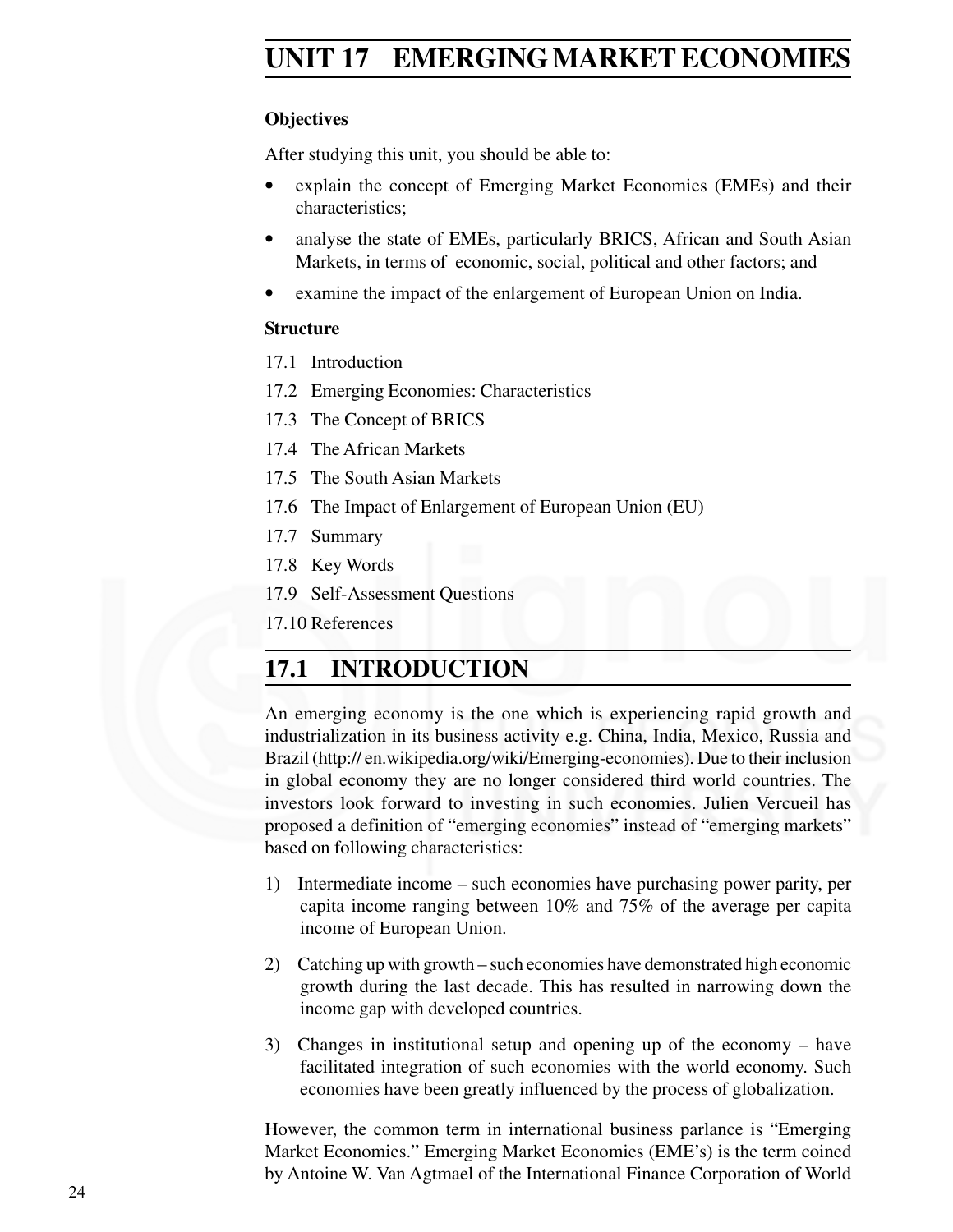Bank. An emerging market economy is defined as an economy with low to middle per capita income (www. investopedia.com). Emerging market economies have almost 80% of the world's population and constitute 20% of the world's economies. This classification is relatively loose as it includes economic giants like China on one hand and countries like Tunisia on the other. Emerging market economies are hence those economies that have pursued development and reform programmes and have opened up their market for foreign competition. These economies are in their transitional phase as they are moving from a closed to an open market economy. Such economies follow an economic reform programme which focuses on accountability, transparency and equity. EME's strived for a relatively less volatile exchange rate, as stability in exchange rate builds confidence in market, attracts foreign investment and also checks capital flight. Stability of key economic parameters would facilitate in attracting more resources from donor countries and world bodies like International Monetary Fund and World Bank. In such economies foreign investment would flow both in the form of Direct Investment and Portfolio Investment. This will have favourable impact on country's stock market and long term investment in key sectors like energy, infrastructure and ICT. Foreign investors are offered outlet for expansion in the form of land, electricity and infrastructure by Government of EME's. They also get access to resources, market and cheap labour. The destination country benefits as setting up of such foreign enterprises creates opportunities for employment generation, technology sharing, developing managerial skills etc. This also helps in increasing overall production level, gross national product and narrowing the gap between developed and developing world. Emerging Economies are not free from risk since they are in the transition phase and not stable. The risk of not meeting the established standards and expectations could spark unrest like civil war, change in government priorities, nationalization and crash of stock market. Further, risk could be in the form of political unrest for example, the 1997 Asian Crisis.

Today, globalization and its impact through the technological development, economic growth, and trade liberalization have transformed the way firms do business and redefined some existing rules. MNEs today cannot be satisfied and could seek solace in commanding market positions in the developed world. The emerging markets represent bigger opportunities as compared to the developed markets. The size of the market, as a supply hub for a wide range of goods and services and very often providing lower cost of outsourcing has made the emerging economies today a much discussed issue. Take for instance the growth patterns of both India and China in the last five years, which are on different levels. China's competence and focus as a low-cost manufacturing hub and India's focus as a low-cost services hub present two sides of the continuum. It is now said that China is the factory of the world and India, the office. Emerging-market multinationals such as Haier and Huawei of China, semiconductor manufacturing and Acer of Taiwan, and Embraer of Brazil are emblematic of this new breed of competition.

The growth of the big emerging markets (usually defined as Argentina, Brazil, China, India, Indonesia, Mexico, Poland, South Korea and Turkey) are today the most preferred destinations for developed nations or for MNEs to set up shops. Though the growth rates in the South Asian market, for instance, have been lesser than the East Asian markets, yet all the projections and statistics have shown them as positive outcomes. The South Asian countries have grown at

#### **Emerging Market Economies**

25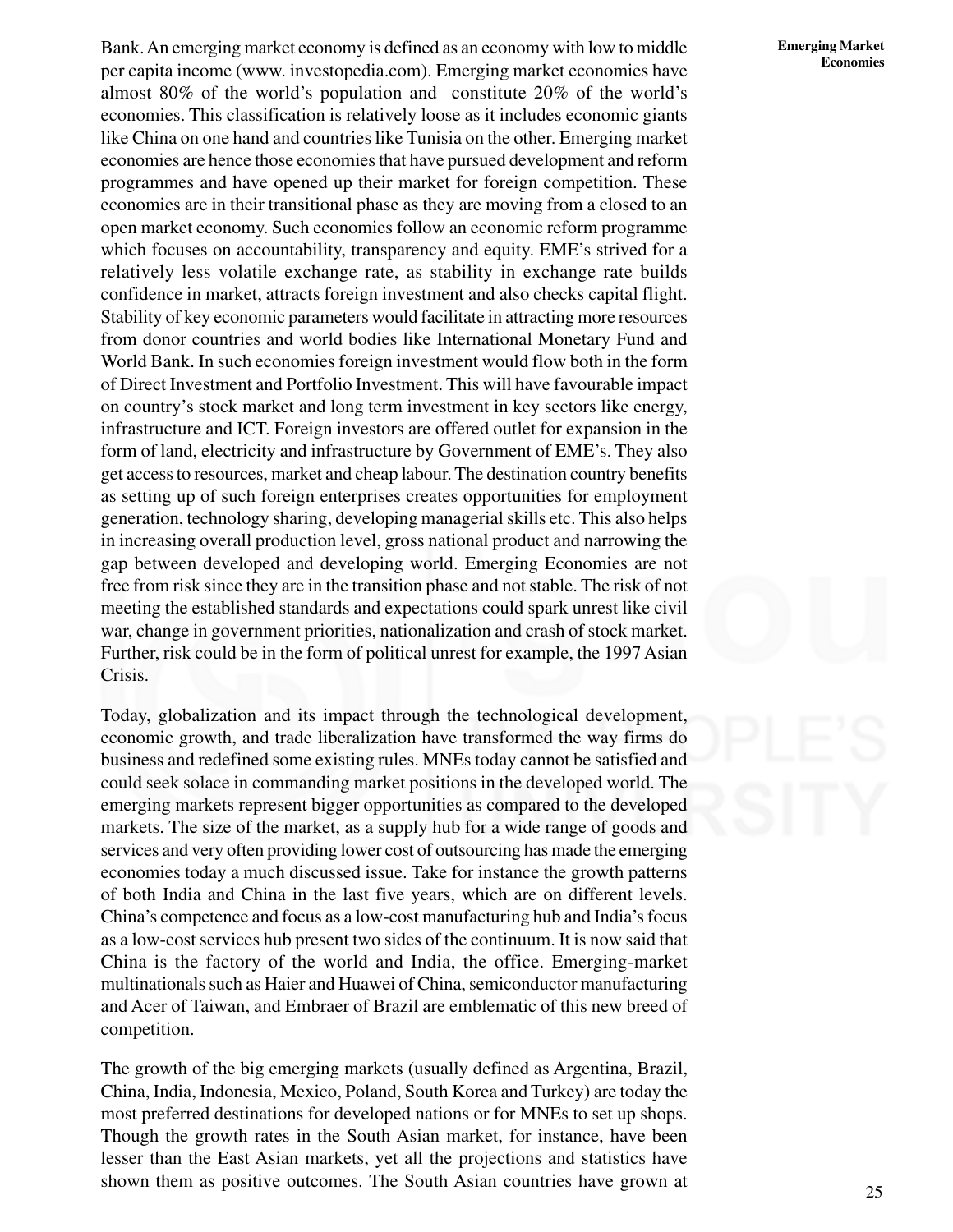Emerging Issues rates ranging from 3.37 to 4.81 per cent over the past twenty-five years. They have also shown significant improvement in life expectancy and literacy rates, in which Sri Lanka has reached the levels comparable to industrially advanced countries.

> A fundamental premise here is that the obstacles to success in emerging markets are greater than the typical international business dimensions of cultural differences and geographical proximity. The barriers that firms encounter in emerging markets are fundamental and often call for radically new thoughts on defining and implementing corporate strategy.

### **17.2 EMERGING ECONOMIES: CHARACTERISTICS**

A significant number of countries in the developing world are often characterized as emerging markets. However, those are quite different from least developed countries (LDCs). Although the two groups may share endemic weaknesses, emerging markets typically reflect significant propensity for growth while LDCs do not. In reviewing the broad domain of emerging markets, it is helpful to examine some of the physical and institutional characteristics of immediate relevance to the strategy maker. The defining features of an emerging market are the development status of its physical infrastructure (i.e., communications, transportation, electricity, ports, etc.), institutional infrastructure, socio-political fabric, and economic performance record and potential. Table 17.1 provides a synopsis of the key differences between these characteristics while comparing emerging markets with developed country settings.

| <b>Characteristics</b>     | <b>Communications</b>                                                                                                                                                                            | <b>Transportation</b>                                                                                                             | <b>Energy</b>                                                                                                                                                                         |  |  |
|----------------------------|--------------------------------------------------------------------------------------------------------------------------------------------------------------------------------------------------|-----------------------------------------------------------------------------------------------------------------------------------|---------------------------------------------------------------------------------------------------------------------------------------------------------------------------------------|--|--|
| Developed<br>Country       | Relatively well<br>developed. Inflow of<br>funds in this sector,<br>system failure<br>minimum, reliable<br>technology which is<br>frequently updated.<br>There is private<br>sector involvement. | Developed<br>country is well<br>connected with<br>developed road,<br>railways, air<br>traffic systems,<br>ports and<br>waterways. | Generation,<br>transmission and<br>distribution of energy<br>through a power grid.<br>Power shortages are<br>very rare. Private<br>sector allowed<br>participating in this<br>sector. |  |  |
| Emerging<br><b>Markets</b> | Mostly government<br>owned with<br>minimum private<br>participation.<br><b>Outdated Technology</b><br>and frequent<br>systems failures                                                           | Firms are mostly<br>government<br>owned. Transport<br>network<br>inadequate<br>between key<br>cities.                             | Power supply<br>inadequate adversely<br>affecting production<br>of manufacturing<br>sector. Private sector<br>participation<br>negligible.                                            |  |  |

**Table 17.1: Characteristic Differences in Physical Infrastructure between Developed and Emerging Markets**

**Source:** Global Strategy by Andrew Inkpen and Kannan Ramaswamy, Oxford, Year, 2006, pg 154.

*Physical Infrastructure***:** There is significant variation in infrastructure quality in terms of poor roadways, telecommunication, transport and energy facilities.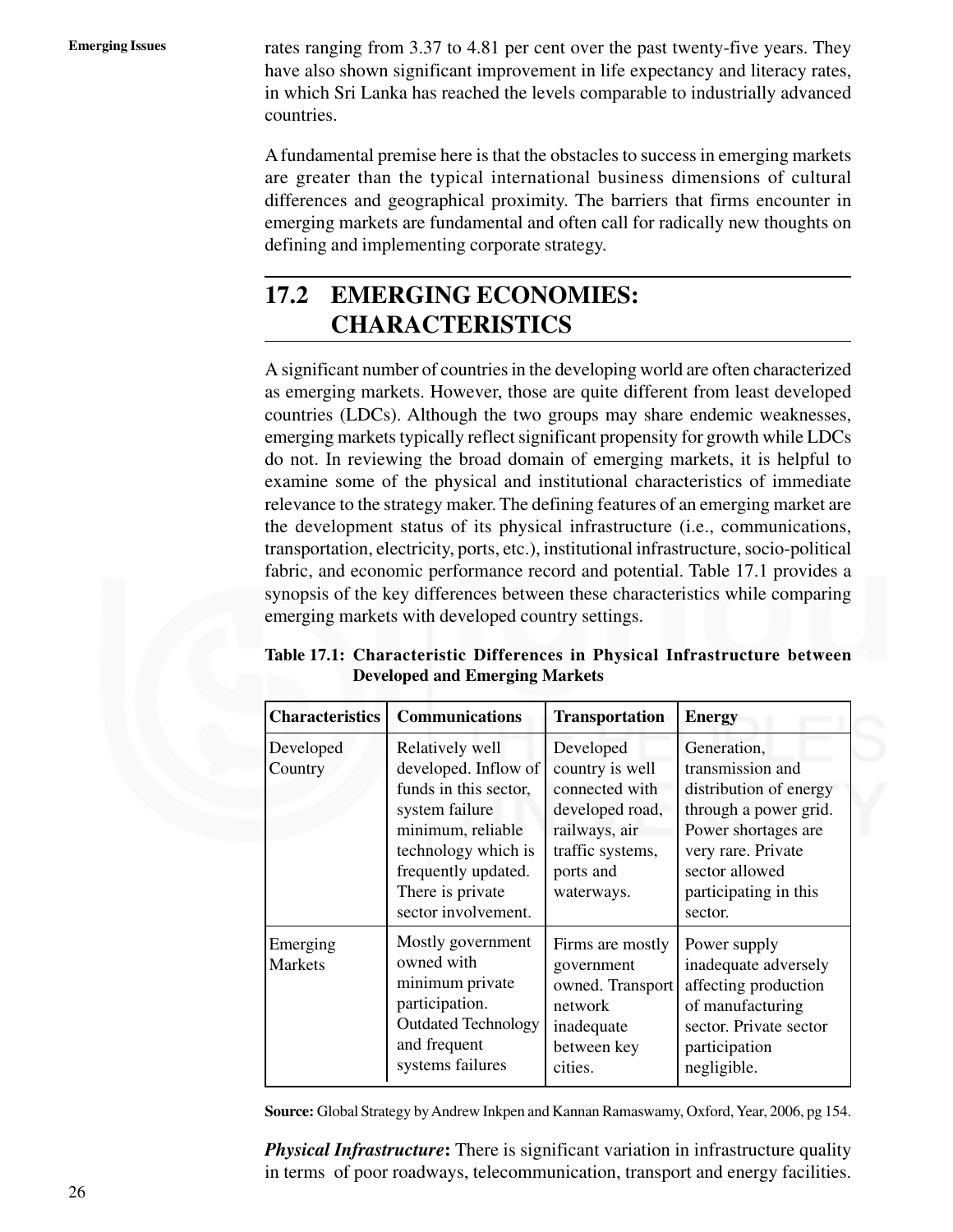*Institutional Infrastructure***:** For smooth functioning of business activities strong institutional infrastructure like legal system, banking system and capital markets is required.

#### *Nature of markets***:**

- High growth expectations
- Investments characterized by a high level of risk and possibility of a high return
- Possess potential to share in early stages of economic growth
- Economic and political conditions are volatile e.g. China and Kenya
- Securities market not well established due to absence of long history of substantial foreign investment
- Transitional character (with changes taking place in social, political, economic and demographic dimensions.)
- High degree of volatility
- Dynamic nature of emerging markets i.e. they move from current economic condition to greater institutional and policy maturity.

*Capital Markets:* In a country like India the capital markets have evolved over the years. The Financial Sector reforms in 1991 and 1997 initiated by the Narsimham Committee and then the recent Raghuram Rajan report all are attempts to improve the financial market scenario in India. The Rakesh Mohan Committee report on infrastructure finance is also another step toward the reforms. In most emerging economies, there is often a dual standard with respect to regulatory compliance; that is, most often the subsidiaries of foreign firms are held at higher standards. For example, foreign banks operating in India have historically been subject to much more intensive reporting requirements than have the local banks.

*Subsidies:* Government in emerging markets supports domestic business through subsidies. It exercises regulatory control over MNC's as a protection against competition. In India, Maruti Suzuki is one such story, where the company started off as a 50:50 joint venture of Maruti (Govt. of India) and Suzuki Motor Corporation. But, now the government has off-loaded its entire equity to Suzuki and the company has been able to take up the challenge gradually. The fertilizer industry in India is another example where the subsidy forms an important part of the sector. Subsidies are integral to the sector as a substantial part of the sector relies on imports.

*Legal Infrastructure:* There is very limited confidence in legal infrastructure of emerging economies as it offers protection in case of intellectual property rights. This curtails investment by MNE's in leading sectors like pharmaceuticals, high technology and bio- sciences. In India, for instance, the judicial process is a long drawn procedure and takes ages to settle dispute. Also aspects of law related to IPR in India are not as evolved as in the West; hence several companies may feel wary of approaching the market.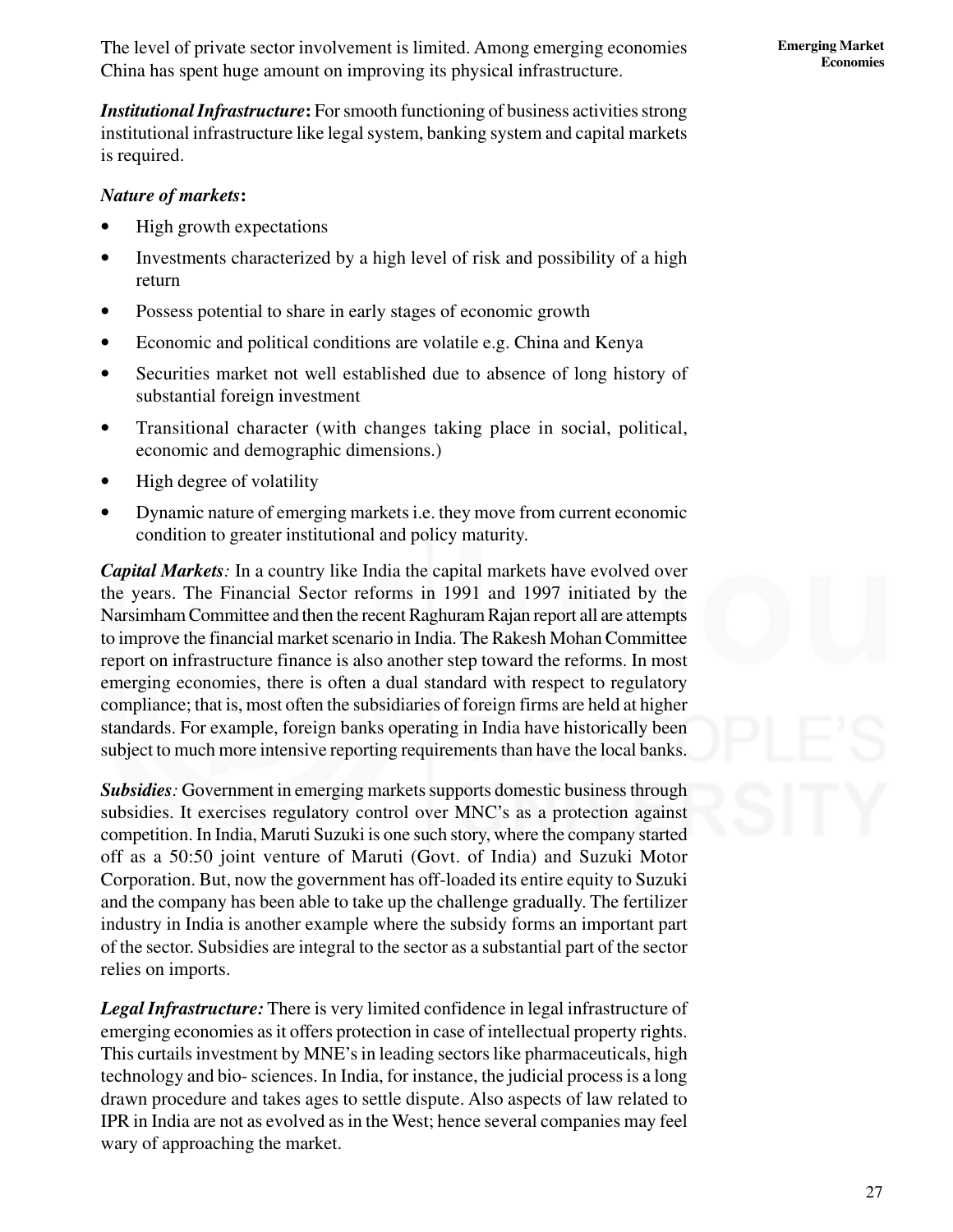**Emerging Issues** *Political instability and corruption:* Emerging economies are characterized by political instability, red tapism, bureaucratic and political hurdles. In emerging markets, complying with archaic regulations can be a major challenge. In Mumbai (India) it takes 30 different clearances and approvals to start a small corner store. It takes 152 days to start a business in Brazil and 151 days in Indonesia, compared to 3 days in Canada and 2 days in Australia. (Source: Global Strategy, Andrew Inkpen and Kannan Ramaswamy, Oxford, 2006).

### **17.3 THE CONCEPT OF BRICS**

The concept of BRIC (Brazil, Russia, India, and China) economic block was introduced in 2001, by Goldman Sachs, which is a multinational investment bank. This view was strengthened by global crisis of 2008. In 2011 South Africa was incorporated as its fifth member changing the acronym of economic block from BRIC to BRICS. The economic success of BRICS has focused development from struggling developing countries to emerging high growth markets. They have initiated unprecedented change in the global economy. They contributed in global boom before 2008. These emerging economies compete among themselves for market and investment. They offer immense opportunities to businesses and investors. The following factors have lead to emergence of this economic block:

- The monopoly of developed countries which controlled multilateral lending institutions like International Monetary Fund and World Bank. The creation of BRICS offered an alternative to emerging market economies.
- Increasing private consumption there is an increasing trend of households spending on essential goods like food and more on comforts and luxuries like automobiles, household appliances some of which is also termed as white goods.
- A spurt in urbanization There is a trend of people moving towards urban areas. More cities with basic amenities have grown.
- Infrastructural growth Urbanization has presented challenges for infrastructural development. This encouraged construction of roads, railways telecommunication, housing, aviation, etc. The EMEs demonstrated increase in infrastructural growth. India in its 11<sup>th</sup> Plan 2008-12 spent \$500 billion on infrastructural projects. China spent 12% of its GDP on infrastructure.

**Brazil** –A notable feature of this economy is that large section of its population has moved into middle or upper class since 2003. Brazil has excessive dependence on its natural resources; as a result, manufacturing has suffered. The country possesses enormous commodity wealth and there is lack of competitiveness in certain sectors. The economy witnesses' frequent volatility as it is not able to attract enough foreign investment. Lower interest rates and improved business environment would lead to favorable long term growth.

**Russia** - Russia has done little to develop its manufacturing sector, as a result it faces problem of underinvestment. The growth is vulnerable to fluctuations in commodity prices. In spite of huge investments on research and development, levels of innovation and entrepreneurship are low. Inflation rate is high due to structural bottlenecks. The figure for annual growth averaged to 8% in 2003 – 07 but fell to 2% in 2013.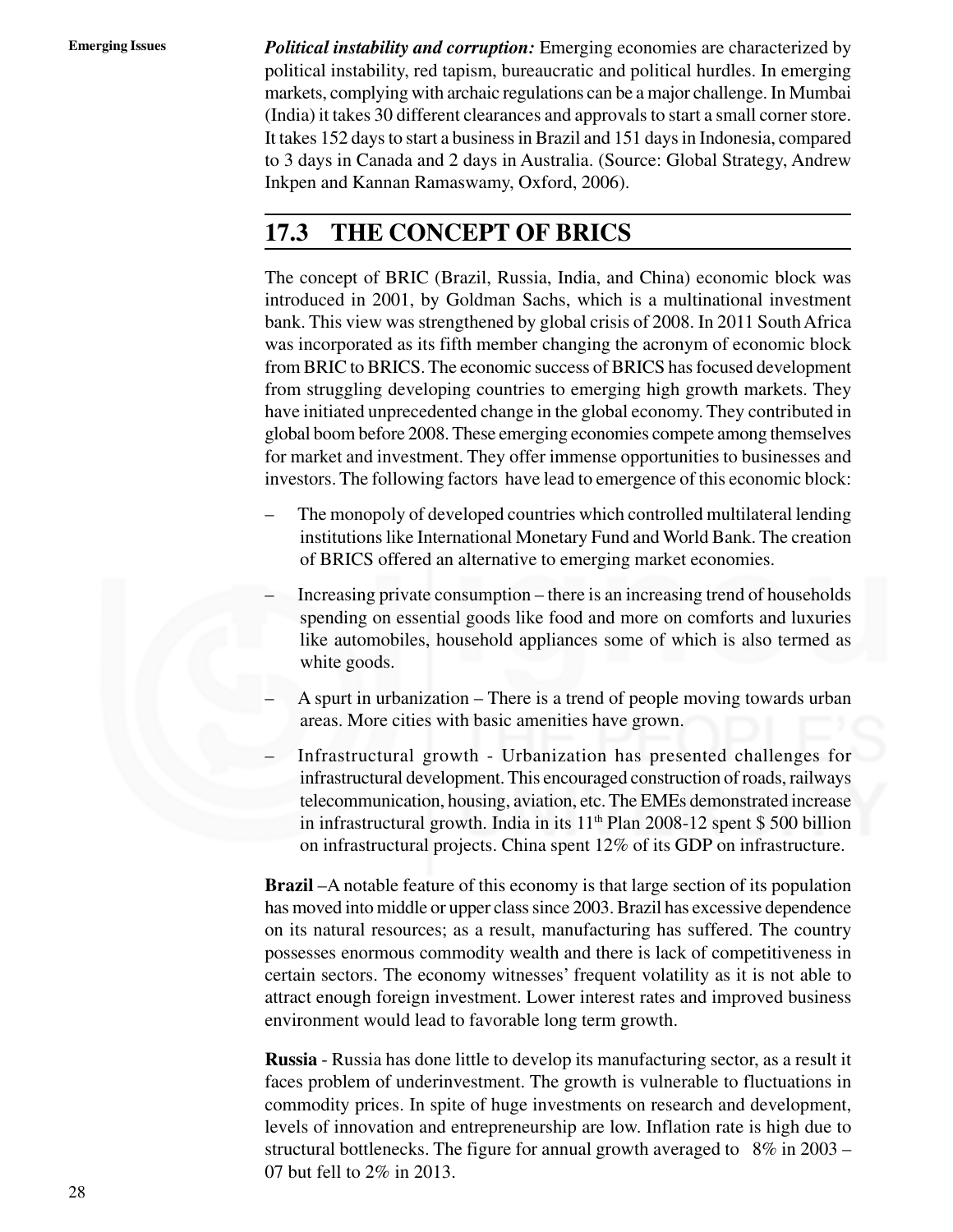**India** – India's growth declined from 9.6% in 2010, to 6.9% in 2011 and around 5% in 2012. The decline in growth was due to shrinking of world trade and domestic uncertainties. Weaker domestic demand and the depreciation of exchange rate reduced imports and lowered the current account deficit. High inflation and the widening of the fiscal deficit limit the room for expansionary monetary and fiscal policies. Positive effects of recent structural policies, improved external conditions and higher agricultural production could lead to higher growth in future.

**China**- has witnessed slowdown in growth from 10.4% in 2010, 9.3% in 2011 to below 8% in 2012. This decline in growth rate was mainly due to measures adopted by Government to reduce inflationary pressures which led to fall in exports and domestic demand. But in spite of these turmoil Chinese economy remained robust. However in March 2013 government set a lower growth target at 7.5%. The demand pattern is likely to shift to consumption and services rather than commodity- intensive production. There is rise in demand for wage hike; this would compel Chinese firms to divert investment in manufacturing abroad.

**South Africa –** is a middle income**,** emerging market with abundant supply of natural resources. It has a developed financial market and stock exchange. Development has also taken place in the infrastructural sector like communications, energy and transport relatively. However, South Africa still faces problem of shortage of electricity, public transportation system, poverty, unemployment and lack of empowerment of disadvantaged groups. The economic policy focuses on controlling inflation and achieving budget surplus. The economy has also suffered from the global crisis; as a result dependence on state owned enterprises for delivering essential services and creating employment opportunities has increased.

The BRICS journey has reached the cross roads. Brazil, Russia, India and China and South Africa will all provide markets large enough which investors cannot ignore. The policy makers in these countries need to focus on transforming internally in order to gain support from the outside world.

#### **Activity 1**

Vi**s**it BRICS website, identify the BRICS summit which took place at Fortaleza, Brazil. What were the agreements signed during this summit? What impact this BRICS summit will create on member countries and developed world?

.............................................................................................................................. .............................................................................................................................. .............................................................................................................................. .............................................................................................................................. .............................................................................................................................. ..............................................................................................................................

### **17.4 THE AFRICAN MARKETS**

The Africa story is diverse and heterogeneous within itself, but to the world, Africa is one. A large continent with diversified and multi-cultural demographic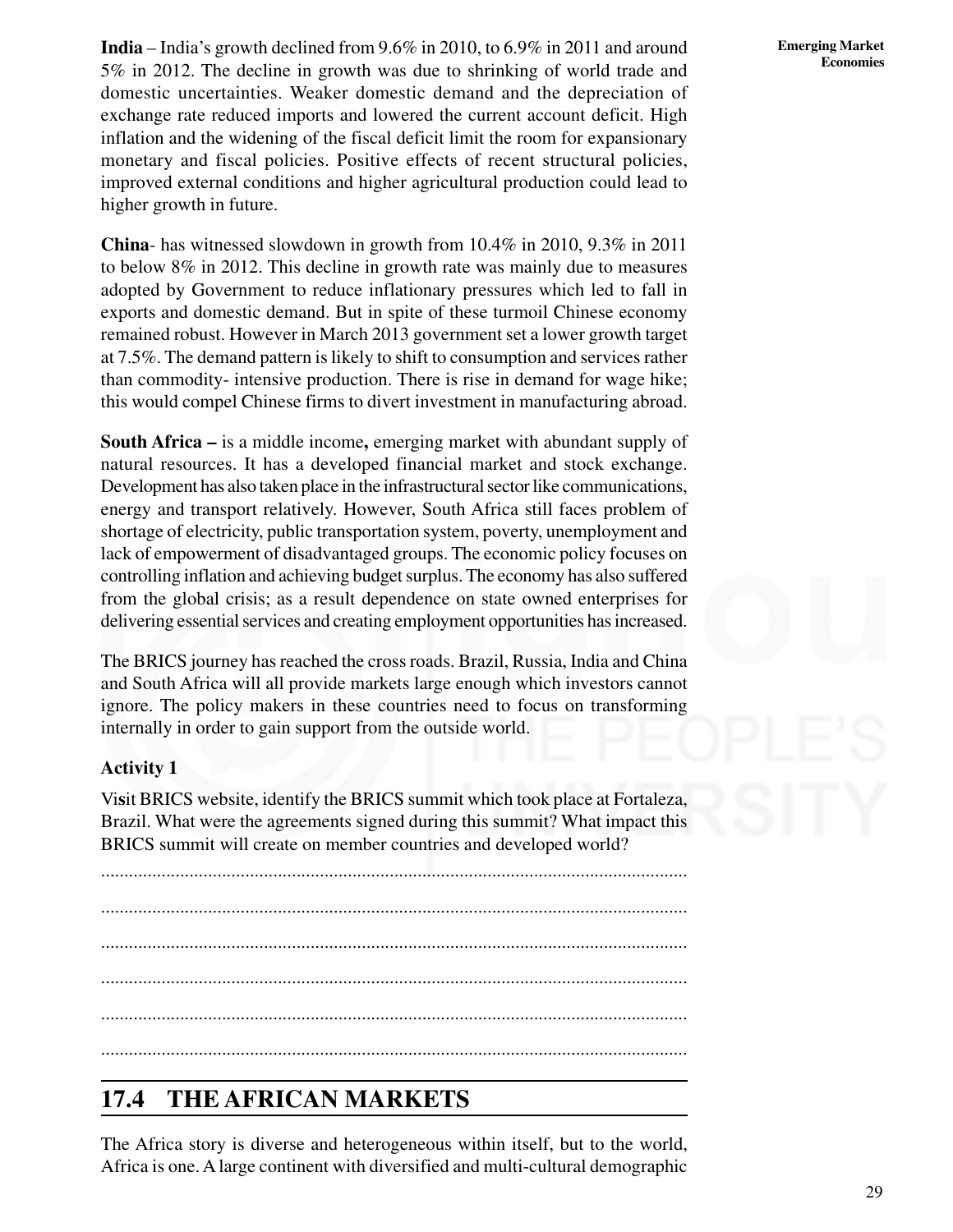**Emerging Issues** population, trying to emerge from its colonial past. Even the past refuses to completely erase, what is of interest is that the individual nations have somehow felt it best to preserve the past. In some countries like South Africa, the apartheid regime existed for such a long time that the commercial and the economic interests have still not shifted to the local regime. In this context, it will be important to assess what Africa is all about, what is its vision and what prospects does it hold for rest of the world. The aggressive foray into the region by China and India's long standing presence has raised more eyebrows. China's hunger for oil and its never satiated domestic industry requirement resulted in its explorations across the globe. Africa therefore was one of the 'natural' choices. Today, the Chinese presence in the region is projected more as a partner and less as a plunderer of the resources. This is in contrast to India which has been always present in Africa. The Eastern Africa's commercial success story has always been a moment of glory, but India has always been present across the length and breadth of the continent. South Africa, Eastern Africa, parts of Nigeria and some pockets of northern Africa have seen India more as a settler. The Gujarati's, the Kutch Muslims or the up-north people from UP and Bihar have now their third or fourth generation in the region (branded today as Asians). They are in sharp contrast to the new generation of IT, manufacturing and service sector people who aggressively enter the region are called the expatriates.

> The key question, why is Africa an untapped region and in spite of all the odds of poverty, lack of sanitation, drinking water and primary health is a big concern and continues to be a debate in several round tables. The world focused never before kind of attention on Africa in 2005, which was dubbed the "Year of Africa". Unprecedented economic growth in the continent suggests that the concerted efforts of the international community to boost Africa's development are paying off. Initiatives such as the African Peer Review Mechanism and the Millennium Challenge Account have yielded some initial positive results. The general investment climate in Africa has improved, as indicated by the rapid increase in trade with and investment from China and India. Significant development challenges, however, still remain. Africa needs a development decade — a year is not enough ( IMF Report, 2007).

> African economy witnessed accelerated economic growth. The main factors behind this growth performance were the strong external demand for oil and non-oil minerals, increased investment in the oil and other mineral sectors, and good growing conditions for agriculture in most countries. Continued sound macro-economic policies in most of the countries in the continent have also increased business confidence, leading to a pick up in private investment in general. According to the data available in Africa Economic Outlook, 2014 African economies showed remarkable recovery during the global recession of 2009. Eventhough the African economy recovered, they were affected by the flagging world economy. Due to this the average GDP growth of Africa has remained lower than before global recession. In 2013 it was 3.9% and the figure excludes the effect of the fall in Libya's oil production. The growth in Africa's economy is projected to accelerate to 5.7% in 2015. If Libya is excluded then it is projected to 5.2% in 2015 (Figure 17.1). The projections are based on the assumptions that the world economy will become stronger and Africa will have more political and social stability.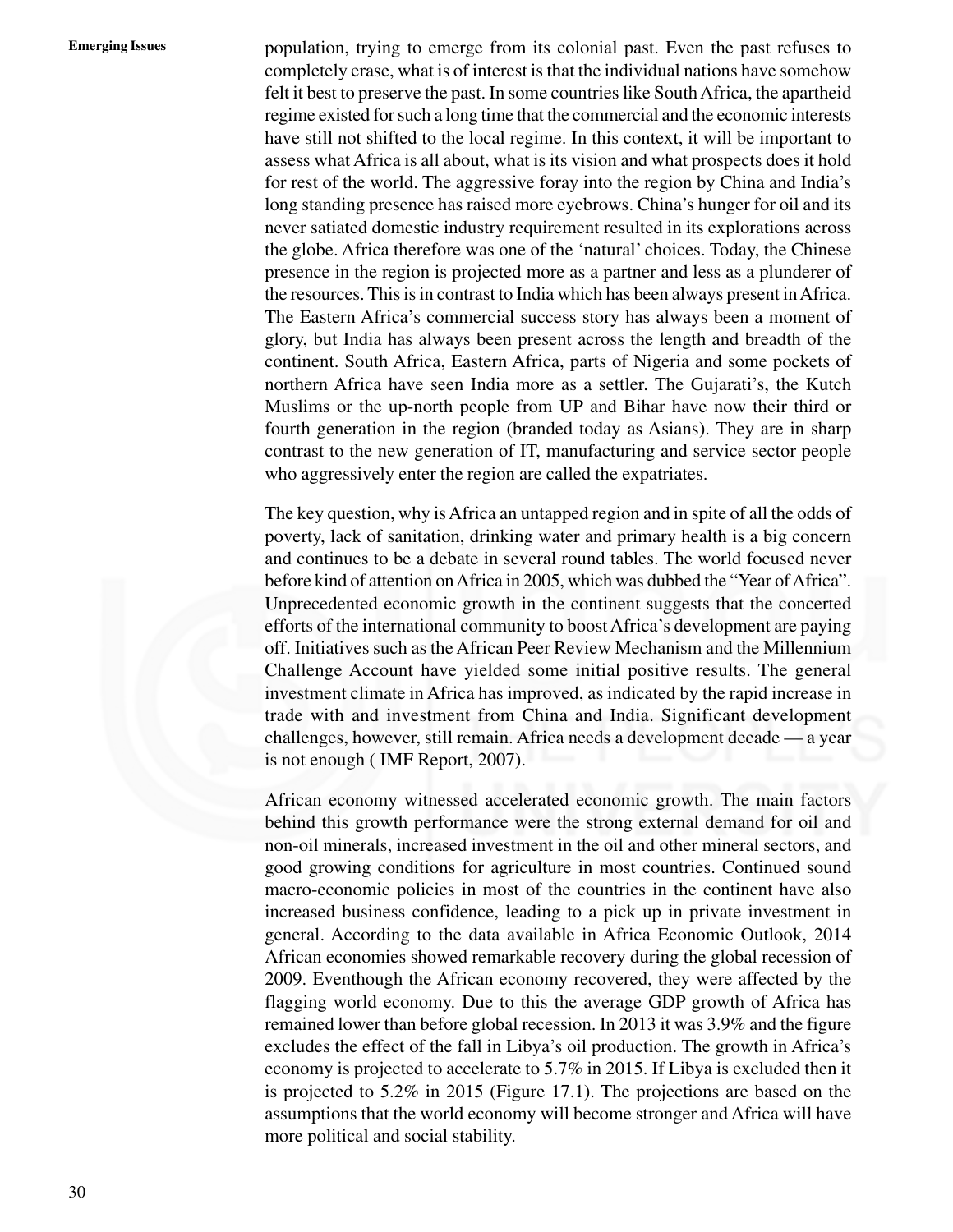

**Figure 17.1: Africa's Economic Growth Note:** e: estimates; p: projections **Source:**Authors' calculations StatLink www.http://dx.doi.org/10.1787/10.1787/888932806904

**Source :** African Economic Outlook, pg 18 © AfDB, OECD, UNDP, ECA 2014.

The weakness of the international environment also constrained African economies although short-term prospects appear favourable. The assessment of the economic situation by African participants in an international poll has deteriorated during 2011-12.

The main reason for the deterioration of economic conditions during 2011 and 2012 was that export markets of African countries have weakened in advanced countries and – to a lesser extent – also in emerging countries. While Africa's trade with emerging countries has gained importance with increased share in total Africa's exports, advanced countries continue to be the most important export market. In 2011, one-third of Africa's merchandise exports went to the European Union (down from 37% in 2006) and more than 11% to the United States against 16% in 2006 and exports to India rose to 65% in 2011 from around 4.5% in 2006. The exposure to developments in the various regions of the world is, however, quite different across the continent.

Global growth and world trade are expected to improve slowly during the projection period with world output growth rising to 4% in 2015 (from around 3% in 2013). World trade volume growth is estimated to grow to around 6% in 2015. This projection will surely benefit the exporters of Africa (Figure 17.2).





**Figure 17.2 : Development of African and World Exports of Goods (USD billion) Source :** African Economic Outlook, pg 25 AfDB, OECD, UNDP, ECA 2014.

**Emerging Market Economies**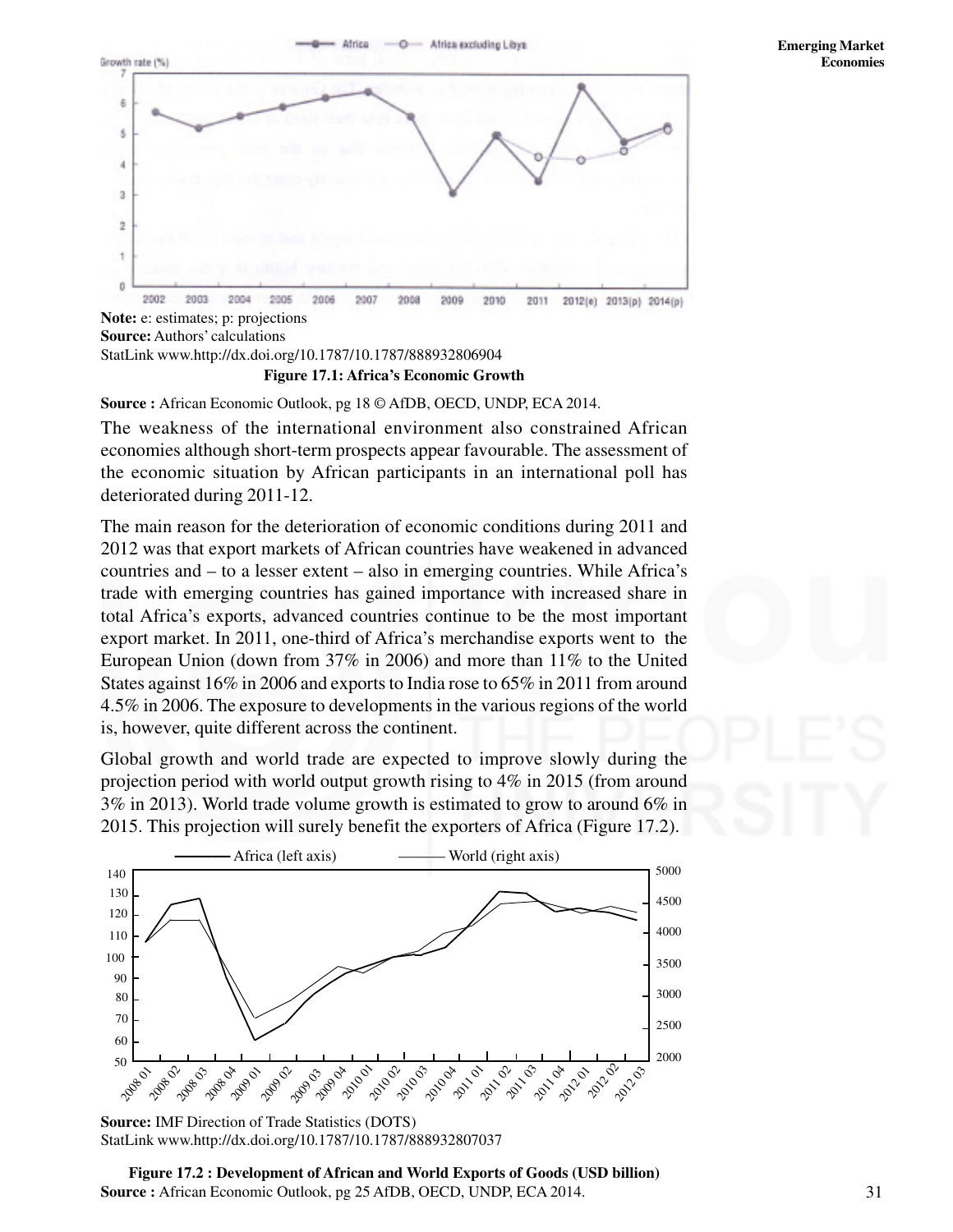**Emerging Issues** As a whole, the scenario looks optimistic due to favourable economic indicators as well as increased political stability (Figure 17.2). The issue of political stability in particular has long been a concern for most countries. Exporters and companies were increasingly wary of the instability issue, but, slowly and steadily, most African nations are trying to focus on internal stability.

#### **Aid for Sustenance**

There are two important issues that need to be discussed in this context. As an emerging market, Africa also relies heavily on aid for sustenance. It received 35 billion dollars in 2005, about 42 per cent of total aid – this is up from 36 per cent in 1999. Nigeria was the top recipient (16 per cent). Much of the increase in aid is due to debt relief (80 per cent in Nigeria, 50 per cent in Zambia, 40 per cent in Ghana, 30 per cent in Democratic Republic of the Congo). The principal challenge is to ensure that these resources are channeled to expenditures on health, education and other priority sectors. A second challenge is to maintain a sustainable level of debt servicing while seeking additional finance to make progress towards the MDGs (millennium development goals). In tandem with efforts to increase aid volumes, steps have been taken to improve the quality of aid (recipient "ownership", alignment, harmonization, simplification…). The principles of the **Paris declaration** have been put at the heart of the Aid for Trade agenda aimed at helping developing countries benefit from WTO agreements and expand their trade.

"Aid for Trade" refers to aid that is aimed at helping developing countries to benefit from trade liberalization at multilateral, regional and unilateral levels. Its scope has been broadened by adding to the traditional categories of trade-related technical assistance (trade policy and regulations and trade development) four new categories:

- 1) trade-related infrastructure,
- 2) building productive capacity,
- 3) trade-related adjustment and
- 4) other trade-related needs.

Aid for Trade (AFT) accounts for about 55% of total Official Development Assistance (ODA) to Africa. Aid for Trade volumes could be further expanded. Effective implementation of such aid requires stronger actions by African governments in identifying priorities, better co-ordination among donors and, still, better access to rich countries' markets.

The other important aspect is the issue of Millennium Development Goal and Africa's failure to achieve some of the targets. The Millennium Development Goals or MDGs are the internationally agreed upon objectives to reduce poverty by half by 2015. In Africa, progress toward the various MDGs has been slow.

In this perspective, how does Africa look at itself in the global market, particularly as the global business dynamics shifts? With Asia as the new focal point and Africa's traditional lineage on Europe as a trading destination will come under scanner. Already, India and China are exploring the markets more prodigiously. Trade with Asia, in particular China, has improved dramatically although the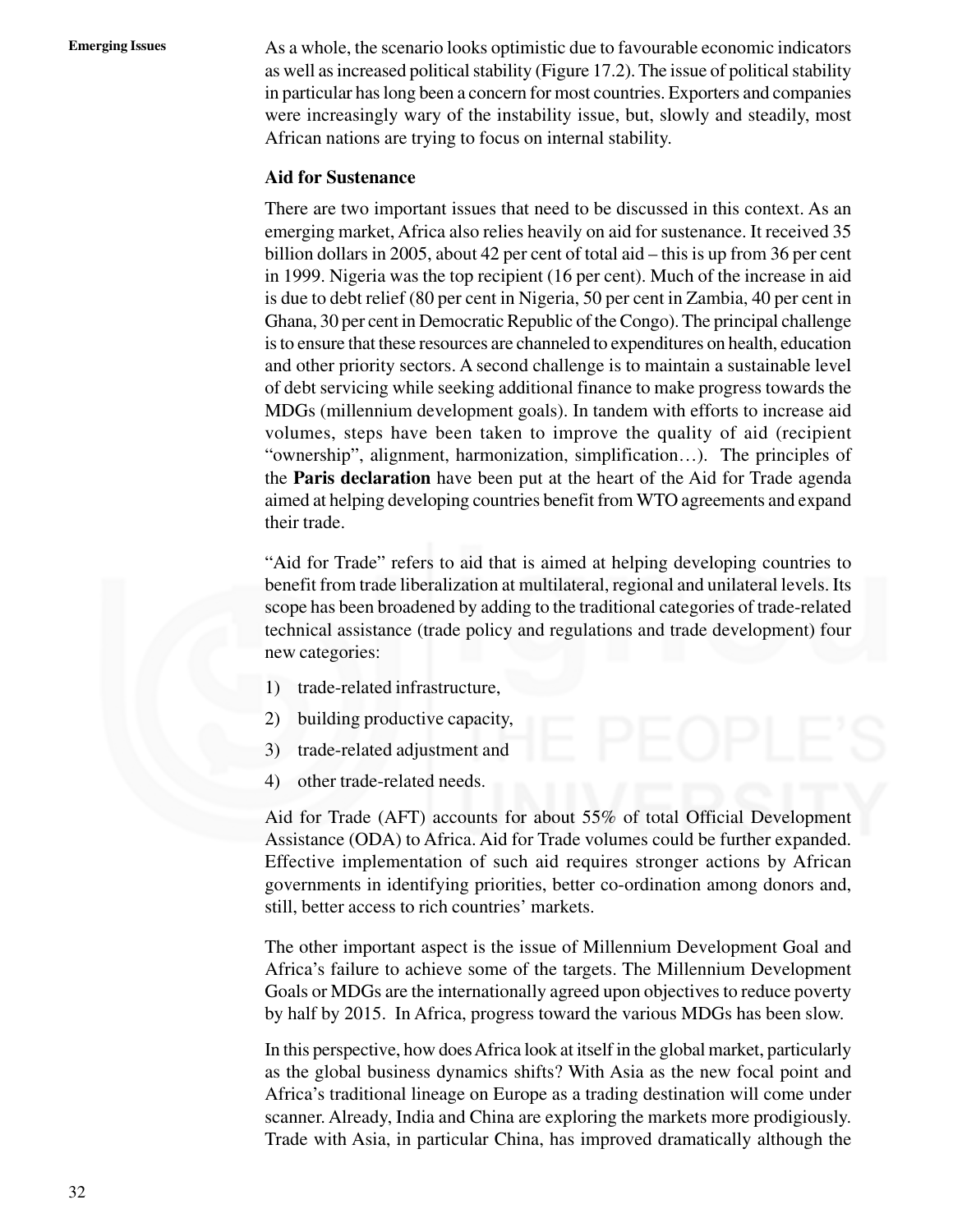EU and the US still accounts for 2.5 times the export shares of Asia. Nevertheless the export of commodities has not been accompanied by export diversification. Oil and metals are still the main export items. Africa has 10 per cent of world oil reserves, 8 per cent of gas reserves, 60 per cent of world diamonds, 40 per cent of the world's phosphates but accounts for less than 2 per cent of world trade. Asia and in particular china's importance as Africa's trading partner is increasing but there are risks. The strong impact of China and India on international commodities demand and prices might further exacerbate African countries dependence on export of raw materials and further raise the bar for competing in labour intensive industries.

So far the investments in Africa have been only in the oil sector and in South Africa. This has to move beyond the domain and look at sectors and countries which have the potential. It is a vulnerable continent, and with only 1.5% of the world trade it will be difficult unless they look at their internal strengths and push forth their agenda which has till now been externally driven. Two things are important —

- *Increase capacity for trade and investment:* maintain macroeconomic stability, improving business environment, promote diversification.
- *Use external resources more effectively:*
	- Capitalize on oil and minerals windfall gains to invest in health, education and access to basic services.
	- Use ODA (official development assistance) as a catalyst: aid for trade is an instrument for enhancing Africa's integration with the global economy.

#### **Strategic Leap in African Trade**

In 2012 Europe remained Africa's Major trading partner, with two-way trade valued at USD 240 bn, which is 38.2% of Africa's total trade. This was followed by Asia at USD 160 bn i.e. 25.3%; North America at USD 74 bn amounting to 11.7% of African trade. The figures clearly depict the value of Africa – EU trade partnership. China leads the way in emerging economies by increasing its share of African exports from 3.2% in 2000 to 13% in 2011. Two way Africa – China trade was worth USD 198.5 bn in 2012 (www.african economic outlook.org.). This shows that despite setbacks, African economy is growing.

### **17.5 THE SOUTH ASIAN MARKETS**

The growth in the South Asian markets have been different for different markets and they have had different successes, experiences, political ideologies, resource bases and often policies also. However, they share a common colonial experience, similarities in administrative and legal set-up and commonalities in their ethnic and cultural backgrounds. Bangladesh, India, Nepal, Pakistan and Sri Lanka are different but they are held together by a common bond. On the other hand when we look at China, its growth model, ethnic and cultural issues, history and heritage have been completely different from other South Asian markets. Even when looking at markets like Thailand, Indonesia, Philippines, Singapore, Malaysia, Vietnam, Laos and Cambodia, there are common strands in them. Their growth charts, particularly of the first five countries, have distinct similarity and all of

**Emerging Market Economies**

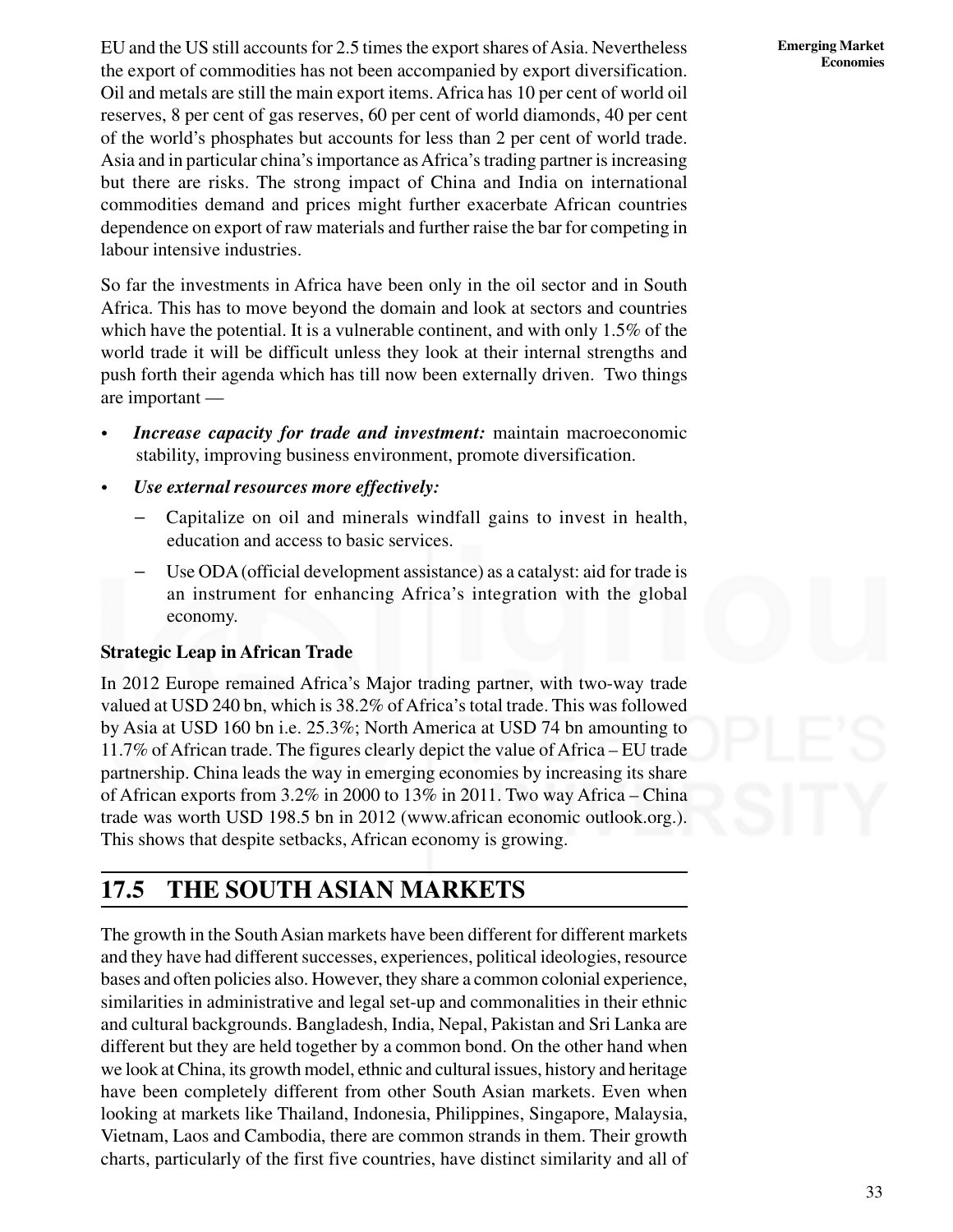**Emerging Issues** them went through the South Asian crisis of the mid 90s. In this unit, we have discussed China more for assessment as a growth mode.

#### **Activity 2**

Ease of Doing Business is a report published by World Bank Group. Based on this report, list the overall ranking of any five emerging market economies. Also identify the key indicators and try to site an example of any high income economy which can be regarded as a benchmark.

.............................................................................................................................. .............................................................................................................................. .............................................................................................................................. .............................................................................................................................. ..............................................................................................................................

### **17.6 THE IMPACT OF ENLARGEMENT OF EUROPEAN UNION (EU)**

The enlargement of EU and its implications for India is an important issue. After China and India's global competitiveness rankings, there are three east European countries that are ranked. In fact, the total FDI to Czech Republic with a population of 10 million exceeds that of India. The major share of these FDIs comes from the old European economies such as Germany and France. Another important point about the enlargement relates to the political, institutional and economic restructuring after the enlargement process begins. The enlargement of the eurozone is an ongoing process within the EU (en.wikipedia.org.2015). All member states except Denmark and United Kingdom are obliged to adopt euro as their sole currency. This is done once they meet the criteria laid down by the EU. As of now there are 19 EU member states. Seven remaining states: Romania, Bulgaria, Poland, Czech Republic, Hungary, Sweden and Croatia are on the enlargement agenda. Overall it is termed as a 28 nation block.

#### **Impact of Enlargement of EU on India**

According to the article published in moneycontrol.com (Sinha & Natraj, 2015) EU-India free trade agreement would set a predictable framework resulting in slash of duties to over 90% of the bilateral trade. The negotiations between India and European Union started in 2007. India is  $EU$ 's  $9<sup>th</sup>$  most trading partner, whereas EU's is India's largest trading partner. Free Trade Agreement (FTA) would be an important step in enhancing the EU- India relationship. The economic benefits of the FTA are majorly dependent on the extent to which the investment is allowed to play its role.

As said earlier EU is India's largest trading partner with around 20% of Indian trade. According to information available on Wikipedia, the trade between India and EU was \$57.25bn between April 2014 to October 2014 and stood at \$ 101.5bn for the fiscal period of 2015. France, Germany and UK collectively comprise of the major part of EU- India trade. Denmark, Finland and Netherlands follow the lines.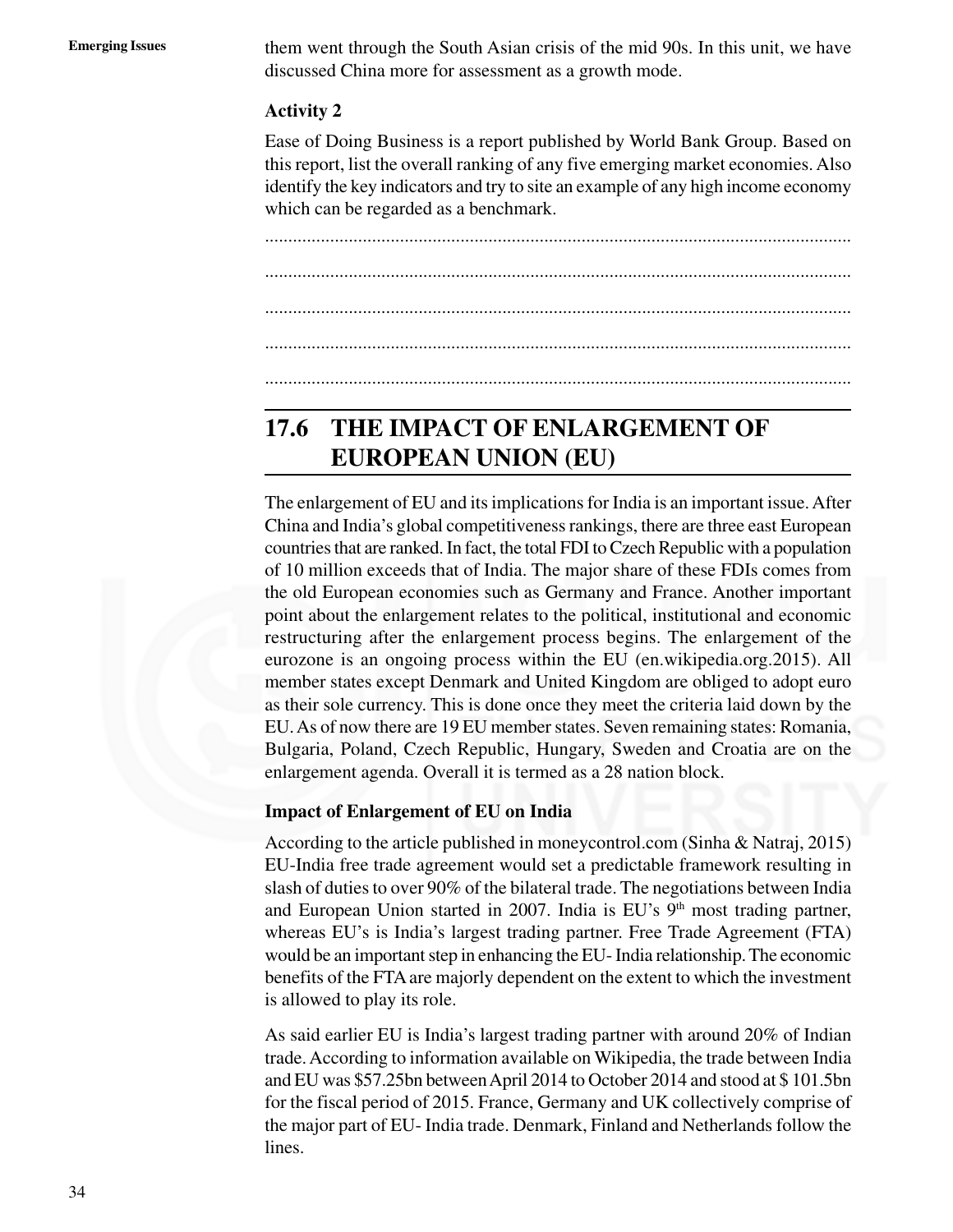**Emerging Market Economies**

Another important aspect that needs to be discussed is about the **accession countries** (ACs) and their trade relationship. Accession countries are new countries that have merged in the EU in May 2004. There are some deficiencies in the data on trade between the ACs and India, because much of the trade is transshipped through the EU. As a result Indian products are often counted as EU products when imported into the ACs, resulting in some understatement of India-ACs trade. Customs data from the ACs indicates that trade with India is greater than reported in the Europe wide trade data bases.

One of the impacts of the enlargement will be the common export-import basket that the AC countries and India share. The ACs already have a long standing trade relation with the EU and the majority of the FDI from the old block of EU goes to these AC countries. Agriculture and Textiles & Clothing are two important categories where the AC's have strong footing along with India. Also with free movement of goods within Europe as per **rules of origin,** the duty and tariff aspect is also currently waived off for the AC countries. India, on the other hand has a long standing relationship with the EU in terms of trade and India-AC trade. This will be a cause of concern in the long run.

The euro area fell into recession in 2012 with GDP declining by 0.4%. The preceding two-year recovery period was short-lived and tepid (with GDP rising by 1.9% in 2010 and 1.5% in 2011 positive growth of 1% - 1.5% is only expected in 2014). The euro area continues to struggle with weak confidence due to the ongoing sovereign debt and banking crisis in several countries. This and fiscal restraint are reducing domestic demand while weak global trade depresses export demand. Within the euro area Greece suffers the deepest and longest recession. By the end of 2013 its GDP will be more than 25% below the level in 2007. The crisis in Greece has also affected the banking system in Cyprus, pushing the country to the brink of bankruptcy. Among the countries which have been most seriously hit by the debt crisis Italy, Spain and Portugal were also in recession in 2012.Since October 2012, acute crisis risks in the euro area have diminished. Decisive policy actions at the European level – including Outright Monetary Transactions (OMTs) the completion of the European Stability Mechanism have increased confidence in the viability of the Economic and Monetary Union (EMU). Emerging Europe experienced a sharp growth slowdown in 2012, reflecting spillovers from the euro area crisis and domestic policy tightening in the largest economies in response to new capacity constraints. Restrictive domestic policy was followed in Turkey and in Poland to address above target inflation and a sizable fiscal deficit.

#### **Activity 3**

After doing the necessary library work, list the countries that are regarded as Emerging Economies and rank them in terms of their GDP (on the basis of the latest data available). Analyze each country's contribution to world trade (import and export of goods and services). What is particularly notable or striking about each of such countries?

After you have done your task, discuss it with your counselor in the counseling session and share your work with co-students.

................................................................................................................

................................................................................................................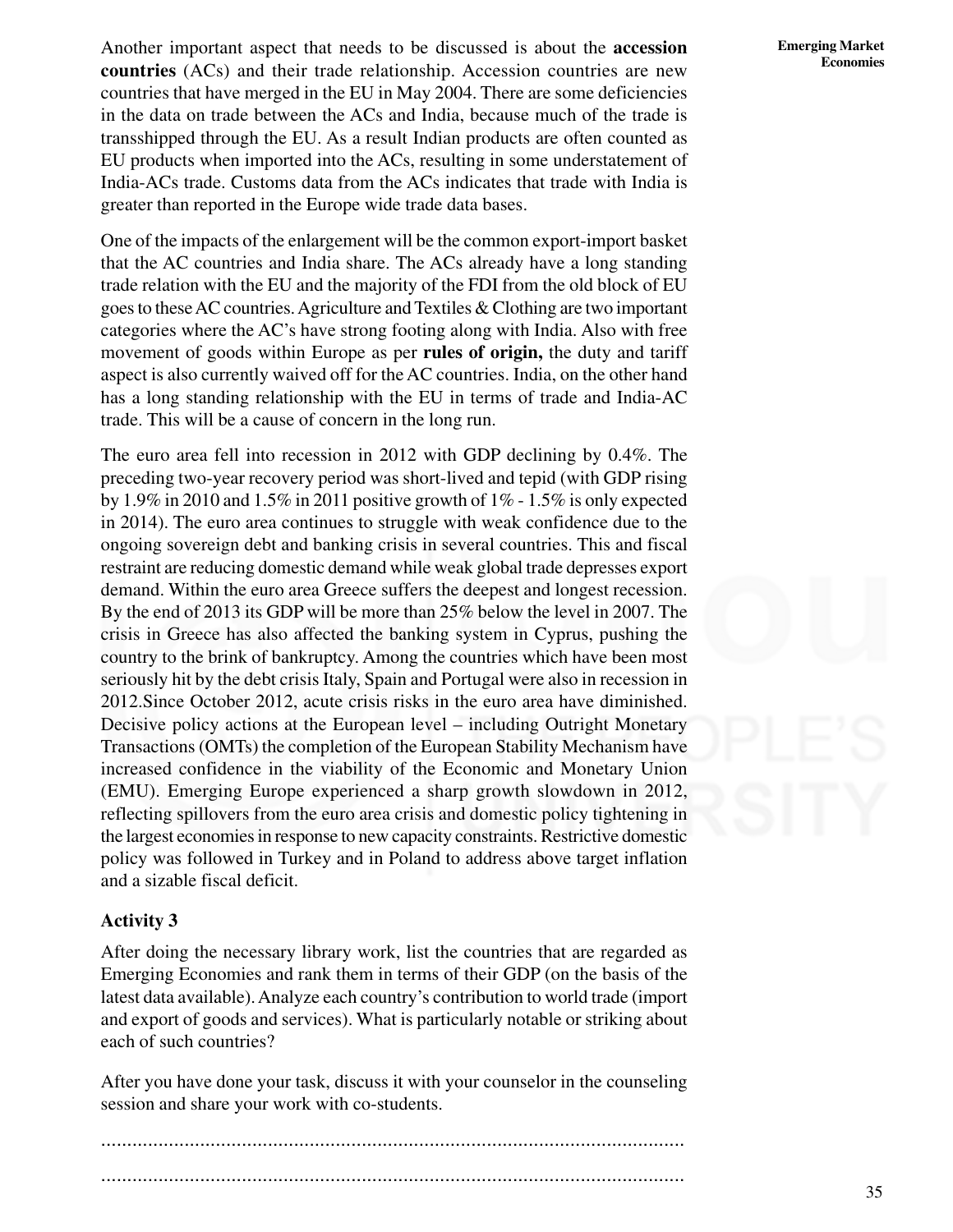**Emerging Issues** ................................................................................................................ ................................................................................................................ ................................................................................................................ ................................................................................................................ ................................................................................................................

### **17.7 SUMMARY**

Emerging Market Economies represent a group of countries which, though characterized by low-to-middle per capita income, have, nevertheless, embarked upon the path of fast economic growth through the process of economic reforms, liberalization, including opening up of their markets. Abuzz with industrial and other economic activities, they have thus emerged on the global scene by attracting the attention of the investors, producers and service providers, and those who have technology and intellectual (IPRs) resources all over the world.

Emerging Market Economies, more or less, exhibit certain common characteristics. As compared to developed economies, the state of development of their physical infrastructure (communications, transportation (roads, etc), electricity, ports, etc), institutional infrastructure (capital markets, banking, insurance and legal systems, too much emphasis on subsidies with consequent economic distortions, etc), and socio-political fabric (political interference in business matters and bureaucratic red tape, bribery, money laundering, and corruption in general) is generally weak and not very reliable, as it leaves much to be desired.

Africa, rich in oil and mineral resources and with its several emerging market economies, is an untapped region holds great potential for rest of the world. The overall economic growth of the continent, including the sub-Saharan region, has been quite impressive. The continued pursuit of well laid out macro-economic policies by most of the countries in the continent has enhanced business confidence which has led to greater foreign investment in general, though fears arising from political instability still abound. India and China have sizable business presence in the African markets. Macro-economic and fiscal policies have still not been able to give the required fillip to the region and the millennium development goals of some of the countries have not reached even half way mark. To do business in an African country, one needs a clear understanding of the internal situation in that country. A notable feature of Africa is that it heavily depends on foreign aid for its sustenance. As such, it has to manage its debt servicing prudently and efficiently in order to survive and grow in the long run.

The South Asian markets present a mixed picture. Different markets have a record of different kind of successes and experiences due to their different political ideologies, resources bases, etc. On the one hand there are countries like India, Bangladesh, Pakistan, Nepal and Sri Lanka which are held together by a common bond (because of earlier colonial rule), there are other countries, on the other hand, like Thailand, Indonesia, Philippines, Singapore, Malaysia, Vietnam, etc. where a common strand runs through. China has its own growth model, with its history and heritage. The story of China's fast economic growth, with its highly impressive growth rate, has attracted world-wide attention.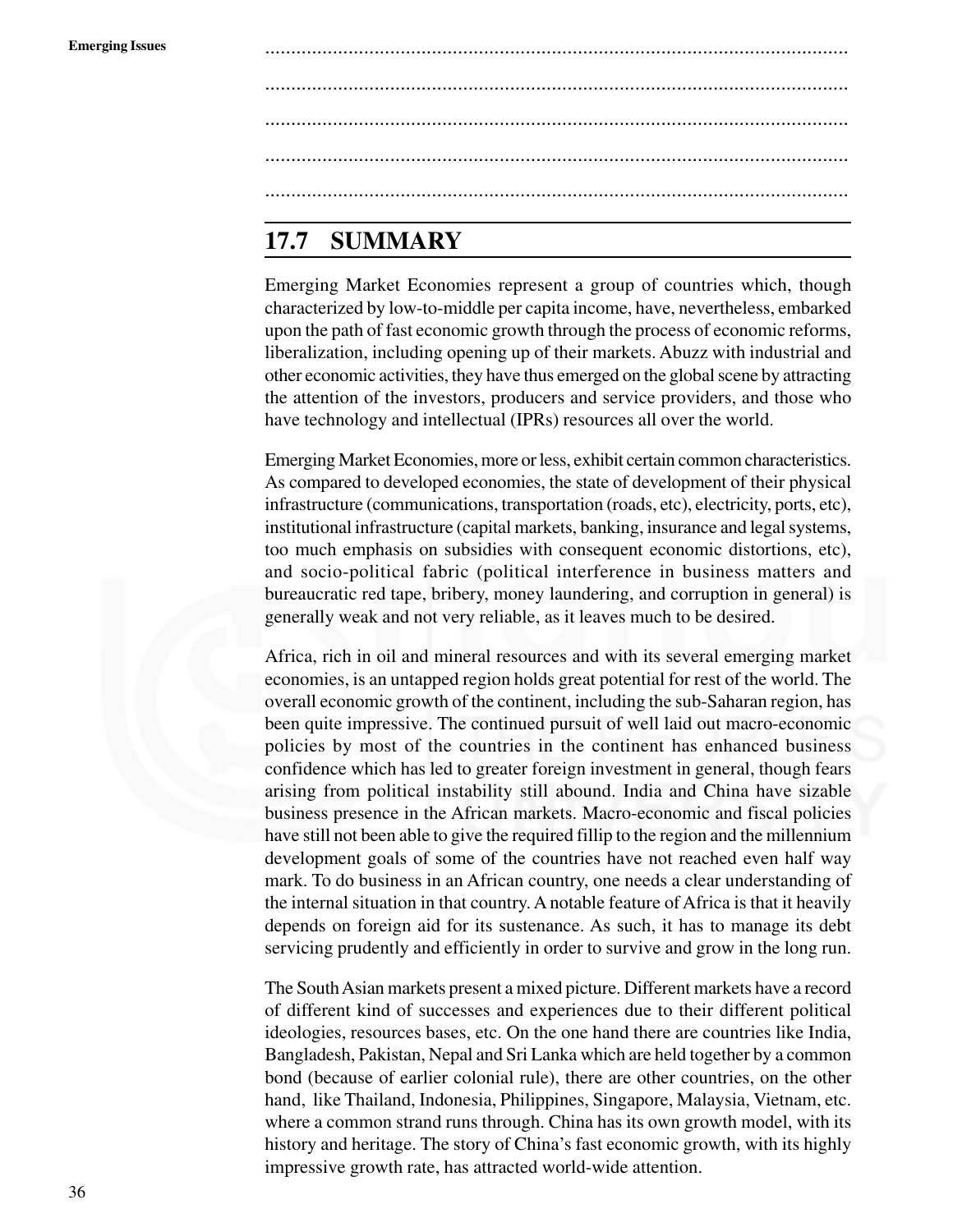**Emerging Market Economies**

As the European Union has recently enlarged its membership and which is to be further enlarged in the time to come, it has some implications in terms of the impact on imports from and exports to the newly acceding countries (called accession countries – ACs) for India and other countries which need to be carefully assessed for whatever opportunities they provide.

### **17.8 KEY WORDS**

| <b>Emerging Market</b><br><b>Economy</b>      |                | A country which, though presently with low-to-<br>middle per capita income, is on the path of fast<br>economic growth spurred by economic reforms,<br>including liberalization measures, etc.                                                                         |
|-----------------------------------------------|----------------|-----------------------------------------------------------------------------------------------------------------------------------------------------------------------------------------------------------------------------------------------------------------------|
| <b>Institutional</b><br><b>Infrastructure</b> |                | Encompasses banking, insurance, capital markets<br>and legal system, etc. all of which have significant<br>bearing on the ability of the business firms to raise<br>money for various activities, conduct business and<br>enforce contracts.                          |
| <b>Physical Infrastructure:</b>               |                | Basic/fundamental infrastructure required for<br>economic growth like communications, transportation<br>(road, rail, sea and air), energy, airports, sea ports,<br>etc, without which economic growth would be/likely<br>to be hindered.                              |
| <b>Millennium</b><br><b>Development Goals</b> |                | Internationally agreed upon goals to reduce poverty<br>by half by 2015. In several countries of the world,<br>particularly in Africa, the progress toward the<br>millennium goals has been slow (or below<br>expectations).                                           |
| <b>Accession Countries</b>                    |                | Represent new countries of Europe joining the<br>European Union.                                                                                                                                                                                                      |
| <b>Paris Declaration</b>                      | $\ddot{\cdot}$ | An international agreement (endorsed on March 2,<br>2005) by countries and organizations which have<br>committed to continue efforts to harmonize, align<br>and manage aid for results with a set of monitorable<br>actions and indicators.                           |
| <b>Subsidies</b>                              | $\ddot{\cdot}$ | Explicit or tacit support provided by a government<br>to local firms through administered prices, cash<br>support, purchase support, tax cuts or exemptions,<br>tariff and non-tariff regulations, etc. Many emerging<br>economies do have a system of such supports. |

### **17.9 SELF-ASSESSMENT QUESTIONS**

- 1) What is an Emerging Market Economy? Bring out the characteristics of emerging market economies.
- 2) Make an assessment of the African market in terms of macro-economic indicators and discuss its potential for other countries. What are its key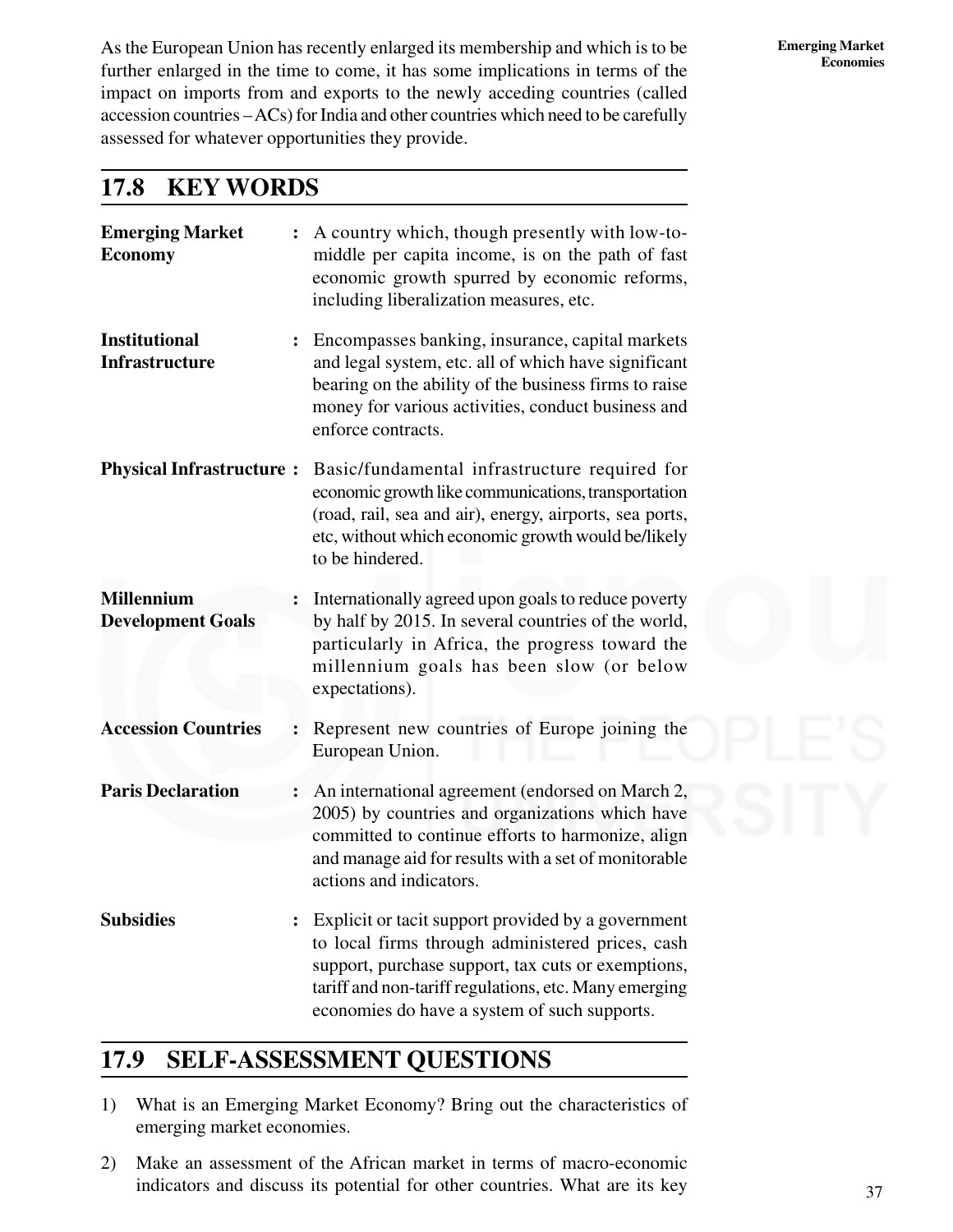**Emerging Issues** features? How is India placed in this part of the emerging world market? Discuss in detail.

- 3) Discuss some of the problems that persist in the African market and how they could impact on firms doing business with African countries?
- 4) Discuss the potential for business of South Asian markets. Give reasons in support of your answer.
- 5) Analyze BRICS in terms of socio-economic and other indicators. How would you classify them?
- 6) Compare and contrast the economic growth in China and India and bring out the differences in their growth patterns. To what factors would you attribute such differences?
- 7) "The enlargement of European Union has an impact on India." What is this impact and why does it arise? Discuss fully.

### **17.10 REFERENCES**

African Economic Outlook, 2006.

African Economic Outlook, 2007.

African Economic Outlook, 2014, ©African Development Bank, Organization for Economic Co-operation and Development, United Nations Development Programme, Economic Commission for Africa (2014).

Andrew Inkpen and Kannan Ramaswamy, Global Strategy, Creating and Sustaining Advantage Across Borders, Oxford University Press, USA, 2006, pp 153-160.

Europe after enlargement, Economic challenges for EU and India, Jean Joseph Boillot, Academic Foundation, 2006).

International Monetary Fund, World Economic and Financial Surveys, World Economic Outlook (WEO), Hopes, Realities and Risks, April 2013, http:// www.imf.org/external/pubs/ft/weo/01/pdf text.pdf accessed on 22nd Oct. 2013, pp 46, 49, 50.

IMF Working Paper, What is an Emerging Market? www.imp.org/external/pubs/ ff/Wp/2004/wpo4177.pdf accessed on 8th January 2014.

#### IMF Report, 2007.

The Economist, Guide to Emerging Markets the business outlook, opportunities and obstacles, Edited by Aidan Manktelow, Profile Books, Limited, London, 2014, pp107-109.

http:// en.wikipedia.org/wiki/Emerging-economies accessed on 2<sup>nd</sup> February 2014.

www. investopedia.com accessed on 9<sup>th</sup> November 2013.

Sinha, Rohit & Natraj, Geetanjali (2015). EU – India free trade pact will power India's growth. www.moneycontrol.com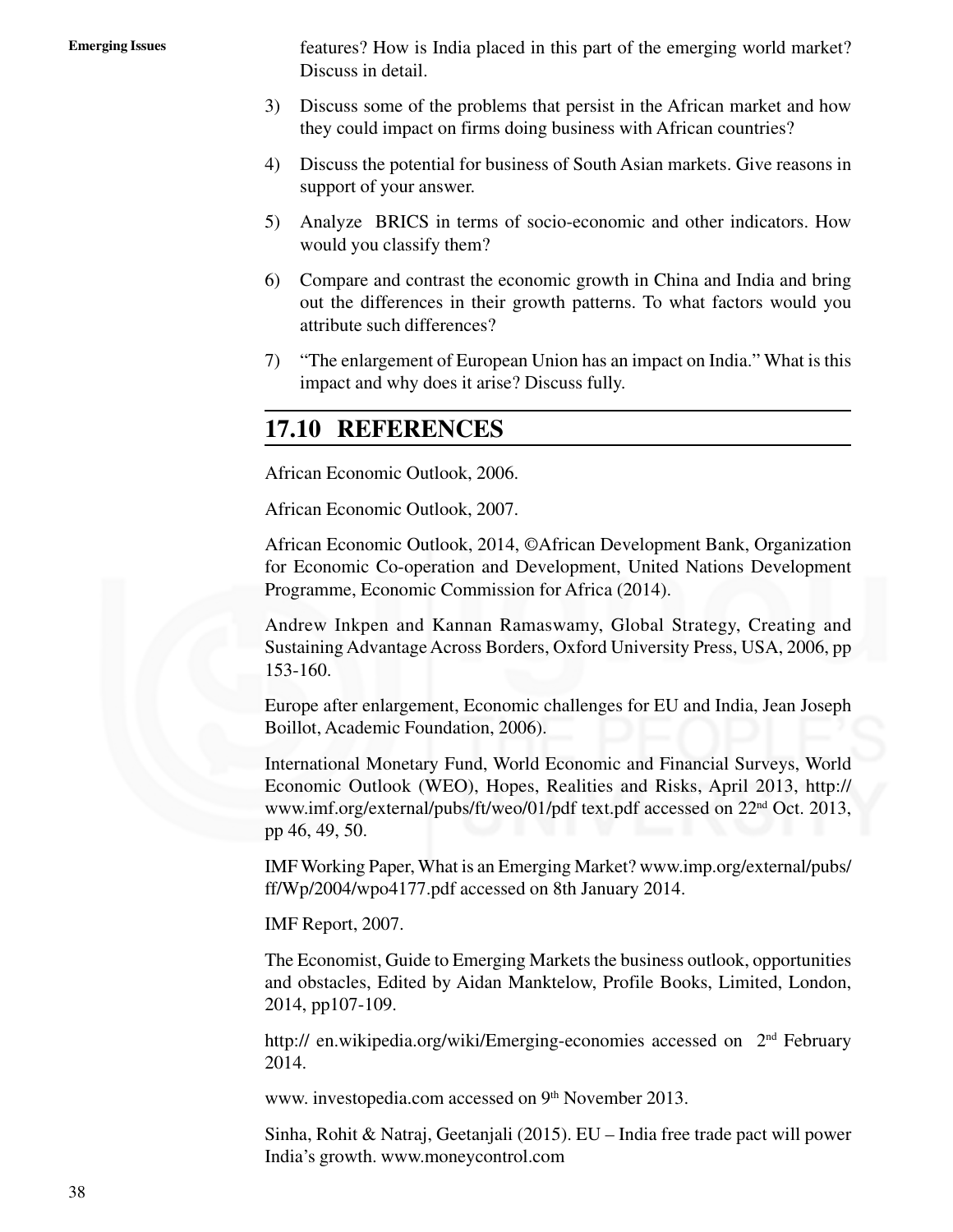### **Emerging Market UNIT 18 E-BUSINESS Economies**

### **Objectives**

After going through this unit, you should be able to:

- appreciate the role of internet in transformation of business and emergence of new business models;
- understand the infrastructure elements of internet supported businesses;
- understand the application of information and communication technology (ICT) in different functional areas of business and across supply chain;
- explain the utility in international trade and collaboration across globe; and
- learn the opportunities and challenges related to e-business.

#### **Structure**

- 18.1 Introduction
- 18.2 Information Technology in Business
- 18.3 Leveraging E-Business across Major Functions and Processes
- 18.4 E- Business in Practice
- 18.5 Summary
- 18.6 Key Words
- 18.7 Self -Assessment Questions
- 18.8 References

### **18.1 INTRODUCTION**

Information and Communication Technology (ICT) is also referred as Information Technology (IT). This term is mostly associated with IT in internet, E-Commerce, E-Business and Digital Marketing. Information Technology has facilitated contact between any two places of globe and led to the development of integrated international E-Business. E-Business contributes towards speedy exchange of information related to markets, risks, exchange rates, interest rates, and credit worthiness. The crucial decision is to decide which E-Business model will best suit the goal. Each Company has been affected by E-business. E-Business and Marketing builds up huge information related to marketing to carry out business. E-Commerce enabled supply chain manufacturing aims at worldwide dispersion of manufacturing and distribution facilities where products are customized for local markets. E-Business and E-Commerce enable players in the supply chain processes to understand, predict and respond at the appropriate time to mitigate risk and save cost. E-Business and E-Commerce have affected all sectors of the society in all regions of the globe. It is therefore important to develop practical skills in formulating, implementing and evaluating E-Business strategies.

### **18.2 INFORMATION TECHNOLOGY IN BUSINESS**

Information and communication technology (ICT) and its use has come a long way over the past couple of decades. Budgets grew rapidly during 90s till the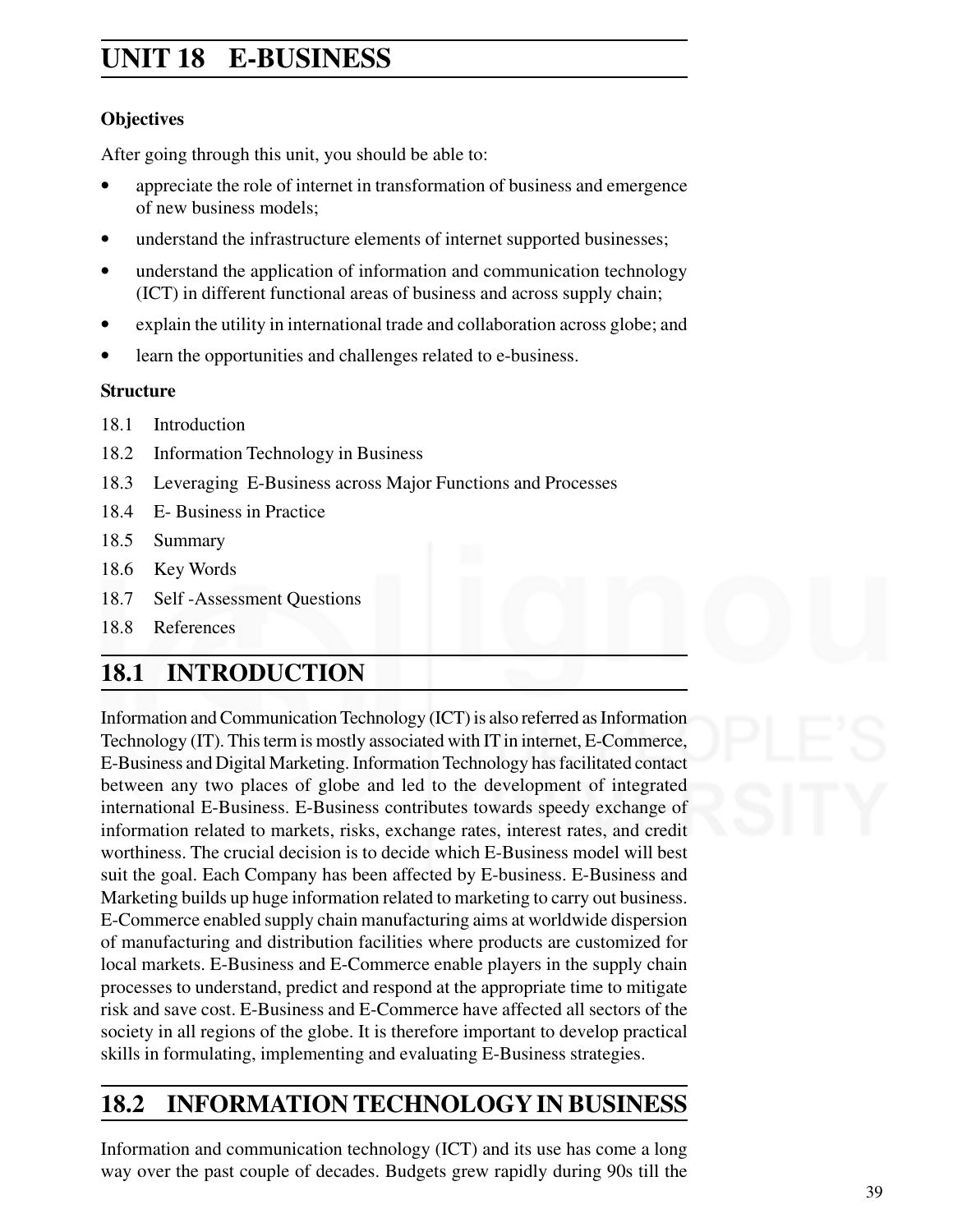**Emerging Issues** year 2000 which however, was followed by burst of the dotcom bubble. Ebusiness, which was considered hype once, now is a must kind of stuff. IT capabilities have enabled improved business processes, IT has brought about new business models, new sales channels, and new customers. Technology and efficiency have become the driving force behind success in the  $21<sup>st</sup>$  century economic reality.

> US online retail business reached \$175 billion in 2007 and is projected to grow to \$370 billion by 2017. Business-to-consumer (B2C) e-Commerce continues its double-digit, year-over-year, growth rate, because of gradual exposure of consumers to the online market space and increasing adaptability. Online strategies are becoming essential ingredients of marketing mix.

> The words like Internet, E-commerce, E-Business, Digital Marketing etc. have become very common in the domestic as well as international domains for more than one and a half decade now. Lot of adoption and adaptation across companies have taken place during this period in view of the phenomenon called, 'Internet Era' or 'Digital Era'. The advancements in this era have allowed corporations to reinvent their business models around the ubiquitous, deep, rich and increasingly functional Internet. Large and diverse sets of people scattered around the world can now, easily and cheaply, gain near real-time access to the information they need to make safe decisions and coordinate complex activities.

> Few other terms out of the flood of terms coined during the web era which have become popular during this internet era are "Business Model" and "Business Plan". Lot of new age entrepreneurs ventured into business online and could get easy funding from venture capitalists in 90s. All they require to do is to have a business plan which indicates the business model underlining revenue strategy, operational plans, organizational set up, likely payoff, risk profile, etc. Most of these businesses tumbled after some time due to lack of sustainable value proposition. Only companies which offered real value based on sound fundamentals could survive the bubble burst. Interestingly, big corporates showed initial reluctance to place operational processes on web but moved gradually after the dotcom debacle and most of the corporates globally now use web in all possible ways. These corporates have properly defined web strategies aligned to their overall business goals and processes.

> But this whole phenomenon started with these two innovations- internet and World Wide Web.

#### **Internet and World Wide Web**

Internet is a collection of networks which are connected together by traffic forwarding devices called 'Routers'. Individuals can access internet through Internet Service Provider (ISP). The information on the internet is carried by packets following a protocol acceptable across the internet users and service providers. The routers in the internet forward each packet based on the address specified on the packet. The acceptable protocol for sending and receiving packets is based on layer model called Transmission Internet Protocol/Internet. World Wide Web (www) is a subset of internet which is based on information for the users. The Web and Internet provide considerably powerful vehicles for freedom of expression, such as blogs, comment, and e-mail, and access can certainly be a route to educational and economic betterment.The story of World Wide Web began at European Particle Physics laboratory called CERN in 1989. Tim Berners-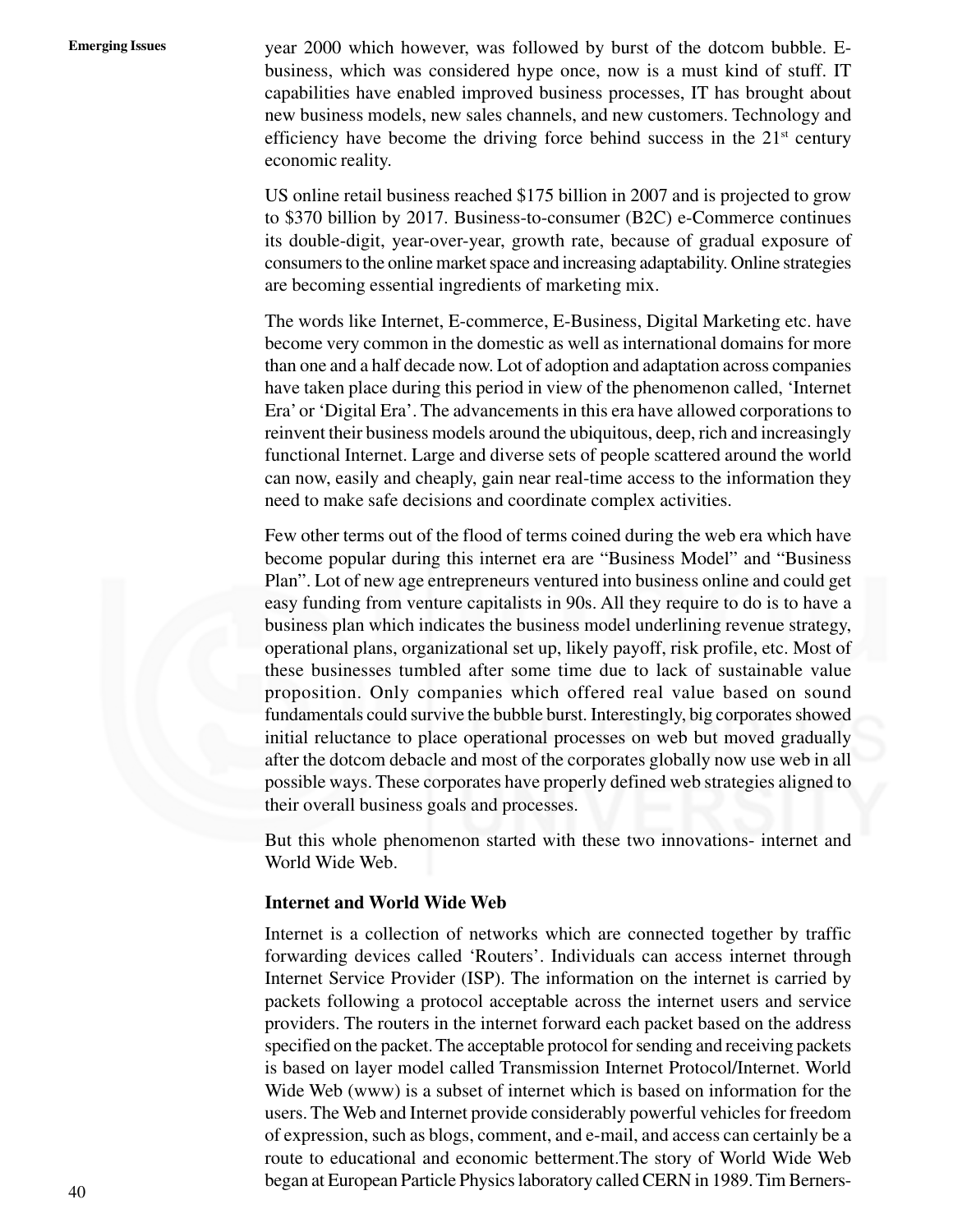Lee, at CERN proposed the context of hypertext for linking text based documents **E-Business** over computer based networks and later developed a text based browser. This inspired lot of interest to conduct research on web and in 1993 the first graphical browser was developed by Marc Andreeseen at University of Illinois. In the following year Andreeseen established Netscape in a partnership to further develop the web browser. The information for the users was accessed through a multi-component web system which includes web browser, web server, application server and a backend system. All the systems run on the communication platform called Internet.

#### **E-Business**

The concept may be fundamental but the impact on business is phenomenal. Eenabling is fundamental to e-Business and e-commerce to happen. E-enabling means a way of leveraging digital platform available to users around the world in the form of World Wide Web. Innovative business models are being developed as a result. It has the potential to provide developmental support to economies, businesses and individuals.

With the advent of World Wide Web, lot of uses were discovered and lot many keep evolving. The individuals started using it for communication and access of information. The businesses started looking at customers on the internet as an opportunity to offer information, products and services at a price or in many cases free of charge to sponsors of promotion on the basis of visitors to a web site. The use of World Wide Web by business is essentially due to inherent properties of the facilities provided by internet which are – mediating technology, universalities, network externalities, distribution channel, time moderator, information asymmetry shrinker, infinite virtual capacity, low cost standard, creative destroyer, and transaction cost reducer. Internet enables connectivity between individuals, groups and business organisations which gave rise to models like business-to-business (B2B), business-to-consumer (B2C), consumer-toconsumer (C2C), or consumer-to-business (C2B). It can also be within a firm or any other organization where it is called an Intranet.

Internet is a storehouse of advantages but there are risks associated with its uses as well. Individuals, businesses, states, civil society etc., have been leveraging its power since its invention but at times this power has been the reason of its abuse also. One of the inherent qualities of internet technology is positive network externalities as it becomes more valuable to users with more people using it; which means, as the network expands, it becomes more valuable. Internet is being used by companies as a substitute of distribution channel in case of information products or digital products whereas in case of physical products, it is being used as a supplement to provide service components of the tangible products at different stages of the purchase process. It enables businesses to operate round the clock by staging the execution process along the horizontal time line, shifting parts of the process to various geographical locations dissolving physical and time barriers. Partners in a business transaction can collaborate at any moment as web is always live and active. It has helped businesses to extend their reach and scope. Reaching anywhere is a function of a single or few clicks. Similarly, expanding scope of business and making targeted audience aware about it takes comparably lesser time and cost with this medium. It enables storage and display of huge information which makes it an attractive candidate for consumer retail in the online medium.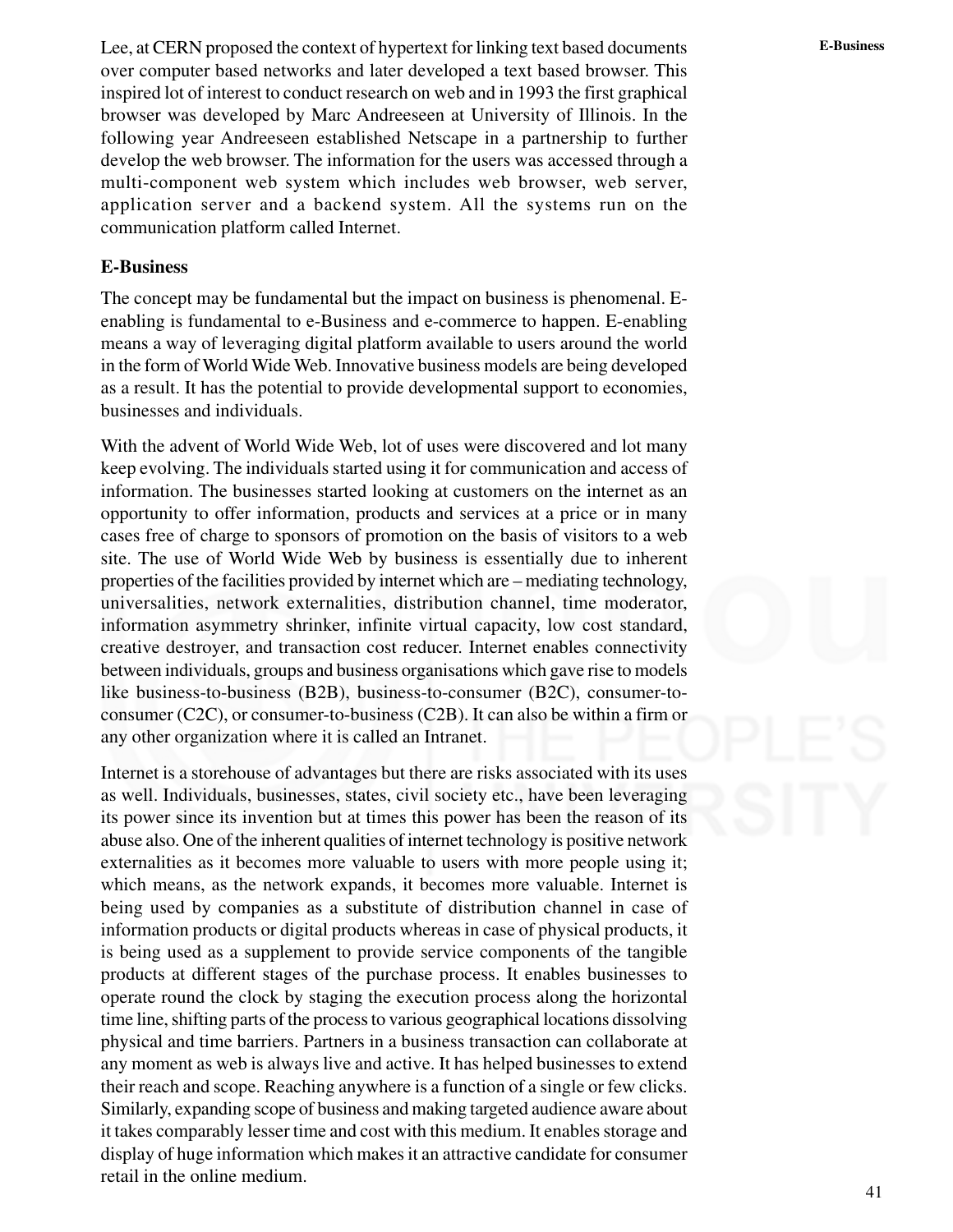**Emerging Issues** E-Business applications can be divided into **three** categories:

- 1) Internal business systems which include CRM, ERP, HRM
- 2) Enterprise communication and collaboration which include Voice over Internet Protocol (VoIP), Content management, e-mail, voice mail, Web conferencing, business process management, etc.
- 3) Electronic commerce which includes B2B , B2C, internet shop, supply chain management, online marketing, etc.

When organizations go online, they have to decide which e-business models best suit their goals. The concept of e-business model is the same but used in the online presence. The list of the currently most adopted e-business models comprise of E-shops, E-commerce, E-procurement, E-malls, E-auctions, Virtual Communities, Collaboration platform, Third-party marketplaces, Value-Chain Integrators, Value-Chain service providers, Telecommunication, Information Brokerage, etc.

#### **E-commerce**

The term 'e-commerce' is often used to indicate the sale and purchase of goods or services by electronic means, particularly over the internet. It also pertains to "any form of business transaction in which the parties interact electronically rather than by physical exchanges or direct physical contact." A more complete definition is - "E-commerce is the use of electronic communications and digital information processing technology in business transactions to create, transform, and redefine relationships for value creation between or among organizations, and between organizations and individuals".

In a physical or traditional commerce system, transactions take place by way of a contact between humans usually in a physical outlet such as a store. For example, to buy a product, we need to go to a physical bookstore and buy the physical book from a salesman. But the transactions in a e-commerce mode take place with the help of digital communication and interface facilities. There are facilities online where we can even receive the products like digital material online. In nutshell we can complete the entire purchase cycle on internet. These two cases represent the extremes: the traditional commerce system on one side and the pure e-commerce system on the other. There are many variants and in many cases, e-commerce and physical commerce can complement each other. For example, to buy a book we go to Amazon.com and select a book, complete the transaction details online and receive book through physical channels. The ecommerce is more suitable for standard goods, low-value goods, digital goods, and for non-standard goods, perishable goods, expensive goods, and extremely low-value goods. Complex products such as cards and non-standard services are better served by integrating e-commerce and physical commerce.

#### **E-Business Models**

The advent of World Wide Web led to e-business which in turn led to development of newer business models which could leverage internet capabilities. It became a big hype towards late 90s but soon in early years of this decade, these models started crashing popularly know as 'dotcom burst'. Businesses and research scientists soon realised that basics of business need to be addressed and there is a need to align organisational culture and competencies with intended strategy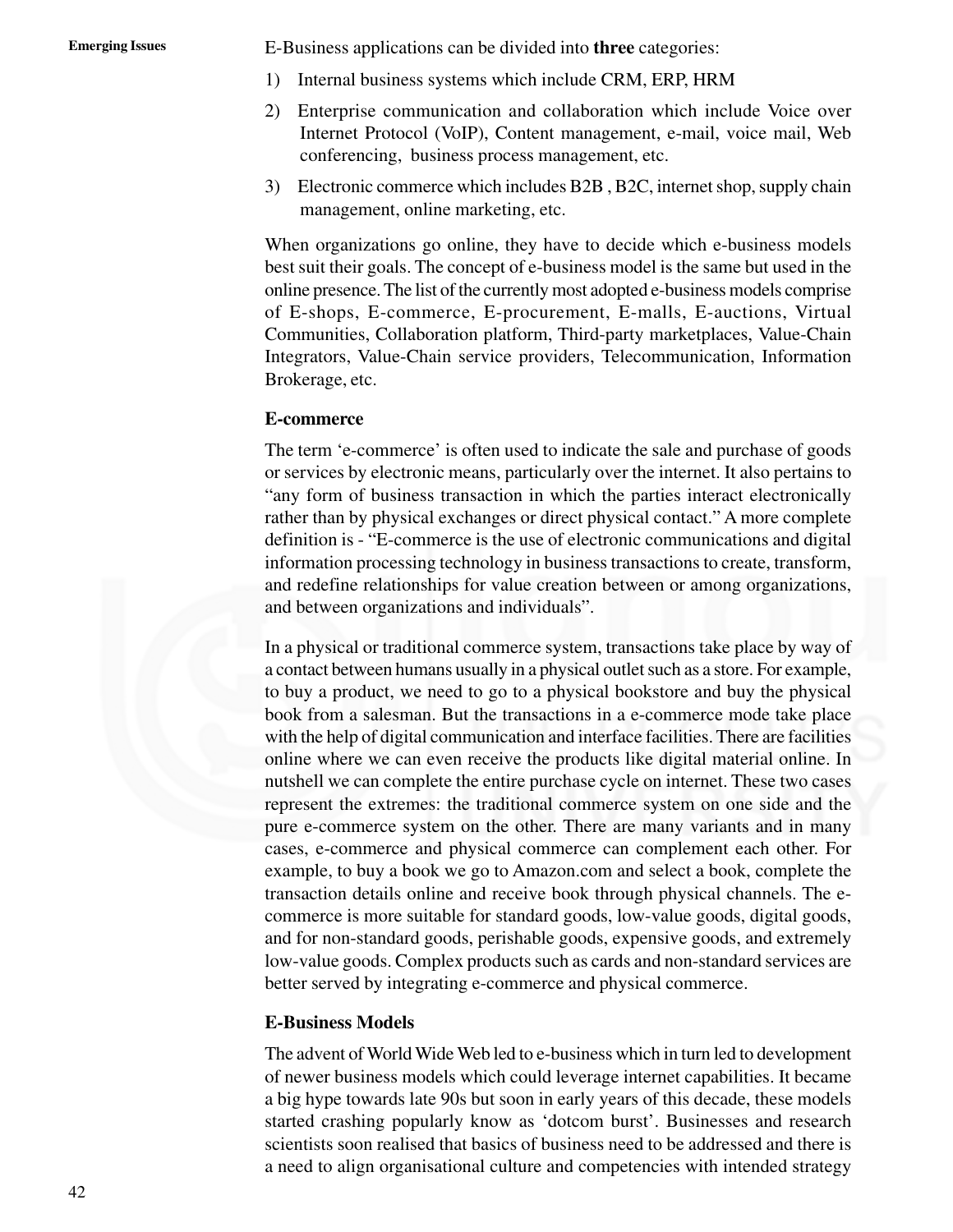**E-Business** in the new domain. The concept of electronic computing, virtual storage and digital communication forms the fundamental basis of enabling e-Business and its application in various forms. While the concept may be fundamental the impact on business has been phenomenal. New governmental, social and business models are being developed as a result. If implemented correctly, digitalisation can positively contribute to social and economic structures in both the developed and less developed countries.

Roughly dividing the world into providers/producers and consumers/clients one can classify e-businesses as business-to-business(B2B), business-to-consumer(B2C), business-to-employee(B2E), business-to-government(B2G), government-tobusiness(G2B), government-to-government(G2G), government-to-citizen(G2C), consumer-to-consumer(C2C), consumer-to-business(C2B) etc. An e-business model is simply the approach a company takes to become a profitable business on the Internet. It can be the extension of brick and mortar business to internet as well by way of putting substantial portion of business processes there to create more value for its existing or new or both types of customers who access internet. There are many buzzwords that define aspects of electronic business, and there are subgroups as well, such as content providers, auction sites and pure-play Internet retailers in the business-to-consumer space. One of the popular models which evolved in this era are "Portals". It is not necessarily a business model always, it can be an interface of an organization, association and any service provider. The idea behind portals is the same as that behind television advertising: aggregating eyeballs and directing them toward advertisements. But television viewers are passive, and people need to wait through the ads to see the shows they want to watch. The online platform is hyperlinked and can lead users to a number of places depending on the interest of the visitor. Content presentation is not serial. Viewers are active, not passive. But web advertisements are less effective with regard to appeal in the affective domain of the viewer vis-à-vis television commercials.

Don Tapscott, David Ticoll, and Alex Lowy in their book "Digital Capital: Harnessing the Power of Business Webs" have categorized the e-business models into five distinct categories: Agoras, Aggregations, Value Chains, Alliances, and Distributive Networks. The categorization has been made on the basis of various parameters like main themes, value preposition, customer role, knowledge focus and key processes.

The Agoras model builds on the main things of dynamic pricing. The value preposition is liquidity which means converting goods into a desirable price. The customer plays the role of a market player in this model. The knowledge focus of this model is on timing and marketing intelligence. The key process of this model is price discovery; an example of this model is e-bay which enables its customers to buy and sell things in an ongoing auction round the clock.

The Aggregation model is build on main theme of selection and convenience. It is one of the most prevalent models on the internet in the retail domain. The value proportion of this model revolves around optimization of selection, organization, price, convenience, matching and fulfillment. The customer in this model plays the role of the buyer. The knowledge focus is on the market segmentation, supplier offerings and fulfillment. The key process of this model is needs matching. The platform offered by the businesses should allow customers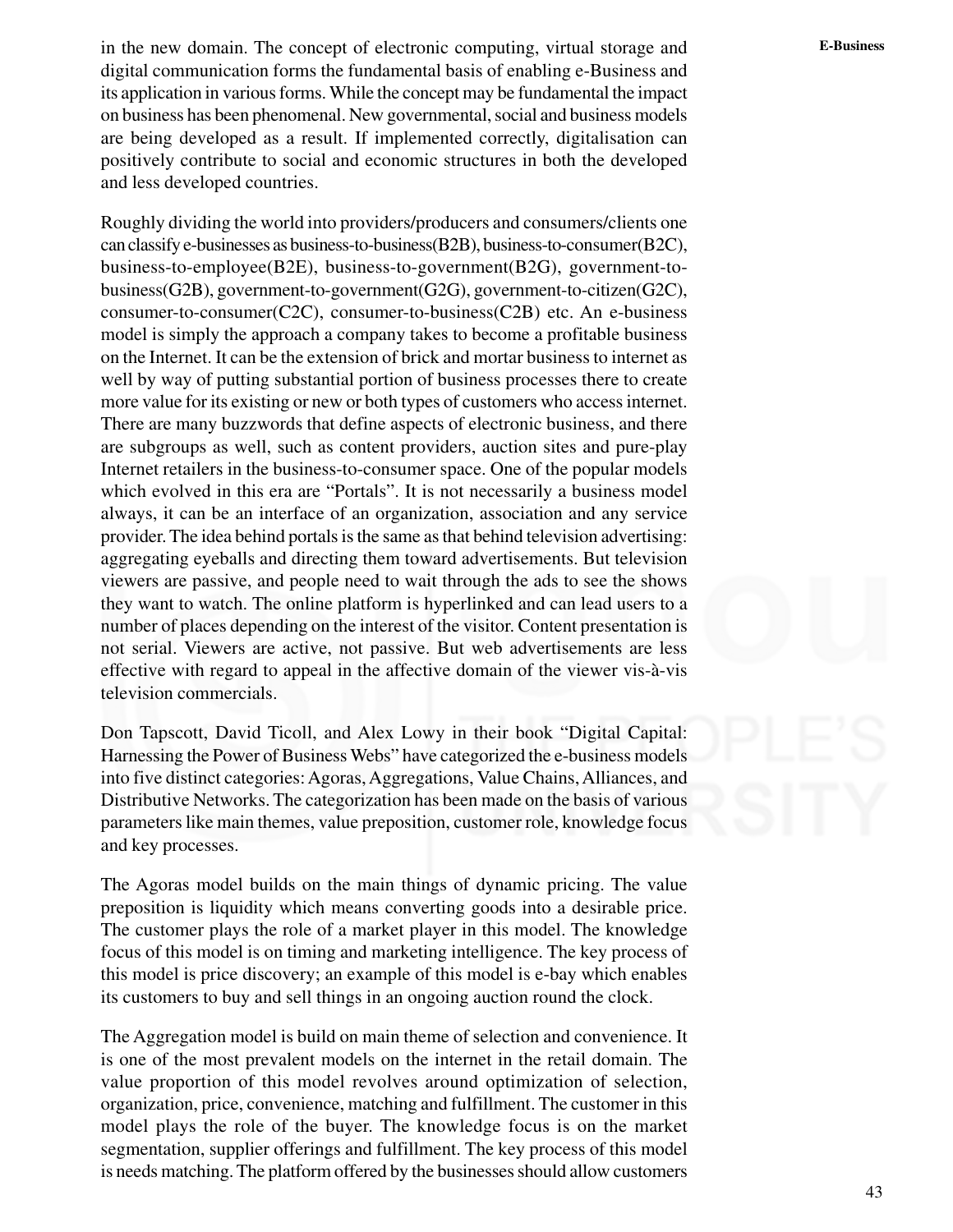**Emerging Issues** to identify and select the offerings on the website to match their needs followed up by the process to fulfill that. Interestingly, the successful aggregators on internet have invested more in the physical infrastructure than in the digital infrastructure to ensure value delivery and value sustainability. The examples of the aggregators can further be divided in two categories  $-$  a) E-tailing, as the extension of the business function and b) e-tailing as a pure play. Some businesses which are in the brick and mortar retail have extended their presence to the internet to supplement their physical retail efforts and fall in the first type. There are retailers like Amazon.com, Fabmode, and Rediff.com which operate as retailers solely on the internet.

> The third type of model, Value Chain, has the main theme of process integration. Some of the early examples of this model are CISCO and DELL. The value proportion of this model is design and delivery of an integrated product or service that needs a specific set of customer needs. The customer plays the role of value driver. The focus of the knowledge in this case is on innovation and supply chain management. The key processes that ensure the sustainability of this model are product design, customer knowledge and supply chain management.

> The fourth model is Alliance Model which is built on the theme of the creativity and contribution. The value proposition of this model is creative collaboration in aid of a goal shared across a community of contributors. The customer plays the role of the contributor. The focus of the knowledge is on the community development, creativity, standards and role. The key process of this model is innovation. The ubiquitous and pervasive spread of open ware software like Linux can be attributed to this type of model. Here the users are the contributors as well. The last category is Distributive Network where the main theme is allocation/distribution. The value proposition of this model is to facilitate the exchange and delivery of information, goods and services. The customer simply plays the role of the sender, receiver or both. The focus of the knowledge is network optimization, visibility and transparency. The key process of this model is distribution. All the infrastructure providers and service providers of the internet services fall in this category.

#### **Activity 1**

List out at least two examples under the following modles:

- a) B 2 B
- b)  $B 2 C$
- c) B 2 E
- d) B 2 G
- e) G 2 B
- f) G 2 G
- g) G 2 C
- h)  $C$  2 C
- i)  $C 2 B$

...................................................................................................................... ...................................................................................................................... ......................................................................................................................

......................................................................................................................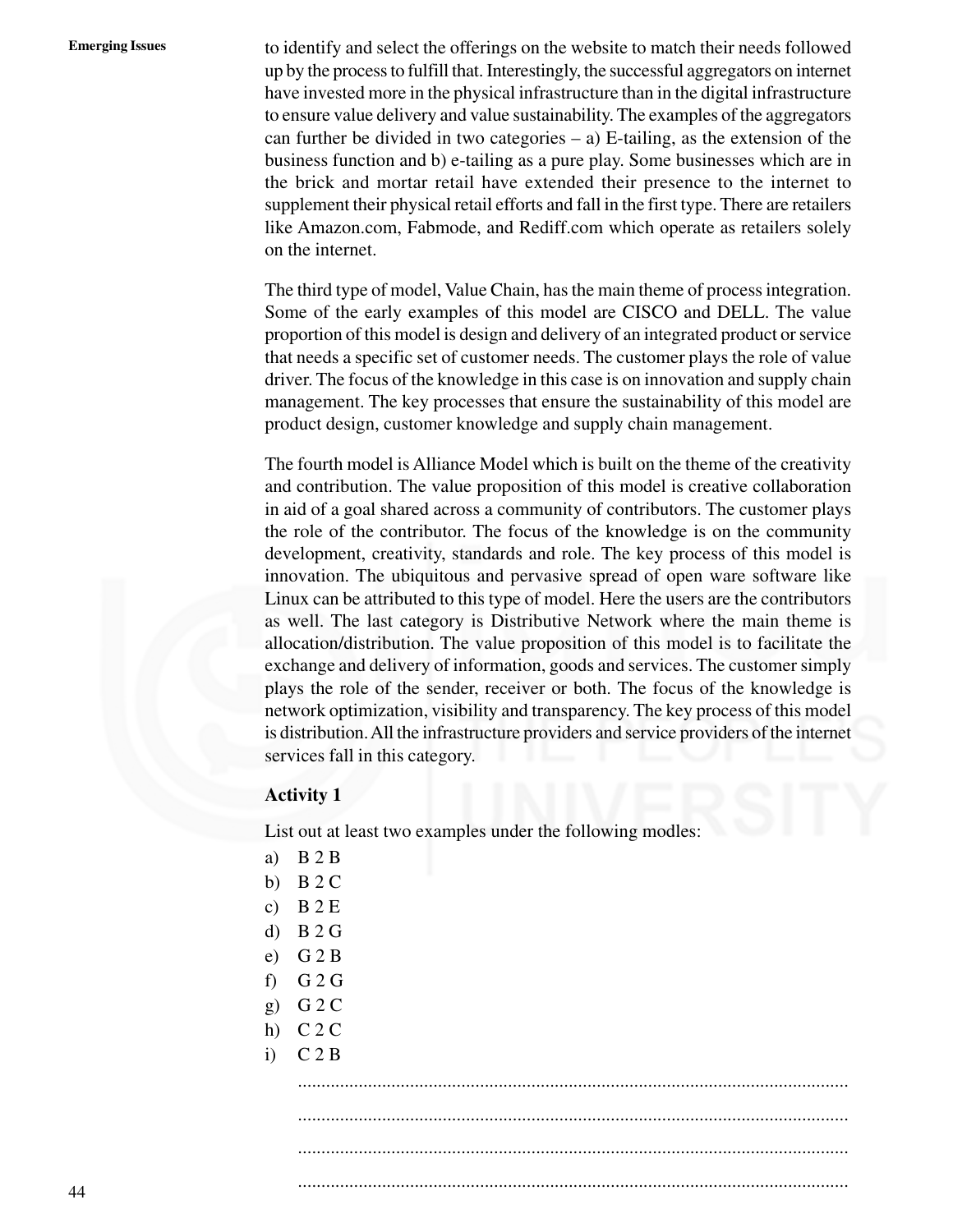### **E-Business 18.3 LEVERAGING E-BUSINESS ACROSS MAJOR FUNCTIONS AND PROCESSES**

The Phenomenon of e-business has not left any company and its departments unaffected. Various functions of a typical business like marketing, sales, purchase, human resource management, supply chain management, finance etc. have leveraged e-business power, varying, of course, in its extent depending upon the strategy, status of their businesses, capacity and resources of these companies.

#### **E-Business and Marketing**

The growth of interest in the use of World Wide Web as a shopping and purchasing medium has fascinated consumers and companies alike. The customers can find lot of food for their thinking, action and feeling on the internet which has grown overtime. The wave started from the west and has spread to the other parts of the world at an unprecedented pace. It has also been complimented by mobile technology which enables individuals to access internet from any conceivable location and also to corporates to deliver offers to the individuals in their respective location and time. The individuals are increasingly using web to identify and select their products and services, figure out the criteria for optimized comparison and selection of the available offers on the net. In a way web has become an extension of human system and falls into the day to day routine system of individual action and thinking. As a result, marketing and sales departments of companies are increasingly leveraging the presence of individuals and communities on internet to innovate new product and service concepts, develop these concepts into offerings, communication to the targeted segments and provide services to the buyers. All this has detailed into development and creation of virtual markets on web which have extended to mobiles in most of the developed and developing countries. The concept of portals mentioned earlier is a manifestation of these developments. The aggregation of these portals has created virtual business sectors on the web called e-markets. Innovative firms are constantly trying to find ways of adding value through roll out of innovative processes, though with varying degrees of success. Trust is the key factor in marketing of goods and services, especially in the virtual world of web.

The marketing departments operating through internet are able to build and gather huge piles of information about their potential markets. This information can be translated and processed into meaningful strategies which have helped companies outsmart competitors because more knowledge of a customer decides the success in a highly competing world. The marketeers can research their customers in real time to understand the shifts of behaviour and liking at the earliest. However, this research is useful only once the backend processes of reaction to such changes are possible for the organization in question. The marketeers can gather a lot of competitive intelligence on the fly to finetune their strategies and actions. The ebusiness way of doing things provides marketeers an unprecedented opportunity to understand and penetrate international markets. It heels them access to culture, statistics about market size, trends, preferences, competition, and regulation in overseas markets. Having said that it is important that the marketing function is geared up to leverage this opportunity. It needs to have the capacity to differentiate valid information on the web and the capability to decipher content available in different languages, and analyse quantitative and qualitative information available. For example, an Indian company interested in looking at Chinese market or a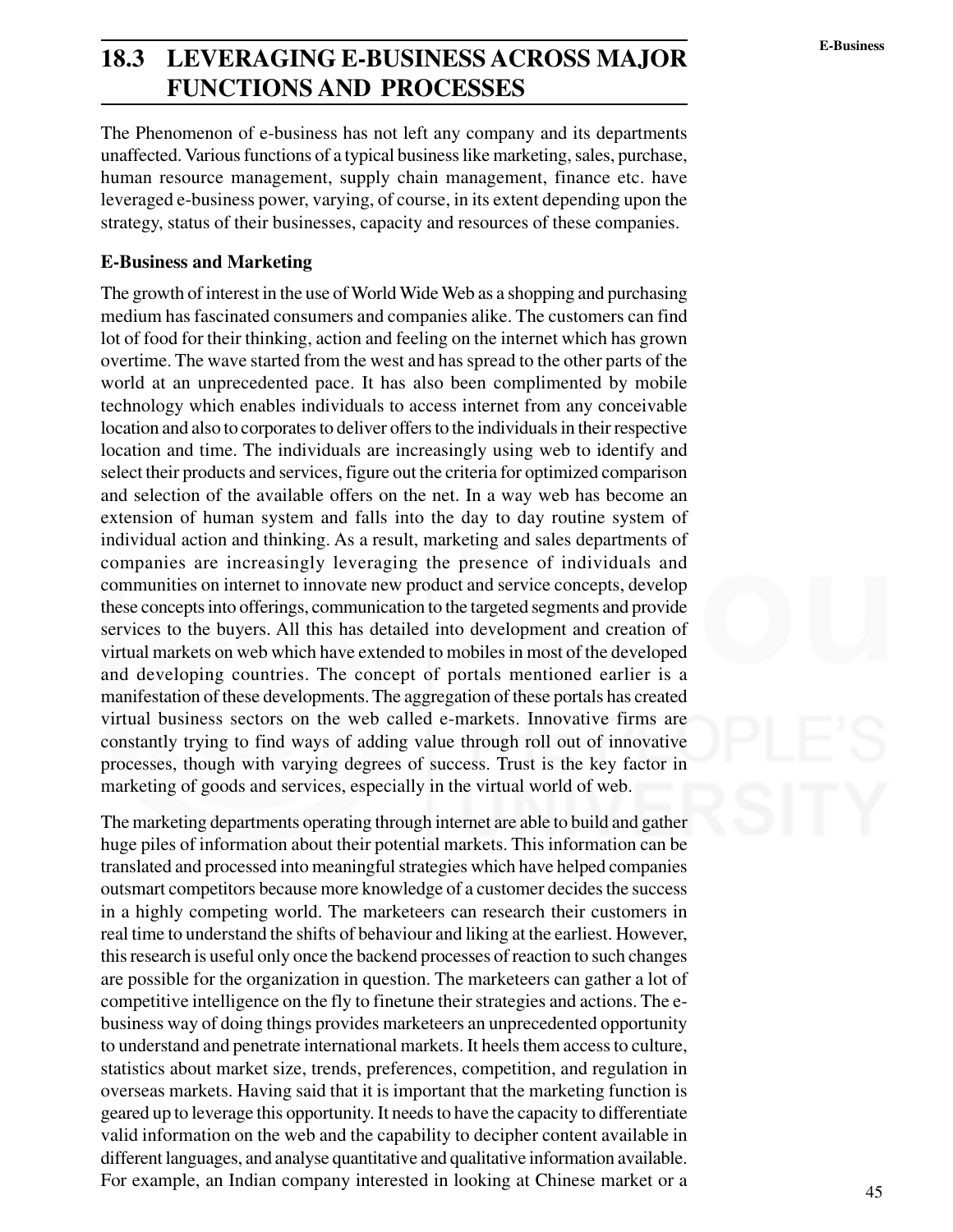**Emerging Issues** Brazilian market should have expertise to decipher content available in the languages like Mandrin, Portuguese and Spanish. It is important because lot of business related information and current and future trends are available in the reports, research articles, newspapers, magazines which are mostly published in various countries in their own languages.

#### **E-Business and International Supply Chain Management**

The term Supply Chain Management is defined as management of processes in coherent ways which are aimed at customer order fulfillment in the most optimized way. To achieve this all impediments to customer satisfaction are eliminated between ultimate customer and the raw material supplier. Along side the efforts to focus on customer satisfaction, the customer retention processes are proactively identified, mapped, streamlined and implemented. The processes are set up or improvised to minimize fixed cost components and automate routine processes and even unstructured decision making processes with the help of advanced computing software on top of networked systems in a progressive corporate. The trust as mentioned above, essential for e-business and e-commerce to sustain is achieved through proper transparency features wrapped with necessary security and privacy layers. All this by default helps cut on time and wastage. As a result, the orders are fulfilled according to desired time lines, at a lesser cost with a better quality.

The growing global economy and increasing free trade across borders has redefined the dynamics of competition for modern organisations. With product life cycles shortening and worldwide commercial competition increasing, success depends on adopting state-of-the art, effective global supply chain management (SCM) approaches. The corporates have been trying to understand and experience e-business technology applications which can be used to develop world class supply chain networks. Various companies have benefited by the E-Business way of managing processes across the supply chain. An earliest example is DELL Inc. Micheal Dell, founder of Dell Inc. operated web based direct to consumer model in PC computer market for the first time. The whole process of one level marketing channel with customers on web integrated tightly with suppliers of computer parts at the backend enabled Dell to drastically shorten the fulfilment cycle, higher customer satisfaction and less cost for carrying lesser inventory. Over time, the progressive corporate has spread its scope across the globe and have distributed their supply chain operations across to get leverage of both, comparative advantage and information technology enablers. The product being consumed in India may be assembled in Bangalore, but its parts may have been manufactured in dozens or hundreds of cities across the globe. Similarly, some small organisations may leverage internet power for some of its processes in its entire supply chain; may be to get orders, track information, provide post sales services, etc.

The planners and decision makers in organisations need to understand how e-business and e-commerce can be used effectively to reduce operational costs and increase efficiencies. The business-focused unit achieves this goal by exploring information-related problems, both internal and external to businesses. Online solutions to these problems are explored in such areas as human resources, manufacturing, customer relationship management, and supply chain management. Supply Chain Management using digital capabilities and advancements has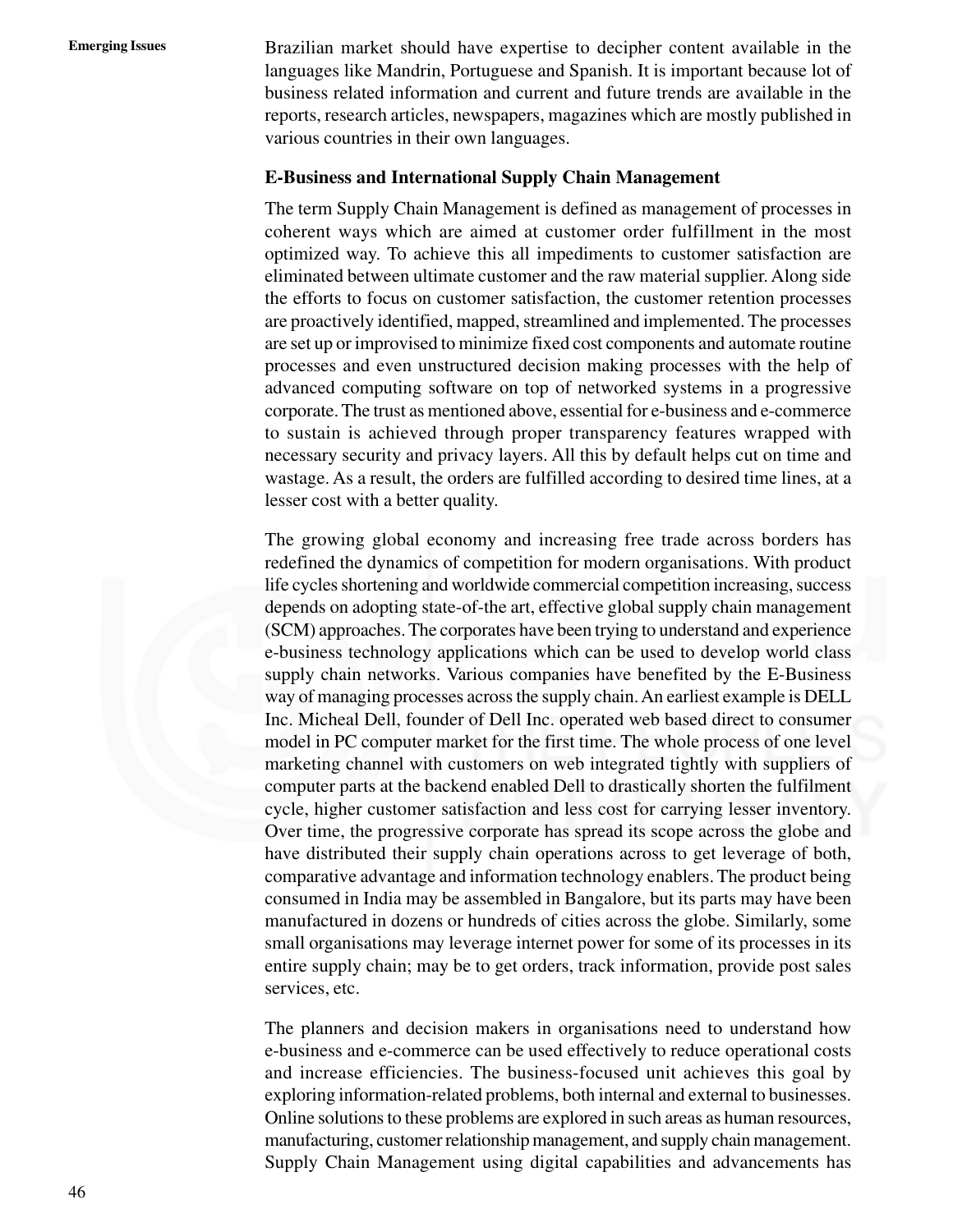generated a lot of interest over the last 10-15 years. The decision at any point of **E-Business** the chain, whether in the domestic space or internal, affects rest of the stakeholders in the process with variable impact. There is a general view that companies need to be globally competitive in the domestic market because of the growing liberalization, especially in the case of India. The companies face acute competition here as well as in the international markets. It has become imperative for companies to improve the processes so as to reduce the cost and enhance the value addition through better quality output in both, products and services.

E-business and e-commerce enable players in the supply chain processes to understand, predict and respond at the appropriate time towards unforeseen changes and mitigate risk to save costs and stop downturn. It helps to secure the best outcome on the purchase side as well as sale side, by making collaborations efficient and effective. Utilities of digital advancements like mediating technology, universalities, network externalities, distribution channel, time moderator, information asymmetry shrinker, infinite virtual capacity, low cost standard, creative destroyer, and transaction-cost reducer come into play in different combinations and make the process efficient and effective. On the purchase side activities like vendor search, criteria discovery, selection, transportation, warehousing, clearing, quality validation documentation, payment, etc., can be improvised with the help of e-business and e-commerce power. The coordination utility of e-business way of doing things helps real-time collaboration for various decisions and activities beyond transactions among the supply chain partners on internet.

Supply chain management effectiveness and efficiency is mainly dependent on management of inventory, transportation facility and information. However, the efficiency of first three areas of management is again dependent on information leverage. Information helps to make the decision-maker alert and informed about the possibilities, opportunities and risk. Therefore, information technology including web based support is being extensively used in most of the progressive companies to handle various levels of supply chain issues. It helps to make everything visible across the chain so that the stakeholders face least inertia to access relevant information to take effective decisions faster. Supply chain transactions that involve e-business include flow of information, material and money. Companies have been using e-business for their supply chain transactions for various reasons like knowing and providing relevant information in the order fulfillment process, negotiating prices and contracts with customers and suppliers, getting orders, tracking and post delivery services. E-business in various cases is also being used for conducting financial transactions. For various multinational companies whose sales and business executives are spread across the globe, digital media is used to provide product information, sales guidelines, service questions, knowledge, etc., to facilitate them get the leads, negotiate and satisfy their clients/customers. Internet also enables pro-active customers to search, scan and select companies and products once the supplier hosts its information on the web.

The companies which want to tap the e-business functionality must understand the differences between using the internet and their channels for flow of information on products and funds. It needs to decide on the trade off part as well. E-business can enhance supply chain performance by pushing the top line by way of more direct sales, continued access, aggregated information,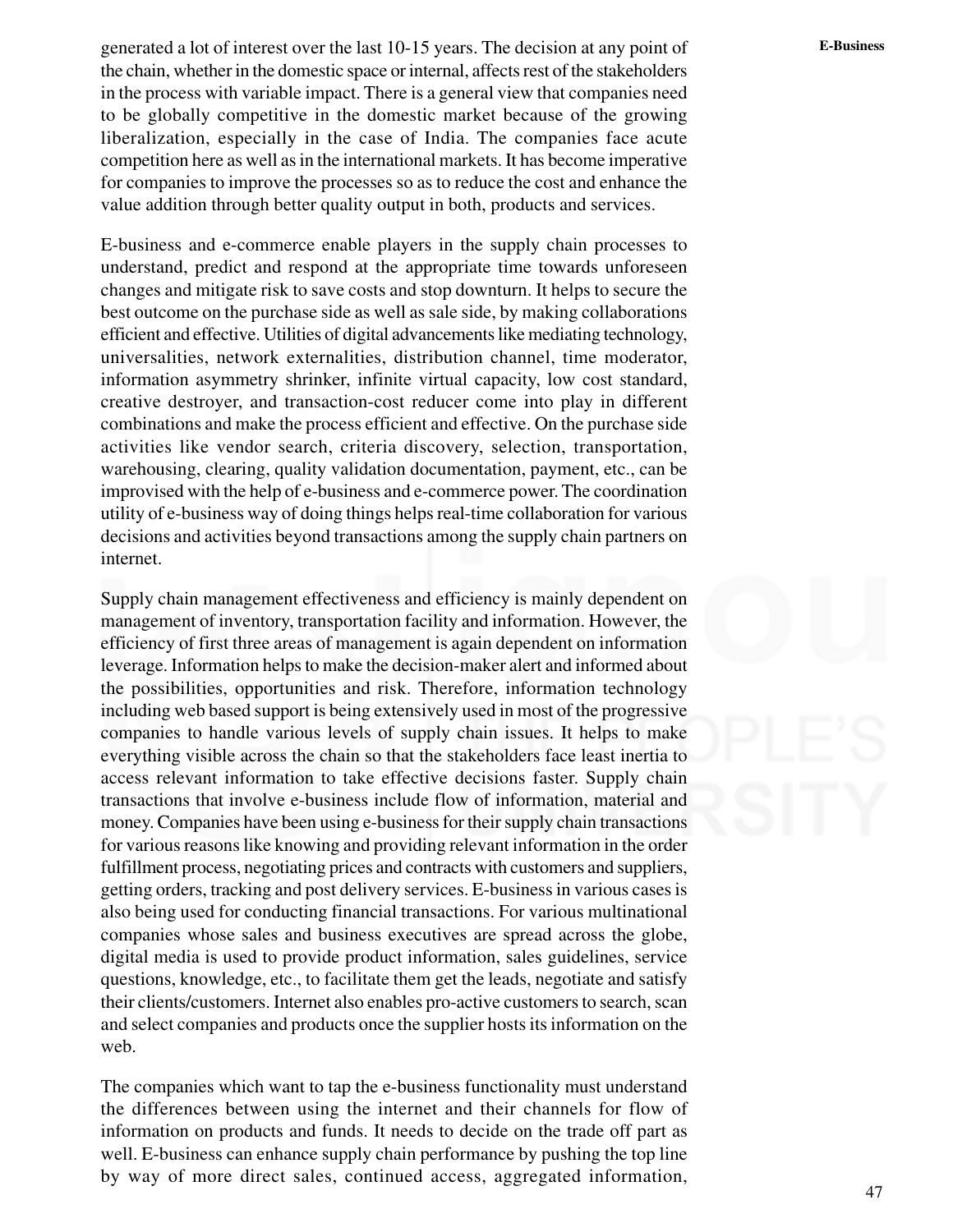**Emerging Issues** personalization facility, interactive clarification process, dynamic pricing and efficient funds transfer. E-business has the ability to customize and personalize information which can intelligently shape each customer's buying experience and increase sales. For example, e-businesses use historical information to understand the customer behavior, likes/dislikes, and based on that, reminders and purchase recommendations are provided to the customers. The Internet, thus, offers the possibility of providing customers tailored buying experience which ultimately helps in increasing business revenues.

> An e-business allows a firm or supply chain to take advantage of the cost-reduction opportunities. E-business helps production managers and other participants of the supply chain bypass intermediary points and connect directly to the customers. The elimination of intermediaries can reduce the costs. A manufacturer using ebusiness to sell directly to customers is able to reduce handling costs because fewer supply chain stages touch the product as it makes its way to a customer. For example DELL computers has been able to reduce the time of sales cycle , inventory requirement and working capital by operating online directly with the customers. But many companies which wanted to copy the model of DELL with a traditional multi level distribution channel faced channel conflict. They got resistance from their prevalent channels to operate directly. Therefore, a careful planning and proper web strategy is required before taking a decision on online direct selling.

> Inventories can be lowered and optimized if the company postpones the introduction of variety until new customer order is received. The time lag between when a customer places the order and when he or she expects delivery offers an e-business a window of opportunity to implement postponement. An e-business can reduce facility costs by consolidating all processes pertaining to facility and location. In many cases, customer participation in selection and order placement allows an e-business to lower its resource costs. Companies using e-business facilities can avail more flexibility to manage volatility effects of various business drivers due to saving in time and resources. A company using e-business can have more leverage due to efficient inventory management. The rate of order fulfillment can be made significantly smoother than the rate at which orders arrive, which reduces the peak load for order fulfillment and thus reduces resource requirements and cost. The virtual consolidation of inventory and lesser need for taking inventory nearer to customer locations allows companies to better optimize the inter-linkage between transportation, location and inventory.

> The visibility of demand enhances coordination and reduces the risk of volatility effects of demand on overall predictability and inventory issues. More relevant and usable information becomes available across the supply chain process champions which reduces cost and improves fulfillment process value.

> Transportation costs have been highly scary in character due to continuous increase in price of crude oil in the international market and threat of oil scarcity and its reserves. Companies need to address transportation issues across inbound and outbound logistics. Inbound logistics costs are incurred to ensure optimum inventory levels within the firm and outbound logistics costs are incurred in relation to customer inventory replenishment. The inbound costs are relatively lesser vis-à-vis outbound costs because of economies of scale derived from large quantity orders during inbound material movement. Aggregating the inventories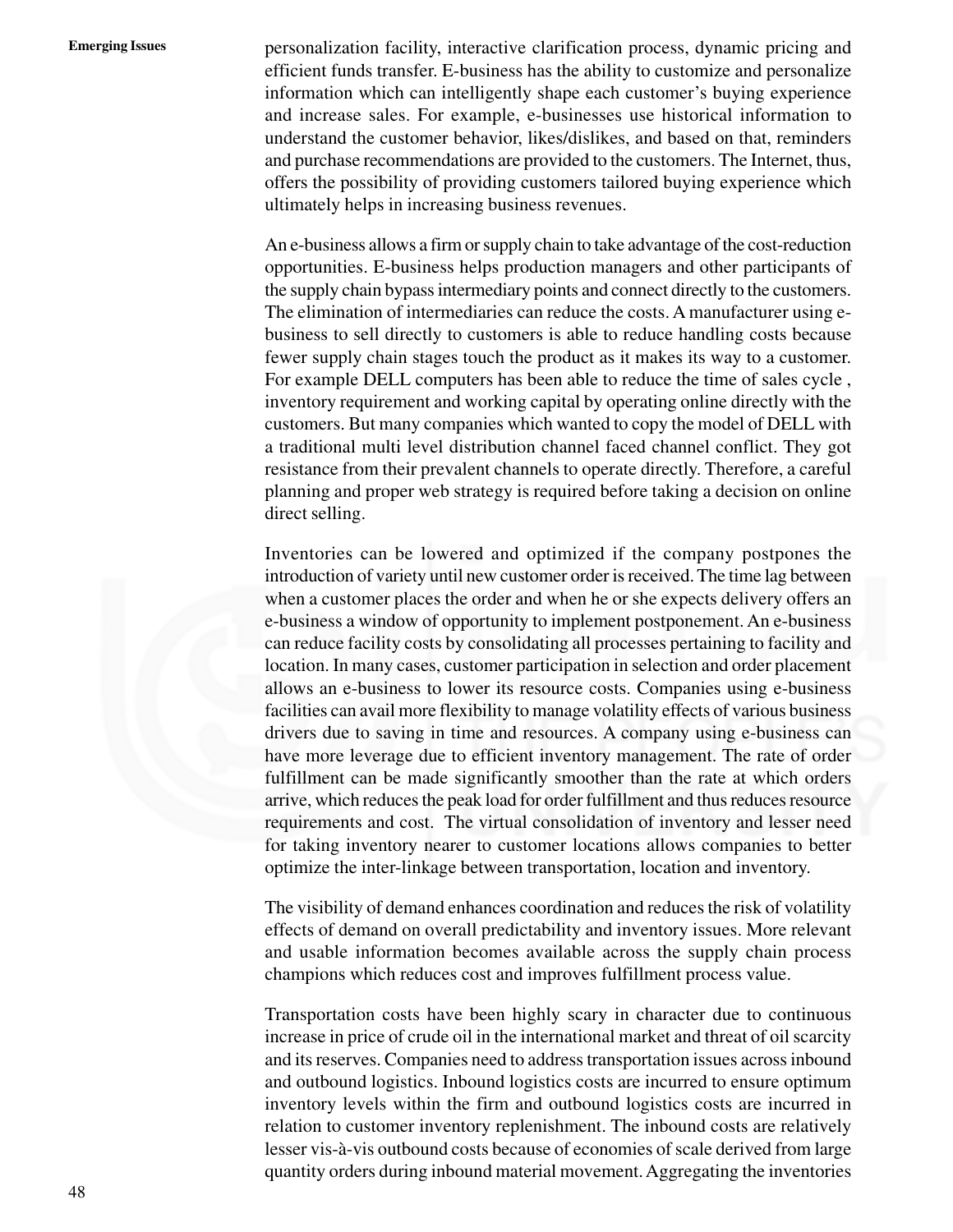**E-Business** increases the distance a customer order travels while decreasing the distance replenishment order travels. Thus, compared with a business with several physical outlets, an e-business with aggregated inventories will tend to have higher transportation costs (across the entire supply chain) per unit.

Setting up an e-business requires a large initial investment in the information technology that will support it. A firm will have to invest in both Web servers and programming expertise to help set-up e-business. Today, the software to set up an e-business is evolving rapidly, and there are several applications service providers (ASPs) that help set up the e-business infrastructure.

### **18.4 E-BUSINESS IN PRACTICE**

It is essential to develop practical skills in formulating, implementing and evaluating e-Business strategies, as well as conducting critical analysis of e-Business models. The corporates and organisations need to understand how to generate, derive and share business value from e-business in a real life business context. In examining contemporary issues in e-business, it is important to explore how modern organisations are leveraging social networking, blogs, virtual worlds, mobile computing and various Web 2.0 applications for next generation e-Business.To make the initiative of e-business successful particularly in the context of international business it is important to align the internet base processes with the existing processes and ensure appropriate synergy between the two. The initiatives to satisfy customers with the help of internet must be backed properly with the help of suitable supply chain network. To dig out maximum advantage the coupling of processes across bricks and mortars businesses ensures more value and separating them adds to the inefficiencies within the supply chain. Incomplete consideration of shipping costs has resulted in losses by companies using e-business. Companies must be careful about the average cost component to fulfill an order and incorporate this in their overall pricing process. The value of setting up an e-business is not the same in all industries. Dell has been able to increase its profits after going on-line. The value of e-business for an industry depends on the extent to which firms are able to exploit opportunities offered by the Internet to increase revenues and decrease costs.

The similarities and differences in business to consumer and business to business supply chains must also be analysed. The methods used to develop a strategy for addressing the key issues of supply chain, the value added supply chain, and the differences between the business-to-business and business-to-consumer supply chains play a key role in the continued success of an organization. The organizational e-business strategy will result in advanced planning to meet current and future challenges on a global scale. A supply chain includes all the vendors who sell components that are needed to create a finished good sold to customers. A complicated product with many components has a large supply chain. Research departments of brokerage firms conduct surveys of supply chains, especially in the technology area, because each component of the supply chain is critical to the prospects of the company that uses the supply chain. In order to develop an adequate and functional supply chain that will maintain customer satisfaction and loyalty and be adaptable to current and future technologies, management must have a clear understanding of organizational strategy. Management strategy must be clear with measurable objectives in terms of supply and distribution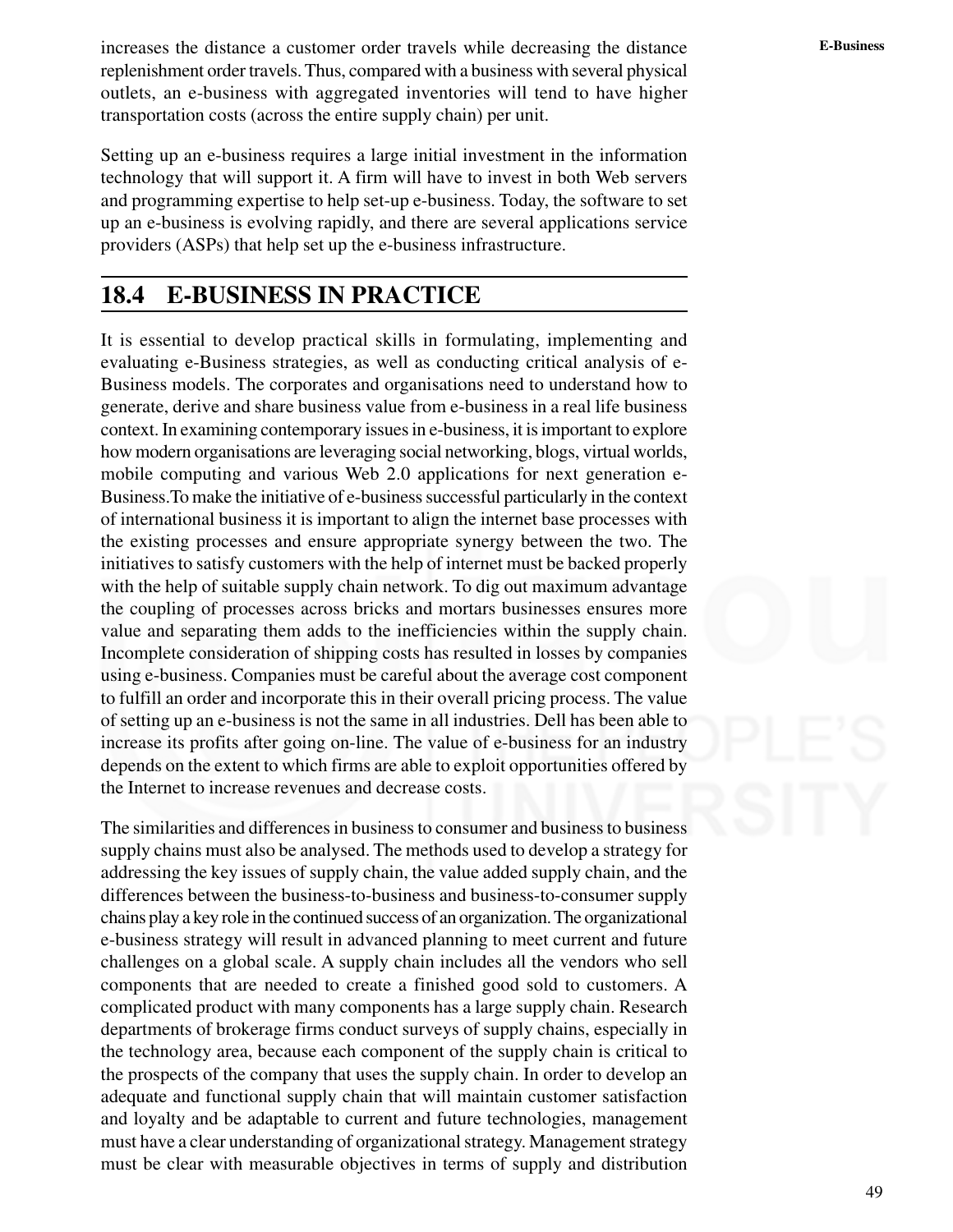**Emerging Issues** efficiencies. Concepts like business process reengineering, benchmarking, and process measurement become quite useful in this context. Because of the new business reality a sound strategy of supply must be developed between business and customers as well as between business and supporting businesses such as, for example, SAP and Amazon.com.

> Supply chain that adapts to today's needs and the future anticipations of technology and demand will be critical to the survival of the organization. The supply chain must be value driven and adaptable to the customer as well as the competition. The supply chain must take advantage of new technologies as the organization evolves. It must contain contingencies and a vast array of distribution vehicles and backups to enable it to maintain efficiency and a quality of service for maintaining customer satisfaction and loyalty. The customer now has an expectation of service that was not possible twenty years ago. The value driven supply chain will help the organization to meet and exceed those expectations. Technology and efficiency is the driving force behind success in the 21st century economic reality.

#### **E- Business Imperatives in International Business**

A joint study by UNCTAD and the National Statistics Office showed 60 percent of local firms in Asia use computers. Many firms maintain websites that have helped sales. The report says "Internet access and the presence of a website strongly correlate to high sales per employee. There is a 10 percent increase in sales per employee in local firms that have websites and a 4.5 percent increase in labour productivity." It has, therefore, become an essential means of global trade with millions of users all over the world everyday doing at least something or something substantial which fulfills a requirement of being in the international business. The world is becoming smaller and the competition is growing exponentially on an increasingly global scale. Economic globalisation and the incorporation of new information technologies into business processes are changing current national and international distribution structures. E-business has become an essential tool to enable the organization to compete and survive. Communication in the instant and in real time has become a critical tool of economic survival in the modern business world.

E-business is a booster for expanding business across vast geographical areas and is thus a boon for international business. The traffic as well as quantum of international business transactions keep soaring year after year in spite of the huge crash in early 2000. With the appearance of this new business channel, many things which were certain and familiar in company management are no longer so. Many organisations are streamlining their business processes through electronic channels to strengthen their performance and competitive position. With the advent of global networking, the Net-enhanced organisations and supply chains are increasingly playing an important role in the national economy as well as in international business. There are various concepts, management challenges, and tools for the adaptation of business processes in e-business settings, reflecting the most recent trends in the application of information technology for business.

E-business and E-commerce have affected all sectors of the society in all the regions of the globe. It has created new dynamics in international trade and export competitiveness, particularly in Asian countries. It has promoted economic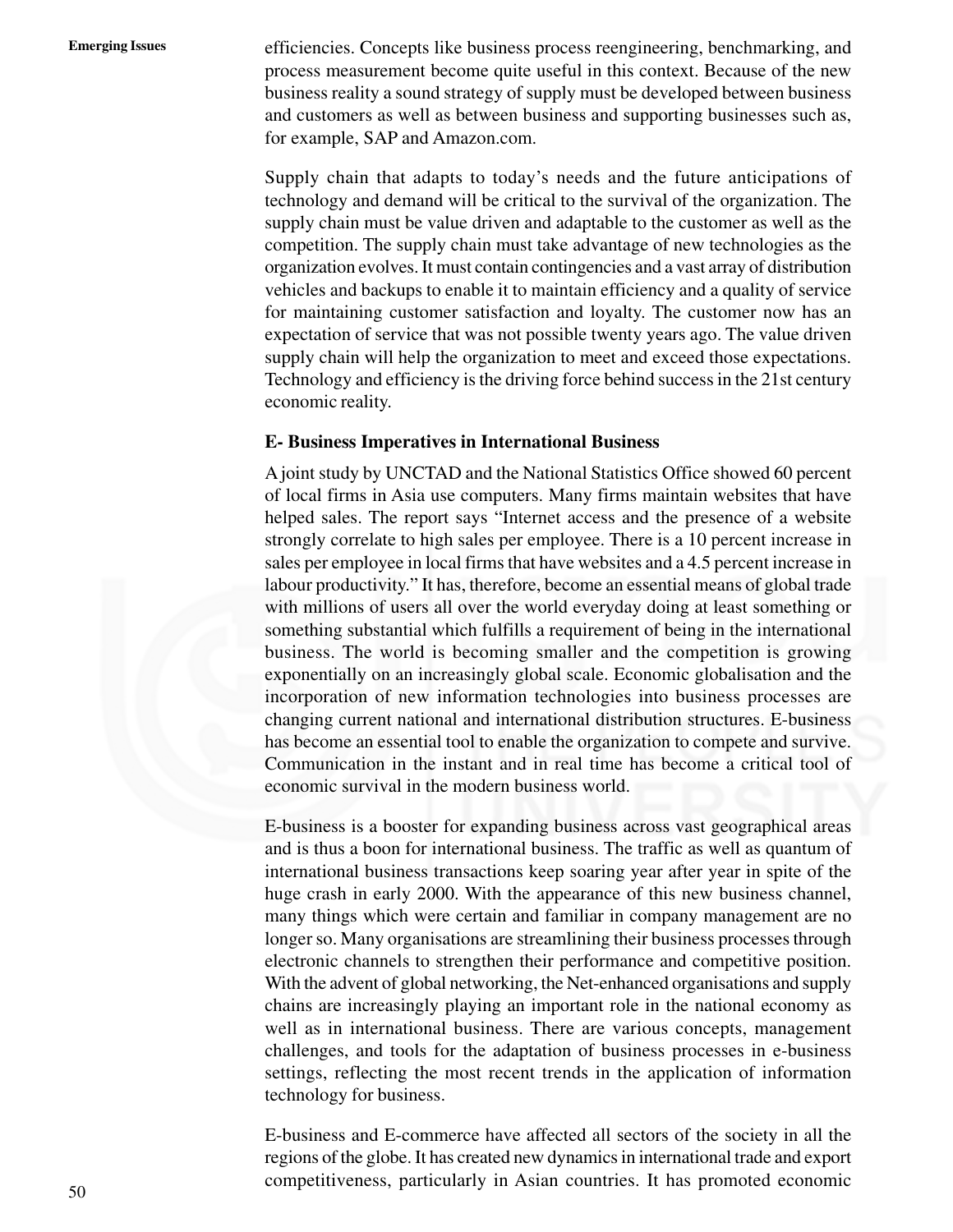development across the globe affecting international trade and investment and **E-Business** has created new market opportunities for companies in developing countries which deserve special attention. It has enabled trade in other sectors by enhancing market access and broadening the customer base, facilitating customs, transport and logistics. New services and goods have been created and co-created that can be traded online, such as those in the entertainment sector and the cultural industry.

It is widely recognized that E-business and E-commerce ride over the growth and development of internet and modernization in computing and information technology facilities which have been shaping the process of globalization, particularly in the productive, commercial and financial spheres. Though it boosted the growth of developed countries in the initial stages, progressive developing economies also benefited later. As per the UNCTAD's Information Economy Report developing economies have been catching up with Information and Communication Technology (ICT) due to stronger intra-regional business ties and rapid growth in mobile phone usage. China is the major player in Asian growth which is the largest exporter of ICT goods. India is second in line in terms of growth among Asian countries and it is the largest exporter of ICT services. The World Trade Organization (WTO) also reduced the tariff on ICT goods which promoted the trade of ICT goods between the countries. There has been an increase in Foreign Direct Investment (FDI) in ASEAN countries in ICT firms, as the ICT firms grow in these countries. The ICT sector has played an important role for expanding trade in Asia, both in ICT producing and using sectors.

Business process outsourcing (BPO), based on the use of Internet and ICT, is growing rapidly in many Asian countries, creating new export and employment opportunities. A group of developing countries have recently achieved a double digit growth rate in exports of computers and information. In the year 2005, the exports of \$22 billion of computers and information from developing countries took place. India outperformed all other developing countries. The other main exporters are Singapore, Costa Rica, Argentina, Indonesia and South Africa. A major component of developing countries' computer and information services exports is information and communications technology (ICT)-enabled services to support business process outsourcing (BPO).

The growth of e-business has resulted in desegregation in packaging in the international logistics area. With smaller packages it becomes important to understand the possibilities of reducing cost for staying in the fierce competitive market. This, sometimes forces even collaboration among competitors. Irrespective of all the efforts of technology providers to improvise the selection of products and solutions online, it still cannot match the physical face to face / in store selection. This can sometimes result into returns which finally lead to bad experience and losses. Corporates using e-business in international domain must ensure that customers are involved at every step of the order fulfillment process. There are technologies used by successful online companies which allow its customers to provide feedback and inputs at the stage of product development, pricing, communication, order fulfillment process and post-purchase experience.

#### **E-Business, SMEs and International Trade**

One of the important segments of business is Small and Medium Enterprises (SMEs). This segment in many countries, including India has graduated a lot in

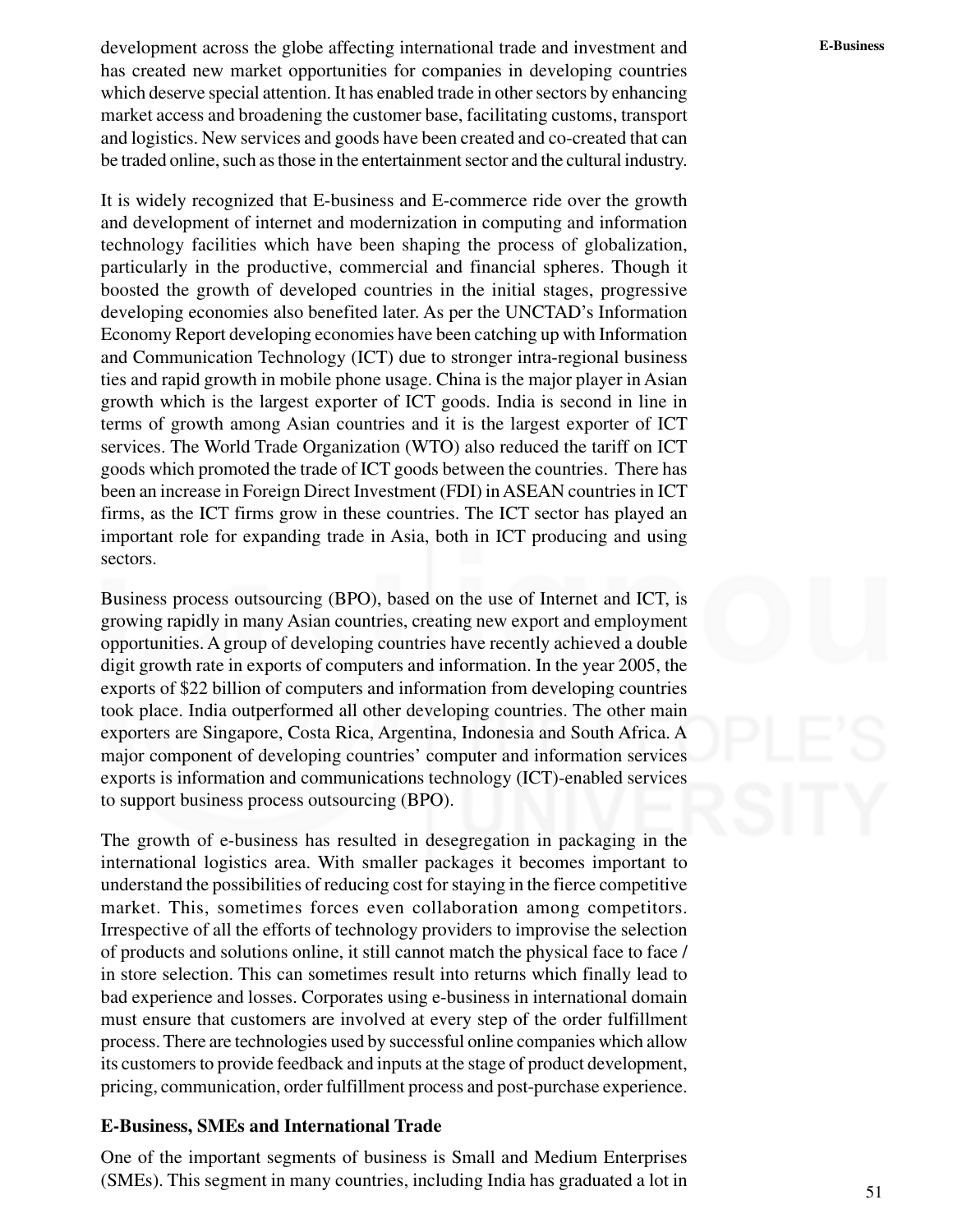**Emerging Issues** international trade. Having Web-based business can be an extremely attractive option for most SMEs to extend their customer base into a global market without much expense, but there are major hurdles and many hidden costs.

> Many SMEs in developing countries have Internet access and use it to communicate with suppliers and customers, to search for business information and to showcase their products. These activities require affordable, high-quality access to the Internet and ICT products and services. An article in *The Guardian* describes how Elsouk, an e-commerce website set up with World Bank assistance, helps women artisans from Morocco, Egypt, Jordan, Tunisia and Lebanon sell their products abroad and even develop B2B direct relations. The Tortas Peru confectionary website, set up by housewives in Peru, enables women with children to work from home and thus earn an income. Using it for business helps reduce marketing, interaction and transaction costs that, for the SME, normally represent a significant portion of overall costs. The Internet also reinforces the SME's natural competitive advantages of speed and flexibility. It facilitates access to a series of new market segments for the SMEs and enables an SME to adapt its marketing approach to each segment. Since it is predicted that 80 per cent of the growth in e-Commerce will come from business-to-business transactions (as opposed to business to consumer or business-to-government), it is here that SMEs and businesses in the developing countries must find their opportunity and future.

> One of the barriers faced by companies relates to delivery logistics and delays in customs clearances. Here, ICT can contribute by computerizing trade logistics and customs systems, making them more efficient and transparent and thus increasing trade flows. From a trade policy perspective, the WTO Information and Technology Agreement (ITA), concluded in 1996, forms a basis for liberalization and hence better dissemination of ICT products.

> SMEs have gradually realised strategic appreciation of the dynamics of the Web and that they have developed capabilities for managing the information infrastructure for an e-business. Sensing the limitations of these small players and their thrust to tap international markets, lots of online market places have evolved overtime successfully like Alibaba.com, e-Bay.com, Indiatrades.com, etc. (See box below). Most of these platform providers allow entrepreneurs to assess the facilities initially for free or at a very nominal cost and the statistics published by these sites indicates progressive growth and learning.

4 Sep 2008 07:02:30 GMT

Mr. Yaseer Rehman , VESPECO INTERNATIONAL , PAKISTAN

**Products:** Surgical Instruments, Dental Instruments, Manicure, Pedicure, Barber Scissors, Hairdressing Scissors, Razors, Nail Cutters, Nail Nippers, Tweezers, Manicure Sets, Leather Covers

**We have closed 12 business deals since becoming a Trust Pass member. Some customers have even placed repeat orders and a couple of orders were higher than our monthly production capacity.**

We have realized that Alibaba.com is the real hub of international business because it allows you to conduct business very quickly. Time is money and people don't like to waste time sending and receiving emails all day. They like to finalize deals within a short time and if possible via an online discussion. Trade Manager makes this possible. A couple of months ago we spent three hours online with a Swedish Buyer and finalized a trial order of \$5,000USD. If we discussed all matters through email, it would have taken us at least three days.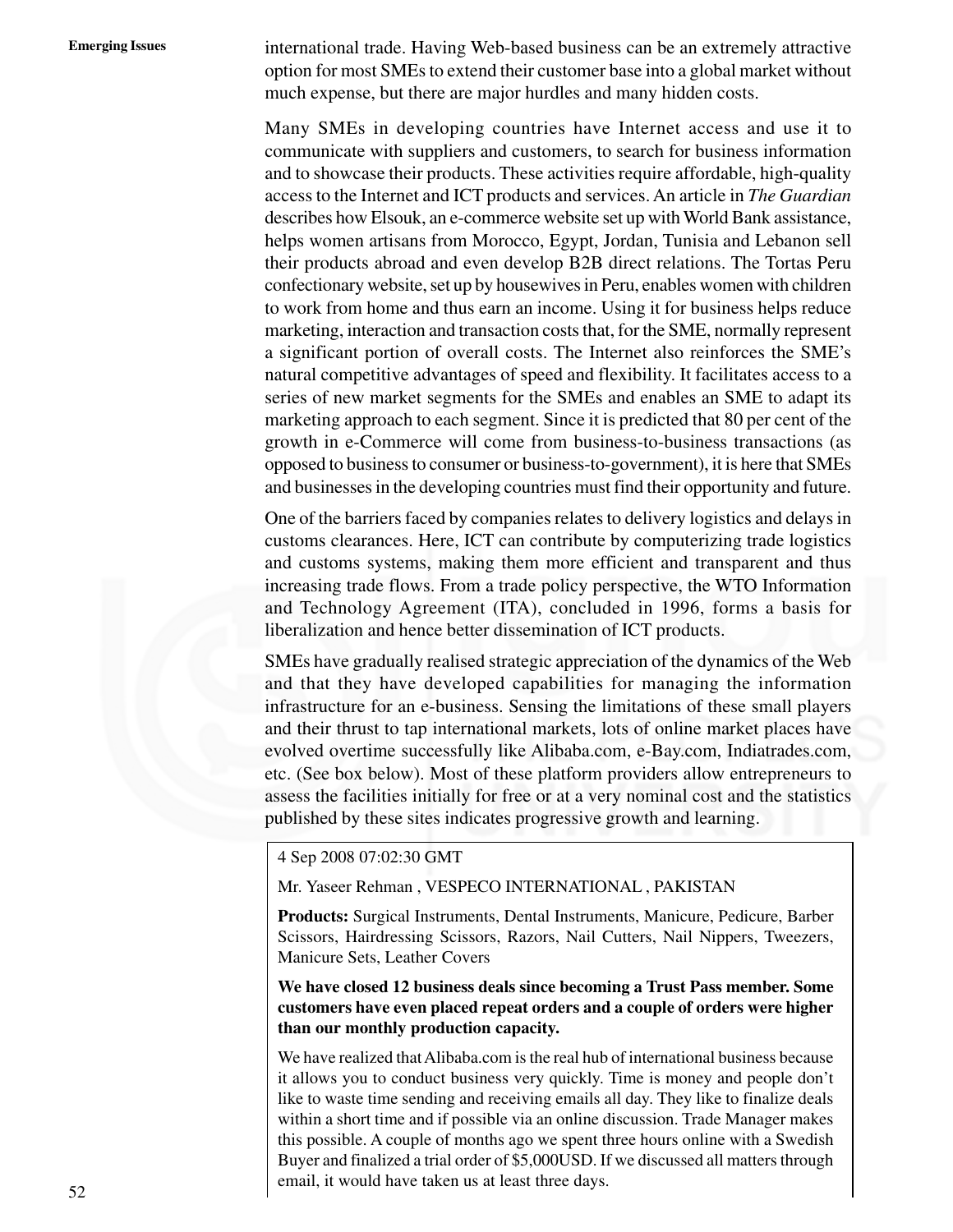To make your Selling Leads more effective, try to post as many Selling Leads as you can and update them on a daily basis. Product descriptions must be complete and understandable because the first impression is sometimes the last impression. If we have time we try to update Selling Leads or repost them daily. It is the perfect way to stay on the top of the list and it has definitely given a huge boost to our business.

**Since becoming a Trust Pass member, we have received 80 percent more serious inquiries.** We try our best to reply to each and every inquiry, but we pay a lot of attention to how and what we say. Communication with customers must be clear, understandable and meaningful, and spark customer interest.

With Alibaba.com, we have built strong relationship with businesses in the EU within a short passage of time. Now we are working to complete further business deals for the future.

**Source:** www.alibaba.com

#### **Activity 2**

Arrange a meeting with an experienced executive of an SME which is engaged in international operations and discuss with him as to how the enterprise has benefited from e-business and e-commerce over the last one decade and what has been the trend? List the main points of your discussion.



#### **Challenges**

The growing use and the corresponding dependence on e-business for international business operations have generated security concerns because the threats on internet outpace the useful features being developed and innovated. Over the years, IT departments have now been working in tandem with other functional departments to improve the business performance by optimized use of IT advancements. Investments have already been made for streamlining application portfolios, reducing infrastructure costs, improving governance, consolidating vendors, and outsourcing many activities. Companies for instance, use IT based platforms and services particularly web to manage supply chains with a network of thousands of suppliers. These factors make reductions in IT spending more complicated than ever. Simplistic cuts, applied across the board, may endanger critical business priorities from sales support to customer service. That potent message should resonate even among corporate officers anxious to find quick savings.

Newer and newer innovations are being introduced on the web which over time based on their utility, are being adopted by businesses like, blogs, forums, social networks, specialized auctions and other knowledge sharing and pooling tools.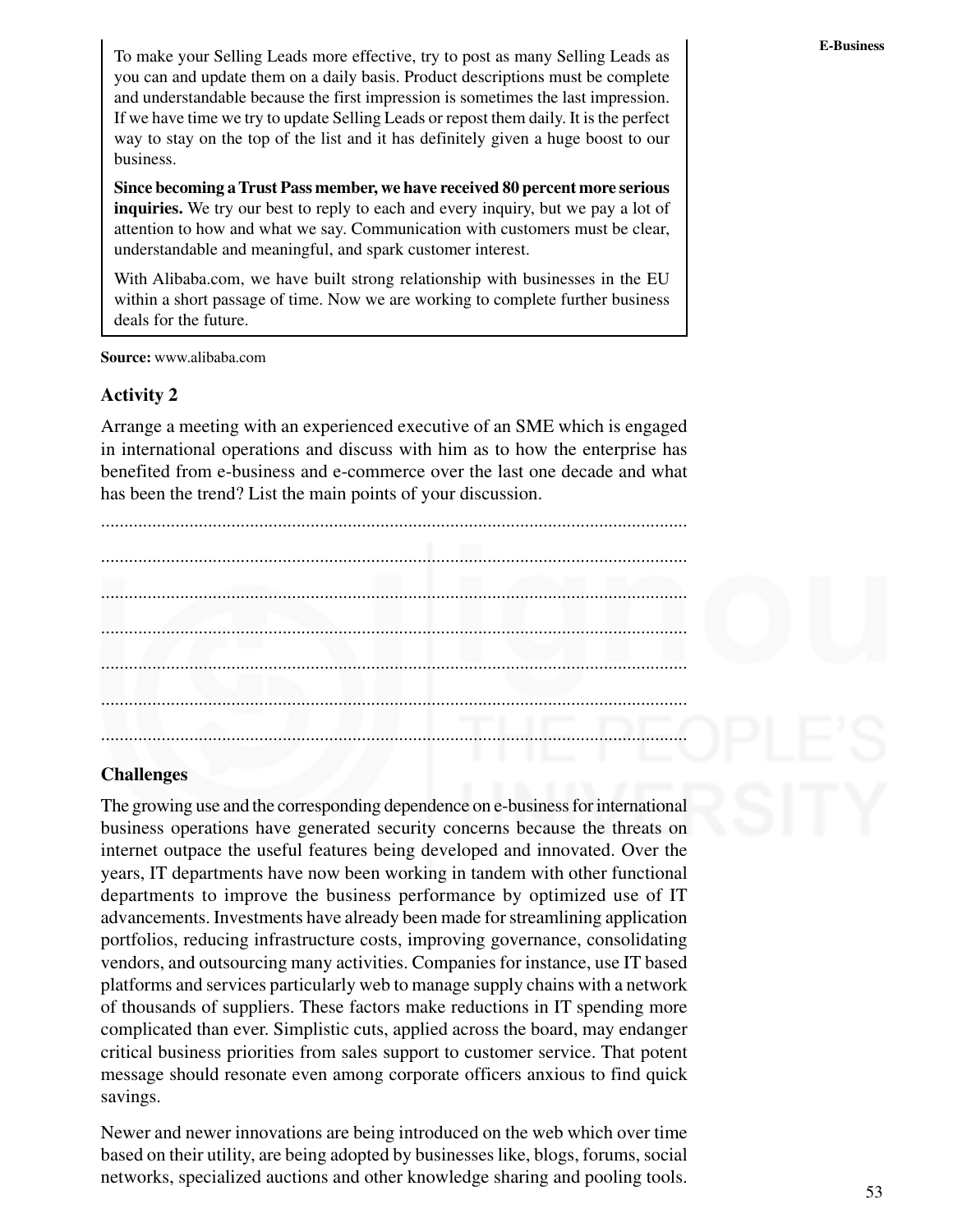**Emerging Issues** The customer facing departments and talent searching organizations keep looking for such applications to address their corporate missions. While these initiatives are being followed, assimilation of new processes into the existing ones creates ripples in the domain of talent, human resource issues, employee and customer behavior and so on. Buyers and sellers conducting transactions through e-business or e-commerce cannot have total security as everybody runs some kind of risk. But the advances in technology keep bringing solution to mitigate issues. Data Encryption techniques can make e-commerce more secure than traditional creditcard trading. The difficulty lies in convincing the digital consumer that business site is really secure and that electronic trading is also perfectly safe. In spite of these issues, the new way of transactions is gaining ground gradually and people are getting used to it because the positives are higher.

> One of the important challenges for growth and expansion of e-business is security and privacy in transactions. Transaction security pertains to three important components and related issues, namely: Transaction Privacy, Transaction Confidentiality and Transaction Integrity. Transaction privacy means that the transactions must be held private and intact, with unauthorized users unable to understand the message content. Transaction confidentiality implies that traces of transactions must be dislodged from the public network and that absolutely no intermediary is permitted to hold copies of the transactions unless authorized to do so. Transaction integrity pertains to the importance of protecting transactions from unlawful interference i.e., transactions must be kept unaltered and unmodified.

### **18.5 SUMMARY**

The use of Information and Communication Technology (ICT) has become quite widespread today. It has improved business processes and has brought about new business models, new sales channels and new customers. The words: Internet, E-business, E-commerce, Digital marketing, etc. have now become household names.

The Internet is the computer network which allows computer users to connect with computers all over the world, and which carries e-mail. In a sense, it is a collection of networks which are connected together by traffic forwarding devices called 'routers'. It has enabled the development of World Wide Web (www). Internet has opened up new opportunities and new avenues for business and its expansion/development. New forms of businesses have come into being.

E-business is business that uses the Internet for almost all aspects of its business transactions, i.e., buying, selling, internal and external communications, etc. It aims to reach the customers directly, without using or depending on the distribution channels. It often does not have (physical) shops or offices that people can visit. E-business has done away with the constraints of time, space and national boundaries. E-commerce consists of buying, selling and ordering of goods or services using the Internet. There is not much difference between E-business and E-commerce, except that the former has a wider sweep and its scope includes many activities which are not just limited to the activities of buying and selling of goods and services. Electronic computing, virtual storage and digital communication form the fundamental basis of E-business and its application in various forms.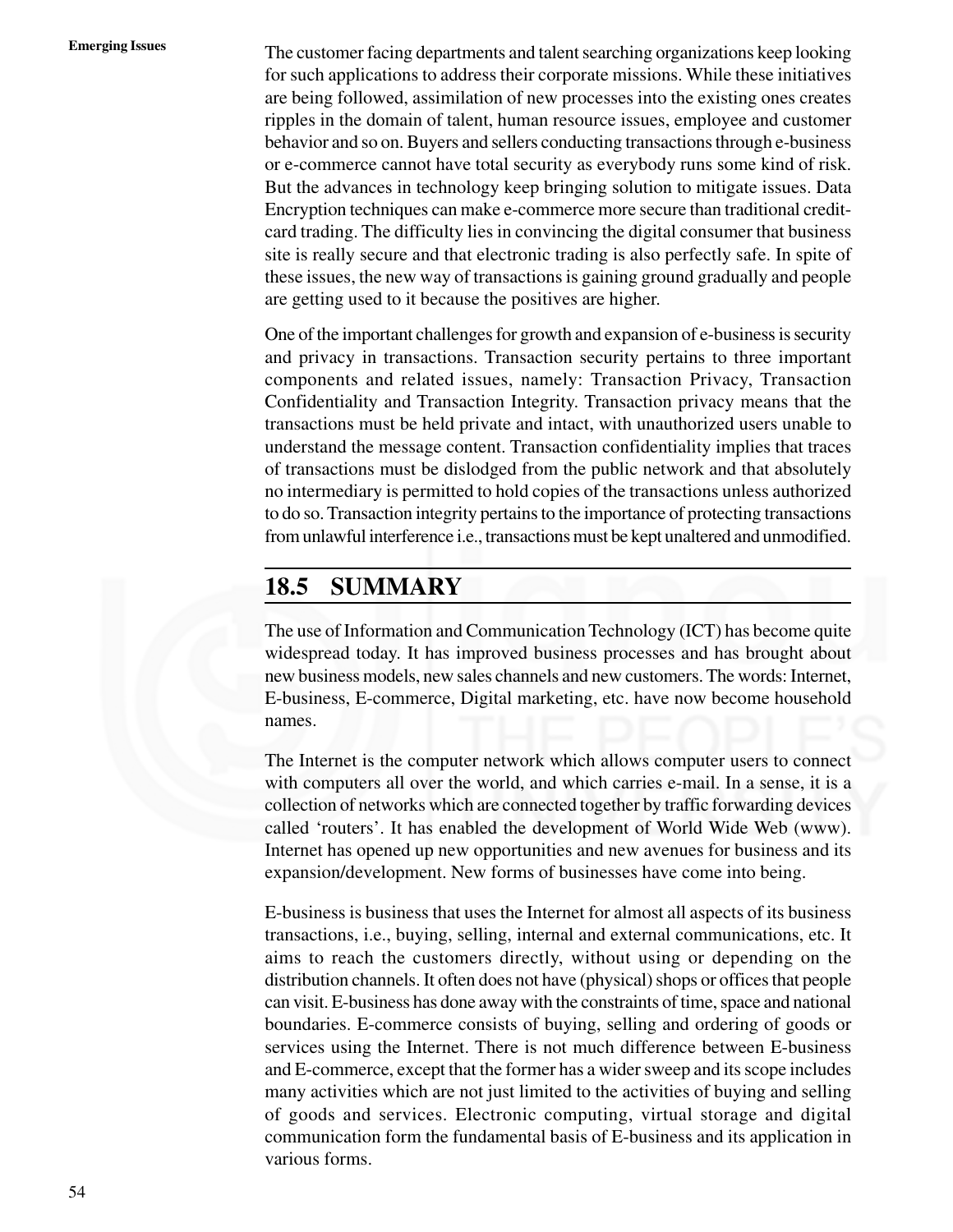The new E-business models, developed over the last decade and a half, include **E-Business** B2B, B2C, B2E, B2G, G2B, G2G, G2C (government to citizen), C2C (consumerto-consumer), and C2B (consumer-to-business), etc. E-business models have also been categorized into: Agoras, Aggregations, Value Chains, Alliances, and Distributive Networks.

The new wave of e-business has not left any business unaffected by it. The various functions of a typical business like marketing, sales, purchase, human resource management, supply chain management, finance, etc. have leveraged the power of e-business.

To be successful, it is essential that business houses should impart to or develop practical skills of their personnel in formulating, implementing and critically evaluating e-business strategies and models. For an international firm, it is imperative that it aligns the internet's basic processes with the existing (domestic business) processes and ensures appropriate synergies between the two. While e-business has become an essential means of global trade with millions of users all over the world, it has become an essential tool enabling business organizations to compete and survive. E-business and e-commerce have affected all sectors of the society and in all regions of the globe. It can prove to be a boon for SMEs who can easily extend their reach to all segments of the market quickly anywhere in the world for transacting their business.

There are some security and privacy concerns that need to be tackled by developing more reliable and sophisticated technologies and software.

| <b>KEY WORDS</b><br><b>18.6</b>                                    |                |                                                                                                                                                                                                                                                                                                                                                           |
|--------------------------------------------------------------------|----------------|-----------------------------------------------------------------------------------------------------------------------------------------------------------------------------------------------------------------------------------------------------------------------------------------------------------------------------------------------------------|
| <b>Information and</b><br>Communication<br><b>Technology (ICT)</b> | $\ddot{\cdot}$ | The technological developments in this area have<br>enabled the emergence, growth and development<br>of e-business and e-commerce and new forms of<br>business models.                                                                                                                                                                                    |
| <b>Internet</b>                                                    |                | The computer network which allows computer<br>users to connect with each other through computers<br>all over the world.                                                                                                                                                                                                                                   |
| <b>E-business</b>                                                  | $\ddot{\cdot}$ | Business which uses the Internet for almost all<br>aspects of its business transactions, i.e., buying,<br>selling, internal and external communications, etc.<br>By reaching the buyers and sellers directly, it<br>eliminates most of the intermediaries and brings<br>in transaction economies.                                                         |
| E-commerce                                                         |                | Consists of buying, selling and ordering of goods<br>and services using the Internet.                                                                                                                                                                                                                                                                     |
| <b>E-business Models</b>                                           | $\ddot{\cdot}$ | The new e-business models, developed over the<br>last decade and a half, include B2B, B2C, B2E,<br>B2G, G2B, G2G, G2C (government to citizen),<br>C2C (consumer-to-consumer), and C2B (consumer-<br>to-business), etc. E-business models have also<br>been categorized into: Agoras, Aggregations,<br>Value Chains, Alliances, and Distributive Networks. |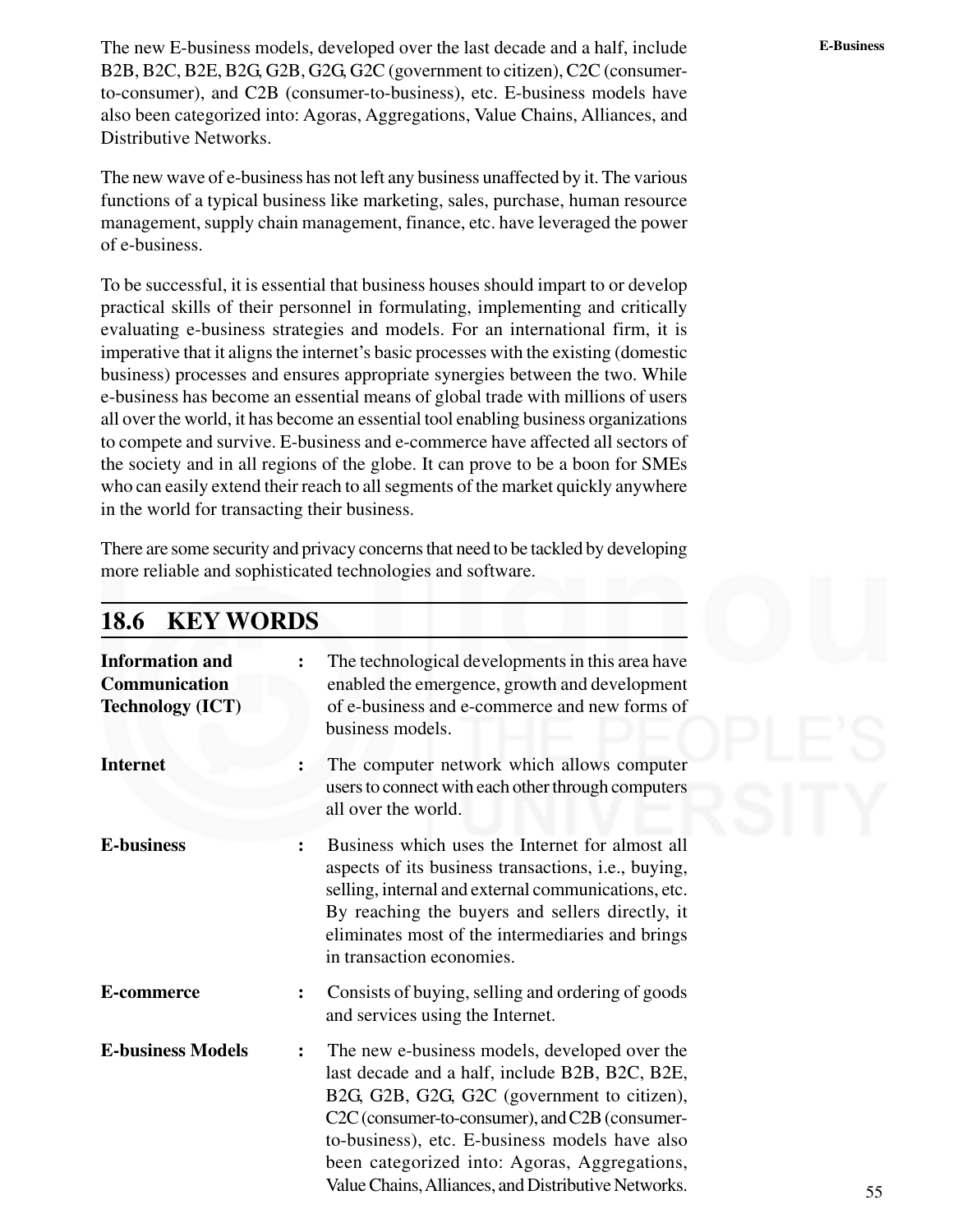### 18.7 **SELF-ASSESSMENT QUESTIONS**

- 1) What are the characteristics of Internet which have been used by the companies to redefine competition?
- 2) What are the important parameters to categorize business models which have evolved leveraging internet capabilities?
- 3) How has internet transformed the way firms interact and conduct transactions with their stakeholders in a globally spread enterprise?
- 4) What is the evidence to show that internet can be leveraged to enhance value across the supply chain in different verticals?
- 5) What are the major challenges faced by online firms or the managers overseeing online portion of their business?

### **18.8 REFERENCE**

www. alibaba.com

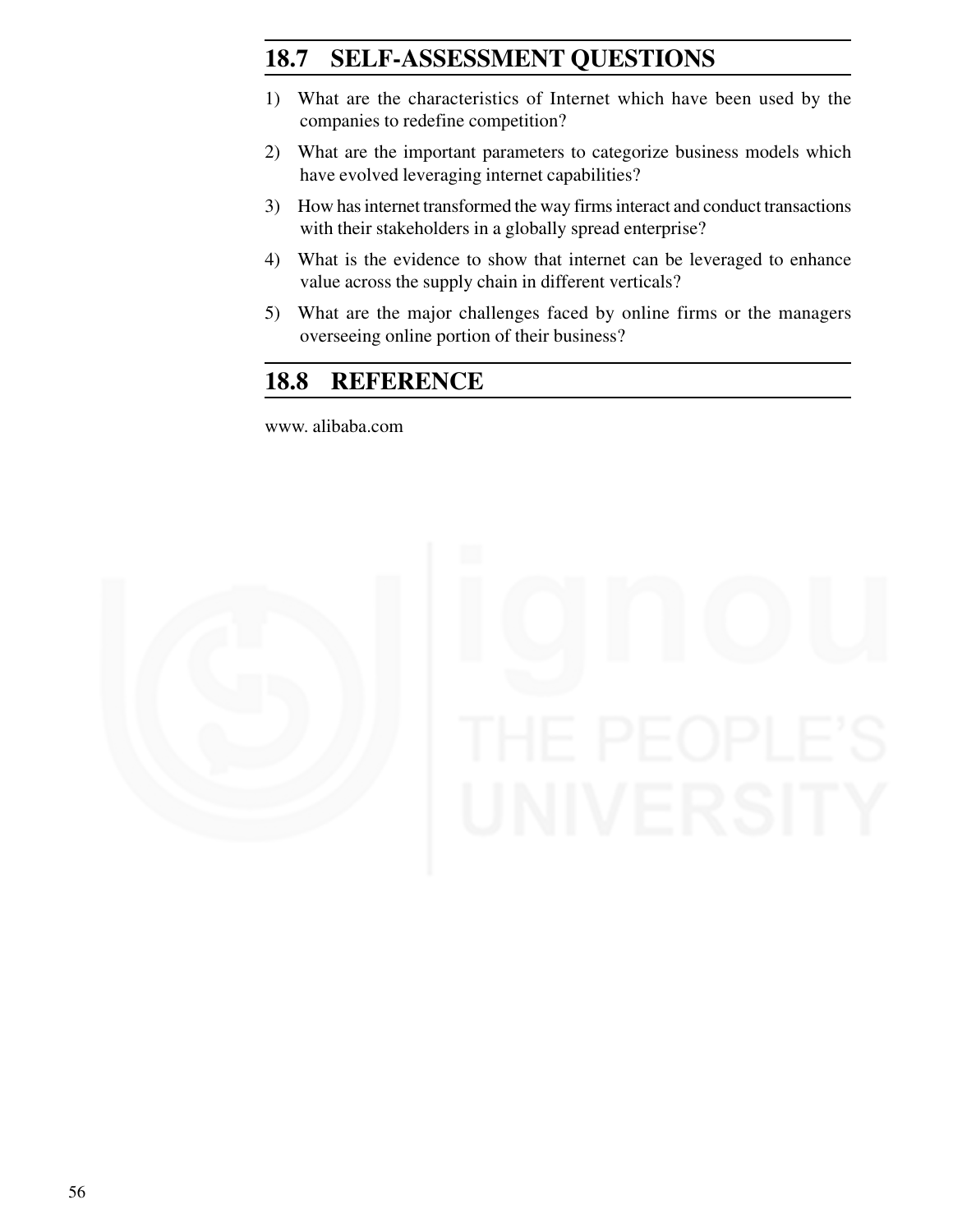# **E-Business UNIT 19 OPERATING IN A BORDERLESS WORLD**

#### **Objectives**

After studying this unit, you should be able to

- familiarize the latest trends and issues in international business;
- identify the issues related to transfer pricing and double taxation;
- view decisions from an intellectual property rights perspective;
- appreciate the application of knowledge management in capacity development; and
- appreciate the technology transfer issues in cross border investments.

#### **Structure**

- 19.1 Introduction
- 19.2 Double Taxation
- 19.3 Transfer Pricing
- 19.4 Intellectual Property Rights (IPRs)
- 19.5 Knowledge Management
- 19.6 Technology Transfer
- 19.7 Summary
- 19.8 Key Words
- 19.9 Self-Assessment Questions
- 19.10 References

### **19.1 INTRODUCTION**

The domain of business in the last few decades has gone through a major shift with regard to its movement, control, velocity and beneficiaries. The last decade has been marked by the growth of China, India, Brazil, Russia and few other countries which have been named as anchor countries or emerging economies in most of the economic and political debates globally. The competition has reached new levels forcing economies to re-look and review its policies and agreements. The industries, reflecting corporate mind set, and civil society have been quite active at inter governmental platforms like WTO, UN etc. Therefore, a wave of standards has been forced as imperatives for businesses to ensure fair level play across the globe and sometimes to retain control of the market shifts by powerful economies. Alongside, businesses have created and innovated new processes and models to stay competitive. These changes which are many, have appeared at local, regional and global level. Some important issues/developments related to these are: Technology Transfer, Knowledge Management, Transfer Pricing, Double Taxation, Intellectual Property Rights etc. This unit will give you some basic understanding of these concepts and a broader overview which helps managers to have a better perspective in today's business environment where global competition fuses with the local competition.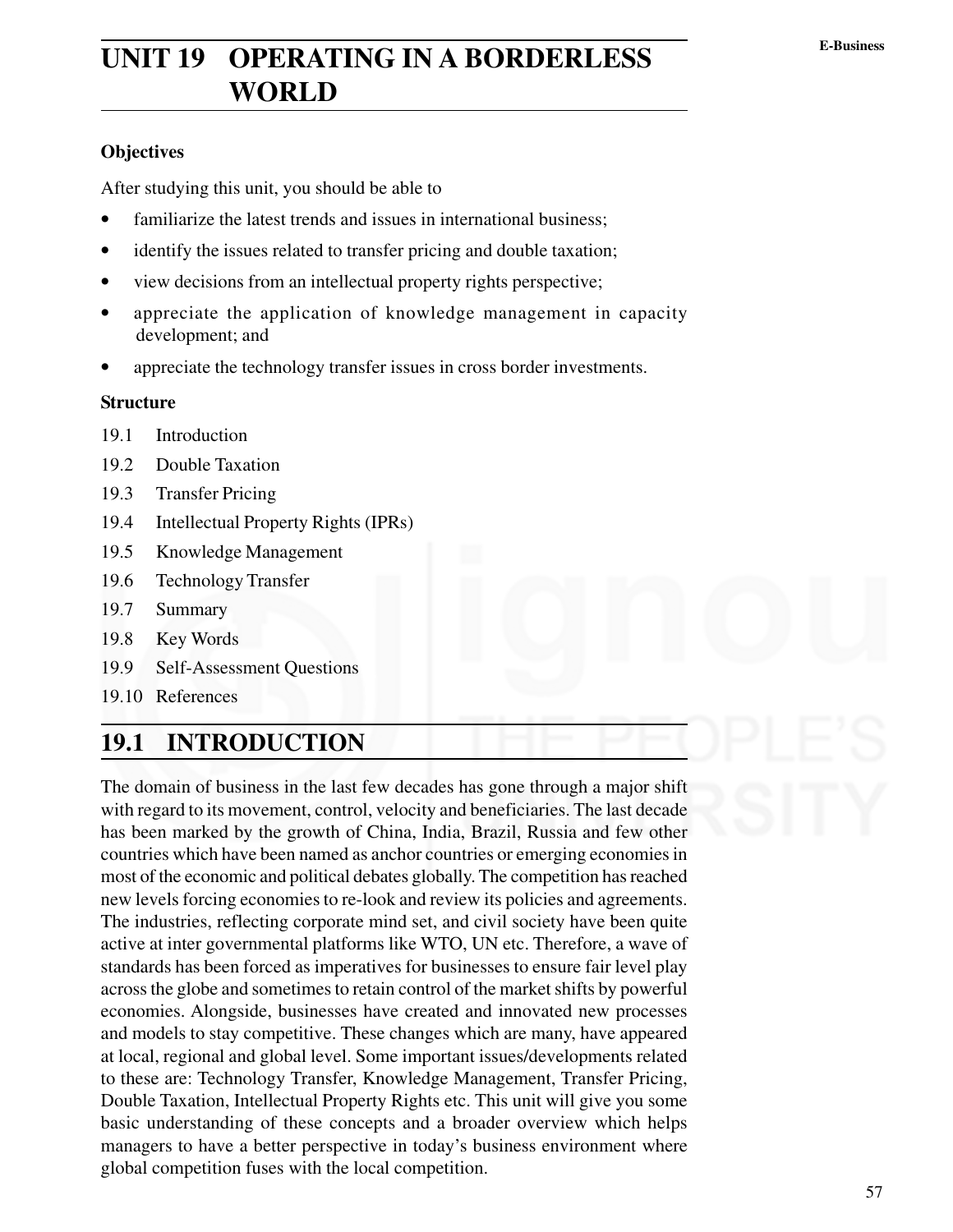## **Emerging Issues 19.2 DOUBLE TAXATION**

Governments in almost all countries impose taxes to ensure funds for their operations. However double taxation has evolved alongside growth in foreign trade of goods and services. Integration of markets and production across globe after mid-twentieth century, and more so in last few decades, has scaled up movement of people and multiple level investments, and operational versatility has become an imperative.

With the growth of liberalisation, competition and complexity have increased in the conduct of business which have led to newer business models, processes, organisational structures etc. on one hand and different tax regimes on the other. The different tax regimes have led to more complexity in regard to tax elements in the trade structure. As a result states and other concerned bodies have addressed these issues in order to bring some sort of fairness in this matter.

#### **Concept**

Inter-country / intra-country dimensions of competition at the corporate and government levels have made the subject of Double Taxation in international business quite challenging. Double taxation arises when corporates or individuals become liable for tax under the jurisdiction of more than one country due to owning of assets, income etc. International tax systems are structured with territorial perspectives and many countries do not levy taxes on income earned outside the country in which the parent company is located. There are also countries which levy taxes on all incomes earned domestically or otherwise. This raises the issue of 'double taxation'. It is a complex issue because of the varied tax structures prevailing across different countries. The complexity increases further because of growing trade flows and means of trade.

It is universally agreed that tax laws should be non-conflicting and that the property should be taxed once and not at different places having different tax jurisdiction. The efforts in this direction have continuously been made to address this issue by global stakeholders. League of Nations, an earlier world body gave emphasis on a tax structure that was compatible to changing requirements. OCED m del, though quite structured has faced criticism for being pro-north. The inte -government organisations, representing developed and developing countries, have shown concern from time to time and have made some contributions.

Hence to define double taxation, according to UNCTAD IIA issue paper series, "Double Taxation can be defined in a non-exhaustive way, as the imposition of comparable taxes by two or more sovereign countries on the same item of income of the same taxable person for the same taxable period".

#### **Principles**

In the context of double taxation, there are few main principles. The general principle is that taxes should accrue to the Government in whose territory the economic activity generating tax revenue has taken place. This is called Principle of origin. The state has the right to impose tax but at the same time is supposed to be accountable for fairness. The other principle is called "Principle of residence" which suggests that an individual or corporation is liable to pay tax in the country of residence on all income earned, from wherever it is earned. A combination of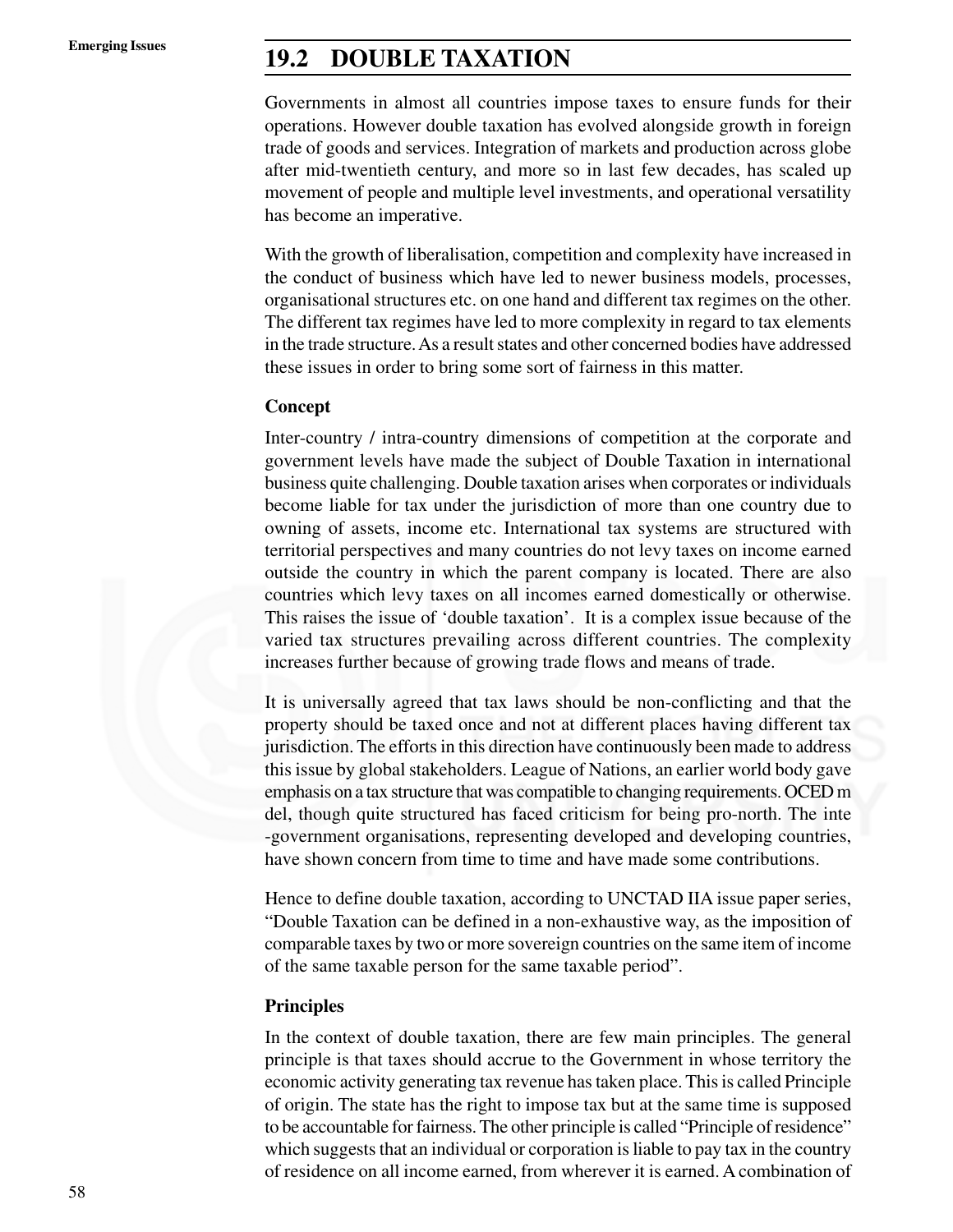**Operating in a Borderless World**

both is found in Britain. OECD model follows principle of residence, while principle of origin is the basis in UN Convention for bilateral agreements.

### **International Trade and Taxation**

Not only in the case of services and trading transactions, taxes on capital assets are attracted in most cases of acquisitions and mergers. It is not only the custom tariffs but dividend payouts, service charges, consultation fees, royalties, brand licensing fees, franchising and several other business activities that may attract taxes. Apart from the economic activity reason for levying taxes, states provide facilities and security to its citizens and corporates. Therefore, state subjects are expected to pay taxes proportionate to the services provided and in most states tax rates are proportional to public facilities and other kinds of support given to its citizens. States have to do the balancing act between fiscal gain through taxes and at the same time maintain the growth of trade. They have to not only to act internally but externally as well by working out ties and understanding with other countries. This results in bilateral treaties on taxes. The bias in tax treaties depends on the adoption of principles like principle of residence or origin.

The OECD model adopted in many treaties, having its basis in the theory of residence, favours mainly the developed partner. These are also used as incentive instruments to attract foreign investment. Tax avoidance is an offshoot of this policy measure.

Tax policy is modelled on lines of deduction, credit or complete exemption to ensure incentives for the intended stakeholders. All these approaches have different objectives from the perspective of capital exporting and capital importing countries. Due to lack of clarity on capital flows and its high mobility, it becomes tougher to ensure foolproof tax administration. The taxation related to flow of goods and services across borders is relatively easier as compared to taxation on foreign investments. The issue is not limited to companies working as partners situated in different countries, but it could be the same company operating across borders having differentiated tax structures.

As the corporates started expanding into other countries from their parent countries, pricing of all kinds of assets, services, and funds become complex, despite transfers taking place within the organization. It actually comes under multiple jurisdictions. This gave rise to the concept of transfer pricing which will be dealt in more detail in the following section. Government as well as multi-national corporations suspect each other as relatively advantageous. These situations result in conflict between business entities and authorities situated in different countries. Bilateral treaties have provisions to address such disputes through mutually agreed procedure, where one to one discussion method is used to arrive at a conclusion or arbitration where resolution is sought through arbitration mechanism etc.

The issue of double taxation is quite old and has become a more relevant concern in today's era of liberalisation and expansion of multinational corporations which have operations and offices across globe in many jurisdictions. Economic considerations prevail over everything else. Therefore, cooperation and agreement are the essential guiding forces, including taxation and trade issues.

The progress made is not regarded as equally fair in case of taxation rules as there is conflict of interest between global and local interests. The countries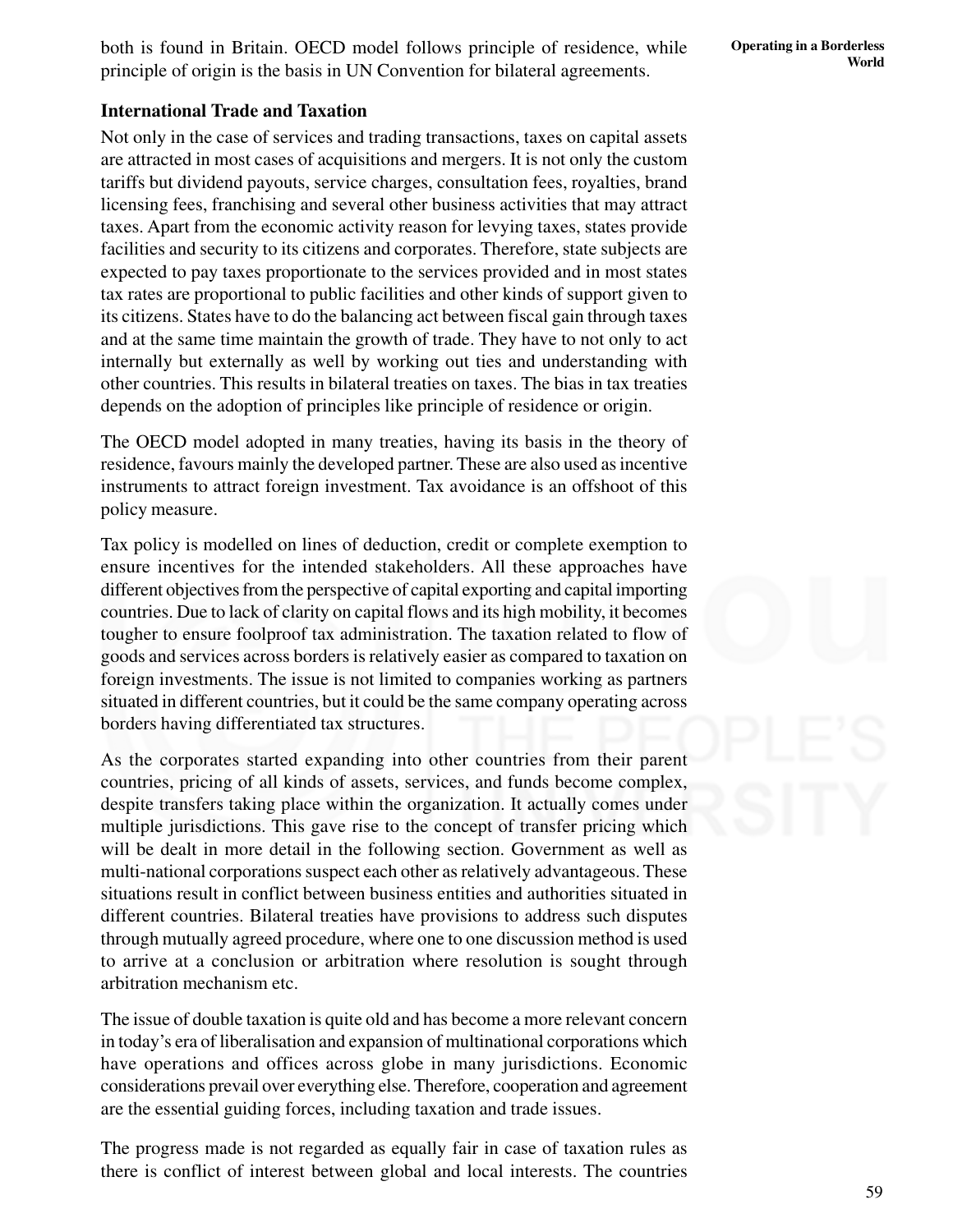**Emerging Issues** need to set their targets/ priorities based on their capacity and resource strength. A theoretical input indicates that higher Foreign Direct Investment inflows have taken place as a result of a large number of Double Taxation Treaties signed with large capital exporters. However, this is effective only in case of middle income countries, but not so in the case of lower income countries.

### **19.3 TRANSFER PRICING**

Multinational and bigger companies operate through multiple divisions or subsidiaries. These companies transfer goods and services across divisions. The pricing of goods and services that are transferred intra-corporate is defined as transfer pricing. It includes transfer of tangible and intangible items across the corporate sub-units. Transfer pricing, therefore, applies to transactions of all types including royalties, fee payments, dividends etc. Hence Transfer Pricing refers to the value of goods or services in intra-company transaction among subsidiaries that are present in different countries.

The pricing done this way helps draw parity as part of the global strategy to minimize tax and other such liabilities because of tax differentials present in various countries. Similarly, in domestic trade, transfer prices are normally based on either profitability of each division or maximization of profits of the company. When trade of goods and services take place among the corporate affiliates across the countries, several issues e.g. country taxation, tariffs, currency exchange come into picture while establishing suitable transfer prices. Multinational companies use transfer prices to optimize profit goals. Being present in multiple countries, there is a possibility to leverage benefits of trade regulatory system and rules prevalent in different countries. As a result, many times the investment in other countries is triggered by the tax rules of a particular country.

#### **Approaches in Transfer Pricing**

There is relatively little theoretical base compared to other areas of treatments around economic transactions. The research has so far focused on short term and long term impacts of transfer pricing. The theory developed on pricing approaches discusses computation through marginal cost of seller, market price, negotiated price, marginal cost and share in end profits. The approaches differ based on competition at various levels, market knowledge and dynamics and pricing objectives. The major practices comprise marginal cost transfer pricing and those that are based on market price. The former approach is based on the premise that the marginal cost of suppliers' production be considered as optimal transfer price assuming perfect information and uniform tax structures. The former concept varies with the intensity of competition, across different types of markets. Therefore, exogenous variables play quite a prominent role in influencing dependent variable i.e., pricing. The later concept based on market price considers the influence of markets in the closest vicinity as the main influencers. It may also be taken as general market price that would be charged in the open market. The market price based price is also known as arm's length price which is assumed to be effective in long-term rationalization of company-wide taxation and resource allocation issues. The approach for this concept further disaggregates into various recognized methods such as Comparable Uncontrolled Price Method (CUP), Resale Price Method (RPM), Cost-Plus Method (CPM), Profit Split Method (PSM), and Transactional Net Margin Method (TNM).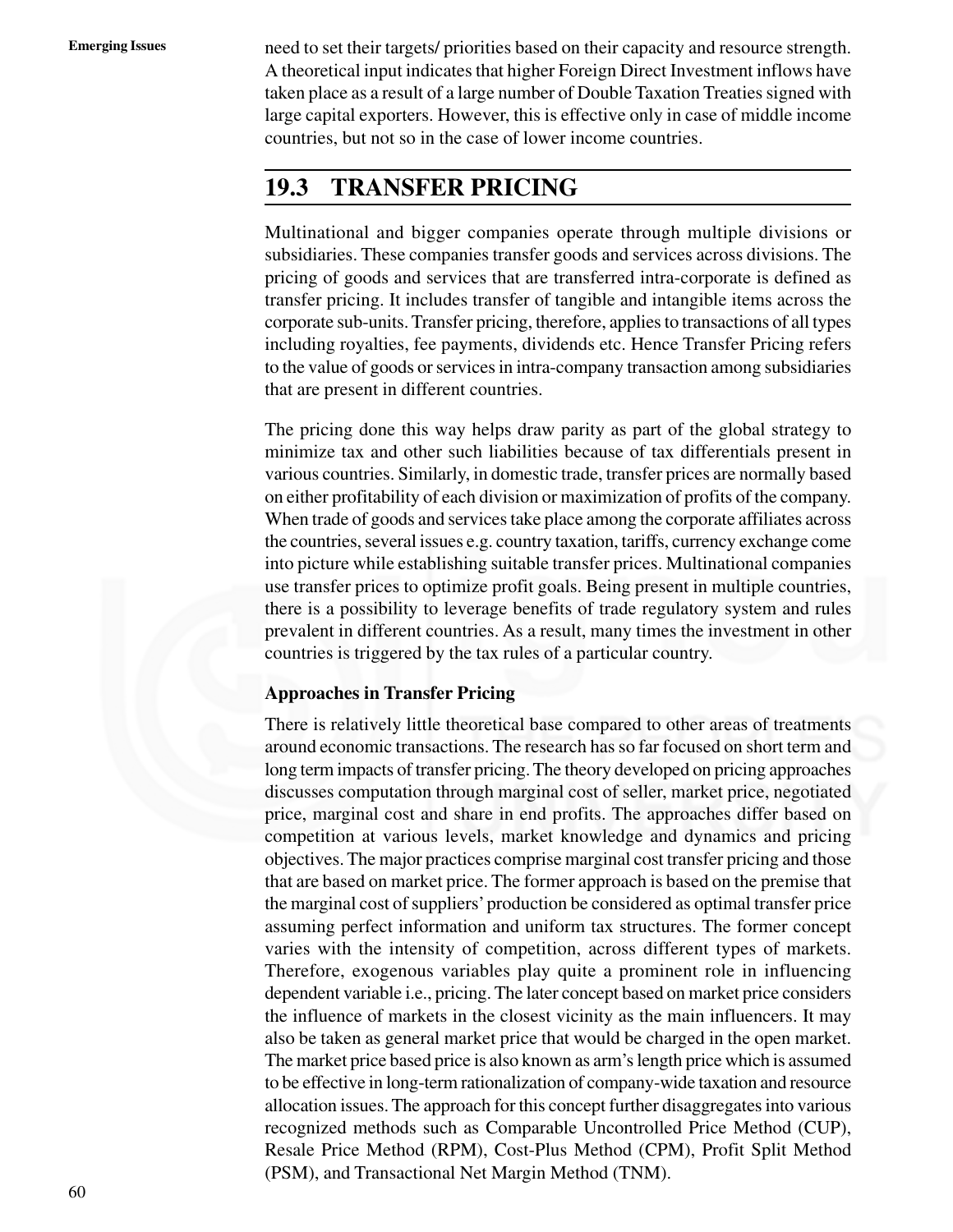# **Operating in a Borderless 19.4 INTELLECTUAL PROPERTY RIGHTS (IPRs) Operating in a Borderless** World

According to WTO IPRs are the rights given to persons over the creation of their mind.

IPR is the basic mechanism for controlling knowledge access by way of providing formal set- up, access controls on depersonalized knowledge created with the intent of furthering innovation. The innovation once codified from the tacit knowledge of its creators is normally considered as a public good. The reason is that the innovation and knowledge once created can be used by others. IPRs are the rights to persons for their creations which they can use for a certain period of time. It includes creations like artwork, designs, inventions, names, symbols etc. IP relates to inventions, and industrial designs. Trademarks come under the domain of industrial property, whereas copyright covers literary and artistic work and related designs. IPR infringement involves the use of protected intellectual property right without the authorization of the owner of the right. However, global business environment and the use of intellectual property mainly fall under patents, copyrights and trademarks. There has been a lot of research around these areas of intellectual property. The Unitarian theory revolves around chosen action to enable greatest good for greatest number. The Labour theory asserts the right of the person who has put in the efforts in any kind of creation, and the Personality theory supports the satisfaction of human needs by way of property rights.

#### **IPR related Processes**

An entity which owes the invention gets the patent which helps the entity to leverage that by way of making, using and selling the invention. The patents are given to inventions that are useful, noble and non-obvious and for a specific period of time and typically for 20 years. A trade mark typically belongs to a company, product or concept, picture, symbol by way of a unique name creating a unique identity. The trademark owner can leverage the trademark. The trade marks must be registered with the specified offices in the respective states to receive the IPR protection. Some of the best practices of IPR registered companies are that the internal controls over IPRs are in writing and includes procedures for monitoring and feedback. There is a division or a department within the organization to look after IPR laws and guidelines. There are written internal control procedures for assigning duties and tasks to a position rather than a specific person. It is seen that a periodic review is done of the transactions having IPR implications. The royalties, proceeds and indebt payments related to the use of IPR are accounted for wherever applicable and included in the price actually paid or payable. The communication exists between different departments to ensure that the information related to IPR issue is disseminated. The responsibilities of the Import Manager include holding the responsibility for adherence to IPR laws and guidelines. He/she must ensure that the staff involved in international business transactions have knowledge on the current issues and revelations relating to IPR. The accounting and finance departments properly account for royalties, proceeds and indirect payments related to the use of IPR and where applicable these payments are included in the price actually paid or payable.

#### **Managing IPRs in International Business**

In the context of international transactions, the import manager should conduct quality control reviews of its suppliers located in other countries to look for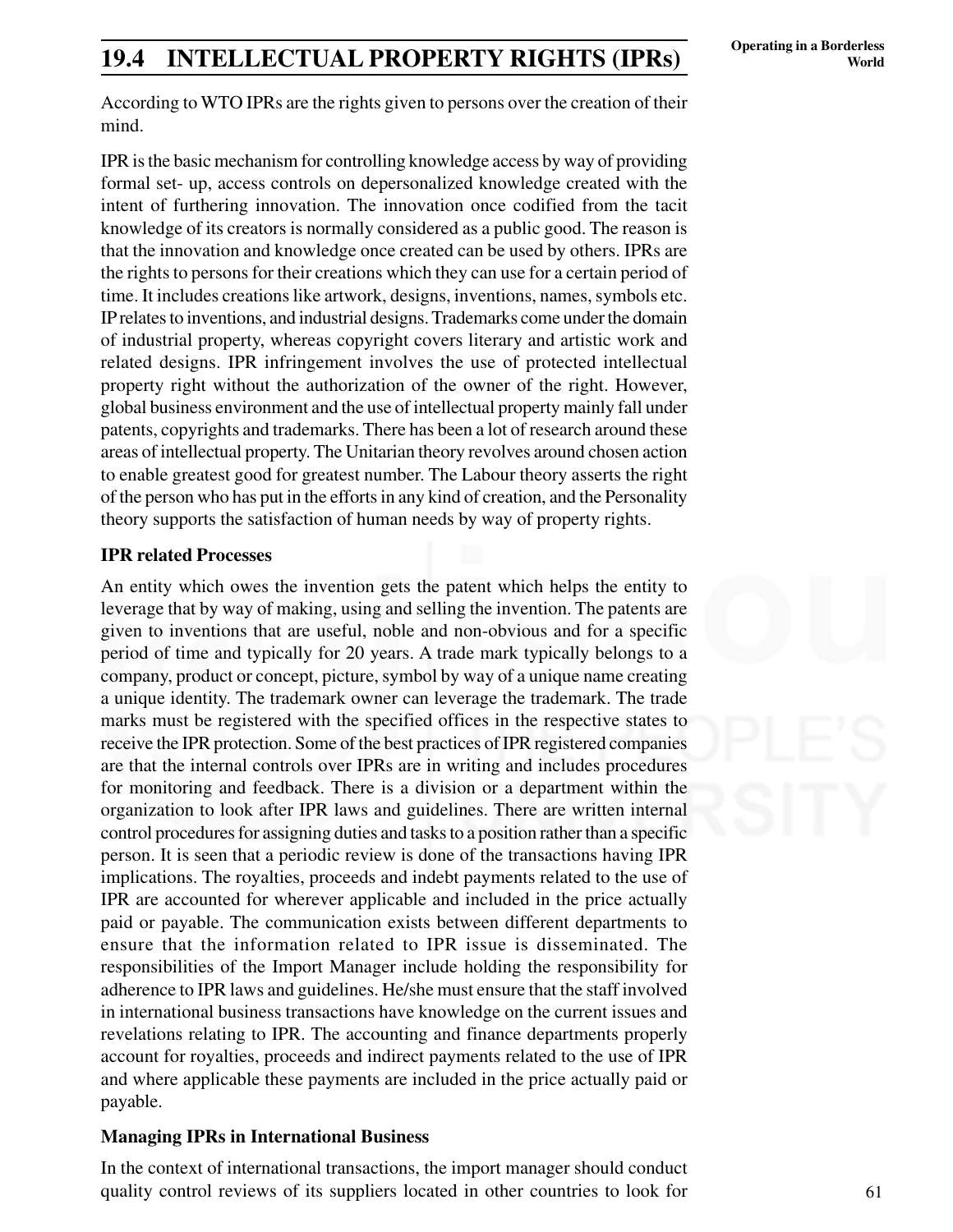**Emerging Issues** items bearing marks that could involve potential infringements of registered and recorded trademarks. The import department should maintain data about imported merchandise mapped to the IPR and its specific requirements. This data should be updated on regular basis. The copy right is a sort of protection for the people who develop designs, artwork, pictures, literary work, software, music and the like. All these areas are properly regulated at the state and inter-governmental levels because it is important that goods and services which cut across boundaries need such kind of protection for sustainability of innovation and creativity. The World Intellectual Property Organization (WIPO) is a specialized agency and an inter-governmental organization of the United Nations. It is dedicated to developing a balanced and accessible international intellectual property (IP) system, which rewards creativity, stimulates innovation and contributes to economic development while safeguarding the public interest. The statistics from the WIPO indicate that the global as well as local companies are very much progressive towards getting more patents in their own countries and internationally as a matter of strategy and protection of their interests. The corporate world keeps watching each others' nose in the area of intellectual property so that they can sustain their competitive edge based on innovation.

> Trade-related aspects of Intellectual Property Rights (TRIPS) are a WTO initiative to create a level playing field in the domain of intellectual property. The Agreement established minimum levels of protection that each government has to give to the intellectual property of fellow WTO members. It specifies enforcement procedures, remedies and dispute resolution procedures. The agreement emphasises enhancing social and economic welfare benefiting both the procedure and the users. Despite the stress on technical innovation, many advocates of trade liberalization regard TRIPS as a bad policy owing to TRIPS' wealth redistribution effects (moving money from people in developing countries to copyright and patent owners in developed countries) and its imposition of artificial scarcity on the citizens of countries that would otherwise have had weaker intellectual property laws.

#### **Activity 1**

Arrange a meeting with a knowledge executive of a multinational corporation operating in India and discuss how the latter approaches and manages its IPR, write down the main points of your discussion and share them with your peers in the counseling sessions.

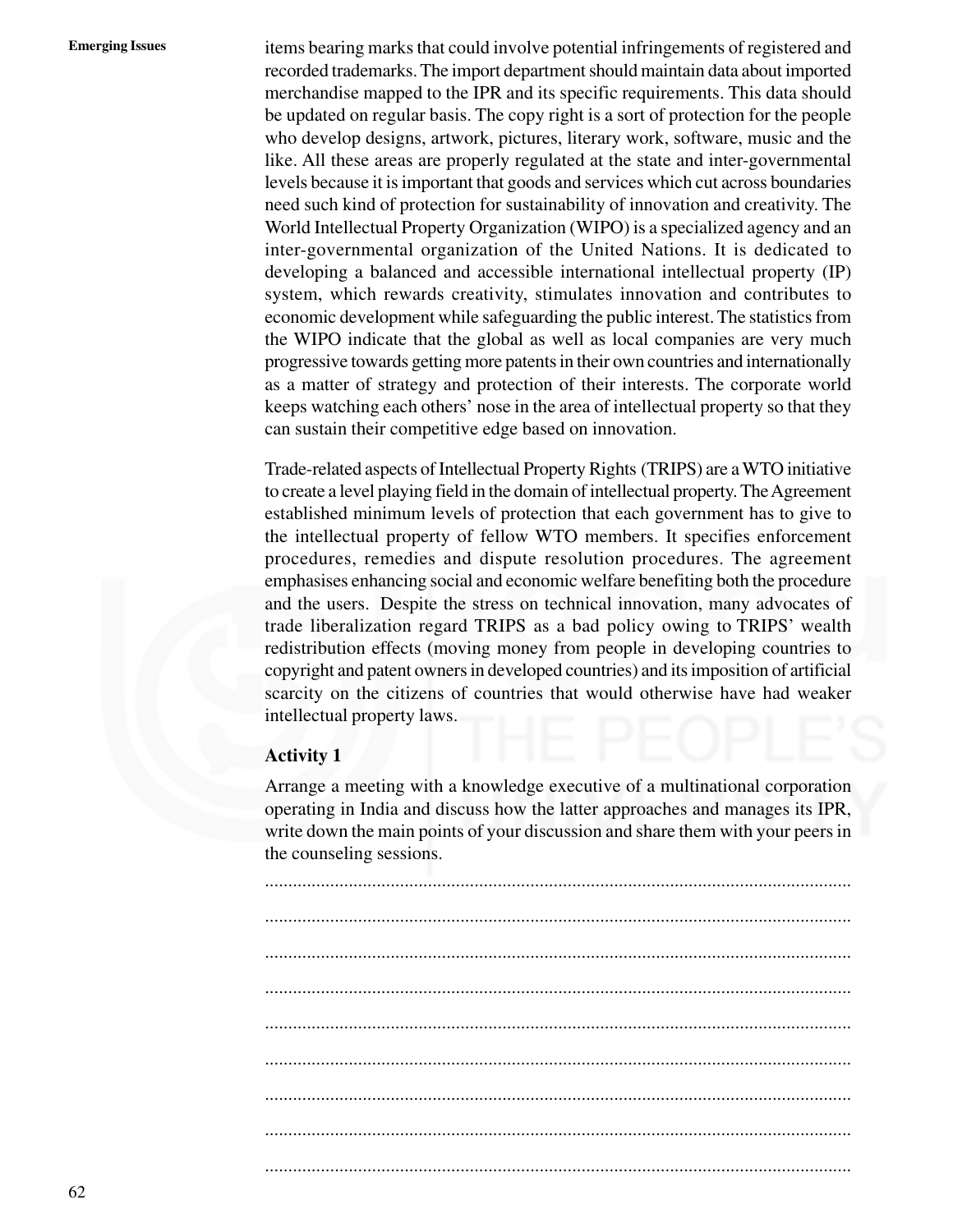# **Operating in a Borderless 19.5 KNOWLEDGE MANAGEMENT World**

Knowledge management is a set of processes and methods followed by companies to identify, develop, represent and provide relevant knowledge that it possesses to its stakeholders. The knowledge management programmes evolve from corporate objectives like better performance, innovation, sustainability, collaboration needs, etc. under the heat of intense competition due to globalization and liberalization. Knowledge management is not seen as building a large electronic library but a collaborative output where people think together and the output is archived for further use. There is a myth that knowledge is highly people-based. However, while operationalising the knowledge management projects they often end up as technology implementation projects. The knowledge management encompasses many terms used by academicians which includes information systems, learning systems, strategic management and innovation. Similarly, knowledge management can be seen from different perspectives like technology, organization and ecology. The technology dimension focuses on knowledge sharing and growth. The organizational dimension focuses on facilitating knowledge process and institutionalization of the knowledge creation and dissemination process. The ecological dimension considers knowledge management as a complex system of people, knowledge and environmental factors.

#### **Concepts related to Knowledge Management**

It is essential to understand the concept of knowledge before we embark on the concept of knowledge management so that proper perspective is developed. The basic building block of knowledge is data. Data can be a hot object , processes, events and so on. Process data is called information. However, simply collection of data is not information. The process data to be called information represents something which adds to the learning of the receiver and therefore has a utility. Knowledge is information blended with experience and learning which could be in very general or specified in a particular domain.

The knowledge management concept is based on the understanding of key distinction between tacit and explicit knowledge. The tacit knowledge is generally subconscious, internalized and sometimes unknown competence. The explicit knowledge is conscious, external and mostly conscious competence. The knowledge management programmes are meant to convert this tacit knowledge into archived explicit knowledge. Therefore, it is important to identify the knowledge centres or the experts who have the knowledge based on experience and learning and extract that knowledge for the creation of knowledge management systems. There are specialists who are good at extracting the knowledge from the knowledge centres and they are called Knowledge Engineers. It requires art, persistence and resources to persuade knowledgeable people to share the knowledge with the Knowledge Engineers. It also requires appropriate policy measures to motivate the knowledge providers. Once the knowledge is extracted it is translated into set of roles which essentially describes systematic solution to problems, problem identification, reasons for the problems and so on. This information is translated into a set of rules and coded into a database which is called a Knowledge Database, the core of Knowledge Management System.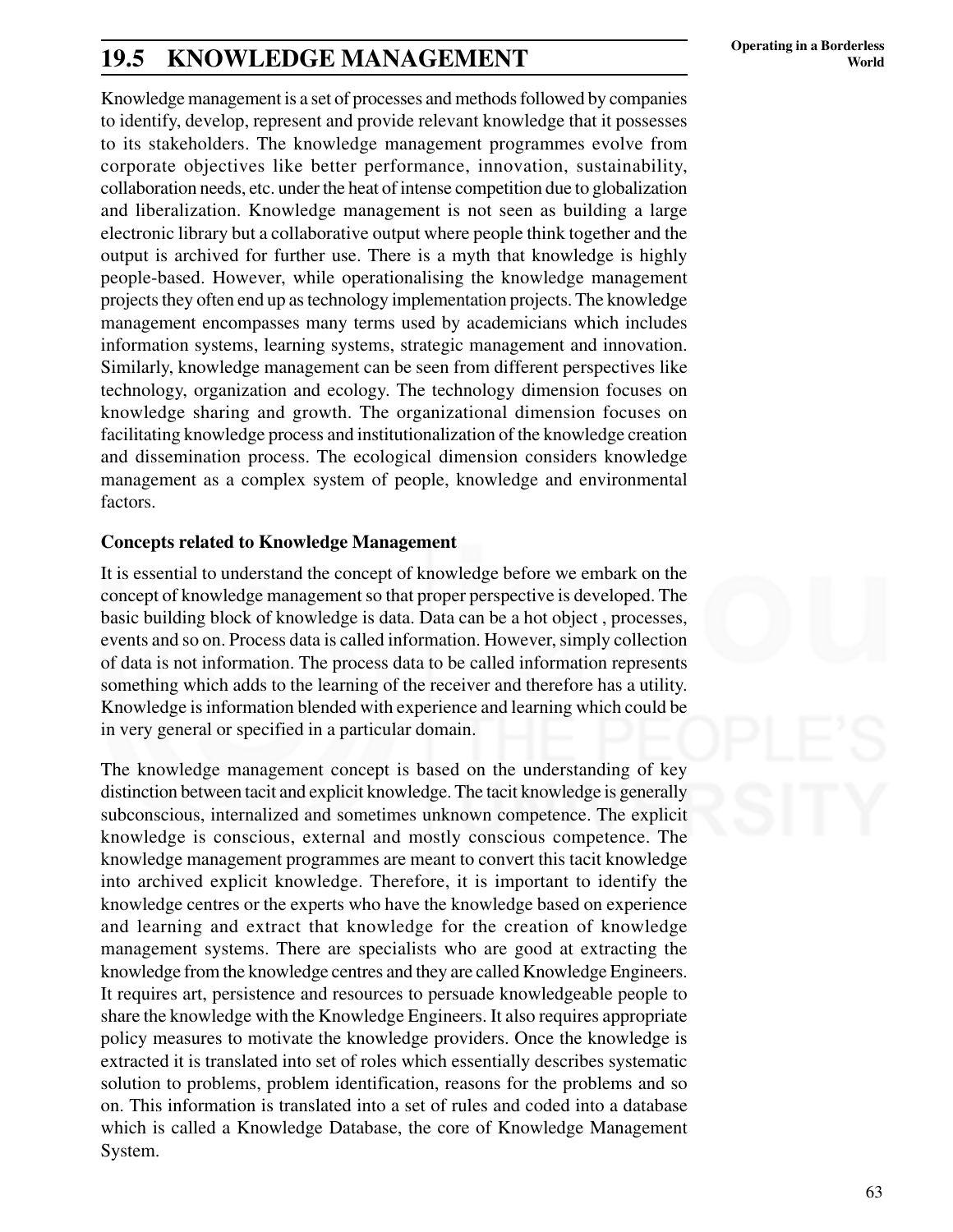**Emerging Issues** The whole process of knowledge management is done in the perspective of stakeholders/users knowledge requirements. Therefore, a thorough study of requirement analysis is done. These requirements also include the behavioral study of the users, processing styles, navigation styles etc. Based on this, an interface called knowledge user interface is developed. It works on knowledge inference engines which are software applications meant for processing the knowledge database to get the appropriate set of roles relevant to the users' queries. The inference engine along with the user interface ensures interactivity of the knowledge management system with the user because most of the time the query or the problem requires interactivity between the user and the available set of roles in various stages to arrive at the final or desired outcome.

#### **Knowledge Management Capabilities**

To create an competitive edge, the corporates must leverage their historical, existing knowledge and create new knowledge that places them in a vintage position. The organizations need to build various capabilities to make the knowledge management work for them. Technology comprises the most important part of the infrastructure necessary for creation of new knowledge and for building the archive of old and existing knowledge. By putting collaborative networks of information and communication systems, knowledge can be integrated. Technology being multifaceted it is important that the technological infrastructure supports all types of knowledge flows. One of the important developments in the recent past has been in business intelligence technologies which help the company to take on its competition at a high end level called analytics. Collaborative and distributive learning technologies enable companies to do away with structural and geographical barriers which help continuous growth of knowledge. Knowledge discovery technologies allow the firm to find new knowledge that is either internal or external to the firm. Knowledge mapping technologies allow the firm to effectively track sources of knowledge, creating a catalogue of internal organizational knowledge. Knowledge application technologies allow the firm to track knowledge about its customers, partners, employees or suppliers.

The technological structure has to be supported by appropriate organizational support which requires necessary institutionalization. Therefore, it is necessary that organizational structures are designed to encourage knowledge sharing within the processes and across the organization. It is also important that the culture of the organization is supportive of the knowledge sharing process. Ability to do that is one of the key competencies required at a firm level. There should be encouragement to employees to interact formally and informally so that relationships, networks and perspectives are shared by people working in different spheres, different processes, different departments and so on.

One of the important areas of knowledge management process along side the growth of knowledge management system has been the focus on protection processes. The organizations having evolved in this area also start focusing on the security oriented knowledge management processes to protect the knowledge and avoid its misuse. To protect its knowledge and therefore its competitive advantage, it is necessary that it is protected. This issue is seen in the perspective of intellectual property rights, though not all knowledge can be defined under IPRs. Therefore, necessary measures with regard to policy, planning and execution need to be taken to ensure that there is least chance of undesired leakage.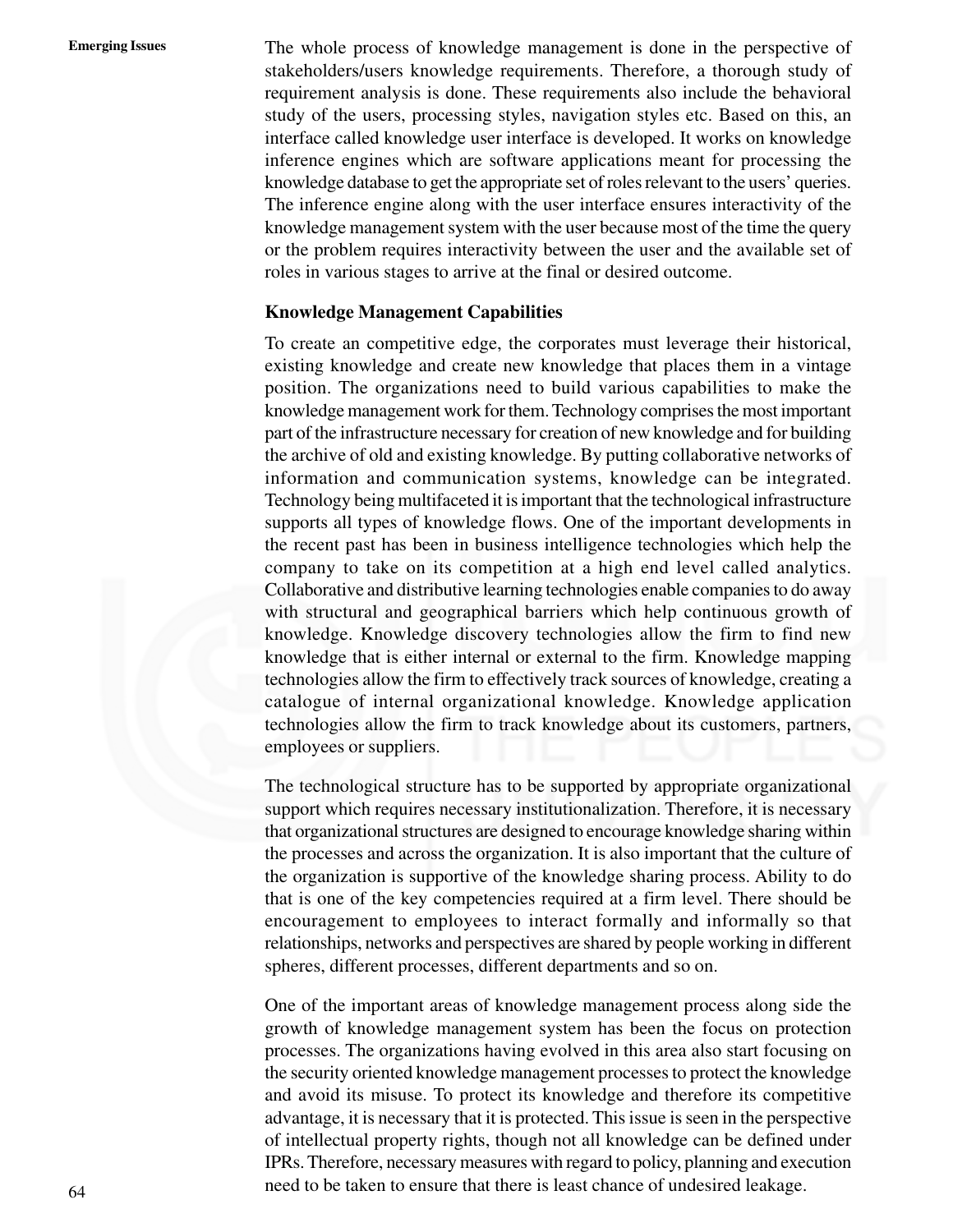Like most other change projects knowledge management projects survive on senior management support. The support is particularly crucial for transformation oriented knowledge projects. The support can be in the form of sending messages regarding the criticality of a system, corporate success , providing resources and funding and also getting engaged in the process.

#### **Activity 2**

Scan the necessary literature on knowledge management and note down the main points in relation to the following:

- a) Why knowledge management assumed greater importance over the recent years?
- b) How can a firm go about strengthening its knowledge management capabilities and what should be its priorities?

...................................................................................................................... ...................................................................................................................... ...................................................................................................................... ...................................................................................................................... ......................................................................................................................

### **19.6 TECHNOLOGY TRANSFER**

The importance of knowledge capital transfer has grown over the years in international business due to increasing trade between countries, resource scarcity and liberalization. The reason is that the knowledge transfer process in acquisitions is quite different from the other ways of managing the relationships between two corporate entities located across boundaries. The only comparable situation would appear to be in strategic alliances, in which the approach to knowledge sharing changes as the alliance evolves. The economic and social scientists have seen that when a source firm possesses a superior technology relative to a host firm and if the source firm opts for FDI, technology may diffuse to the host firm if it hires workers who have been exposed to the superior technology by working for the source firm. Further, that the source firm may be able to increase its profits by raising enough the wages it pays to its workers to prevent them from switching employers. Such a wage premium can raise the source firm's profits by preventing cost reduction for the host firm that would otherwise occur.

#### **Implications**

Technology transfer increases the host companies' gains and value potential which translates into utilities for its stakeholders. If the realization of one of these benefits is insufficient to make FDI more attractive relative to production elsewhere for the host country, the latter can leverage appropriate policy measures to lure investments along with the desired technology. While there are some advantages, there are some implications too. **First,** besides technology transfer the other major explanation for productivity increase is FDI heightening competition. Heightened competition forces productivity improvement. **Second**, it is also possible that firms have vested interests for putting FDI in a shielded communication during the initial entry times to ensure that host state policy remains favourable.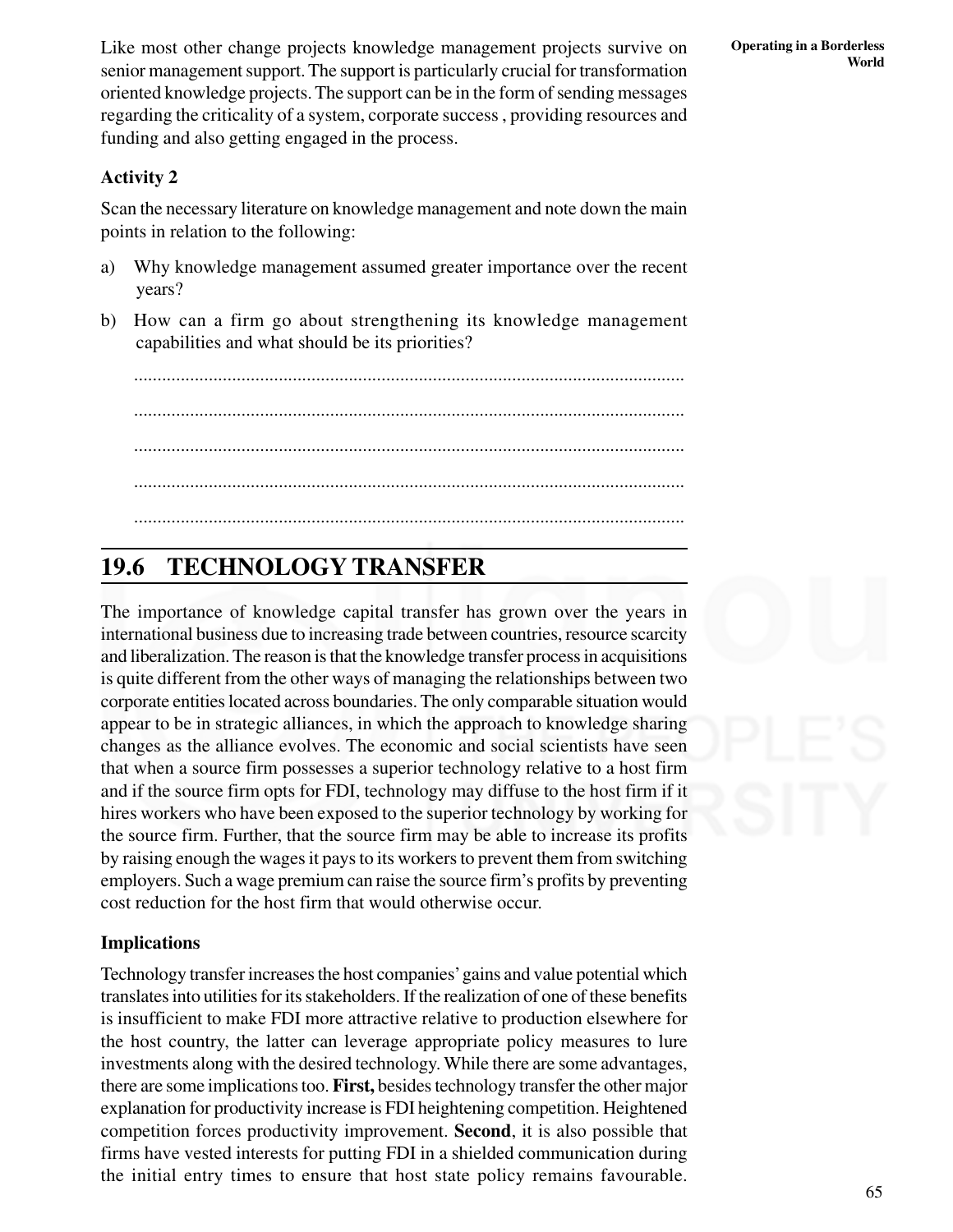**Emerging Issues** Sometimes they enter wanting lo learn new capabilities. Investors may be strongly influenced by the initial level of competition in the market they are entering. Research has found that foreign presence is correlated with significantly higher productivity when large technology gaps do not exist between foreign and host levels. At times foreign firms enter, technology transfer is available, but incumbents are unable to absorb the new capabilities.

> Since the transfer of technology brings about change with multitude of dimensions, the utility is governed by the relevant drivers operating at different levels of the economy at local and global levels. Decision makers in recipient countries must evaluate the consequences of transfer in terms of operational, economic and technical feasibility.

### **19.7 SUMMARY**

Double Taxation takes place when the same income (or property) is subjected to tax (or tax levies) in more than one country. The issue arises because of the way the tax systems are structured in different countries of the world which, of course, are not uniform. Some counties (or states) levy taxes based on the 'principle of origin' (that is where the income originates by reason of the economic activity taking place and which led to the generation of income), while some other countries (or states) levy taxes based on the 'principle of residence' (that is, taxes are payable in the country of residence on all incomes earned wherever in the world). The chances of double taxation in international business increase because of its very nature. If economic harshness and unfairness that double taxation results in is not mitigated, it leaves the parties affected feeling aggrieved and discouraged, besides giving a disincentive to foreign trade/business. Several countries of the world have entered into mutual double taxation treaties which address to and take care of double taxation problems.

Transfer pricing is used by multinational corporations when goods or services are transferred from one unit/division/entity of the corporation to another unit/ division or entity. The transfers take place at a price which, of course, is internal to the corporation. However, prices can be fixed in such a way that, overall; the corporation is benefited at the cost of the host country which might lose its revenue in taxes, etc. The governments of the host countries, therefore, feel concerned and do whatever is possible to minimize the impact of transfer pricing on its revenues. There are various approaches to fixing transfer prices.

Intellectual Property Rights (IPRs) arise from holding of patents, trade marks, copy rights , etc. which accrue to a person from inventions, innovations or new scientific discoveries, etc. registered with the country's assigned authority. New technologies often have IPR significance. In international trade or business, the parties concerned have to take care of such aspects and have to respect the property which, otherwise, may lead to legal tangles. The World Intellectual Property Organization (WIPO) is an inter-governmental organization of the United Nations meant to regulate such matters in the public interest and to promote economic development.

Knowledge Management includes all processes and methods employed by an organization to identify, promote, develop, gather, use and provide knowledge to its members and other stakeholders for firm's continued growth and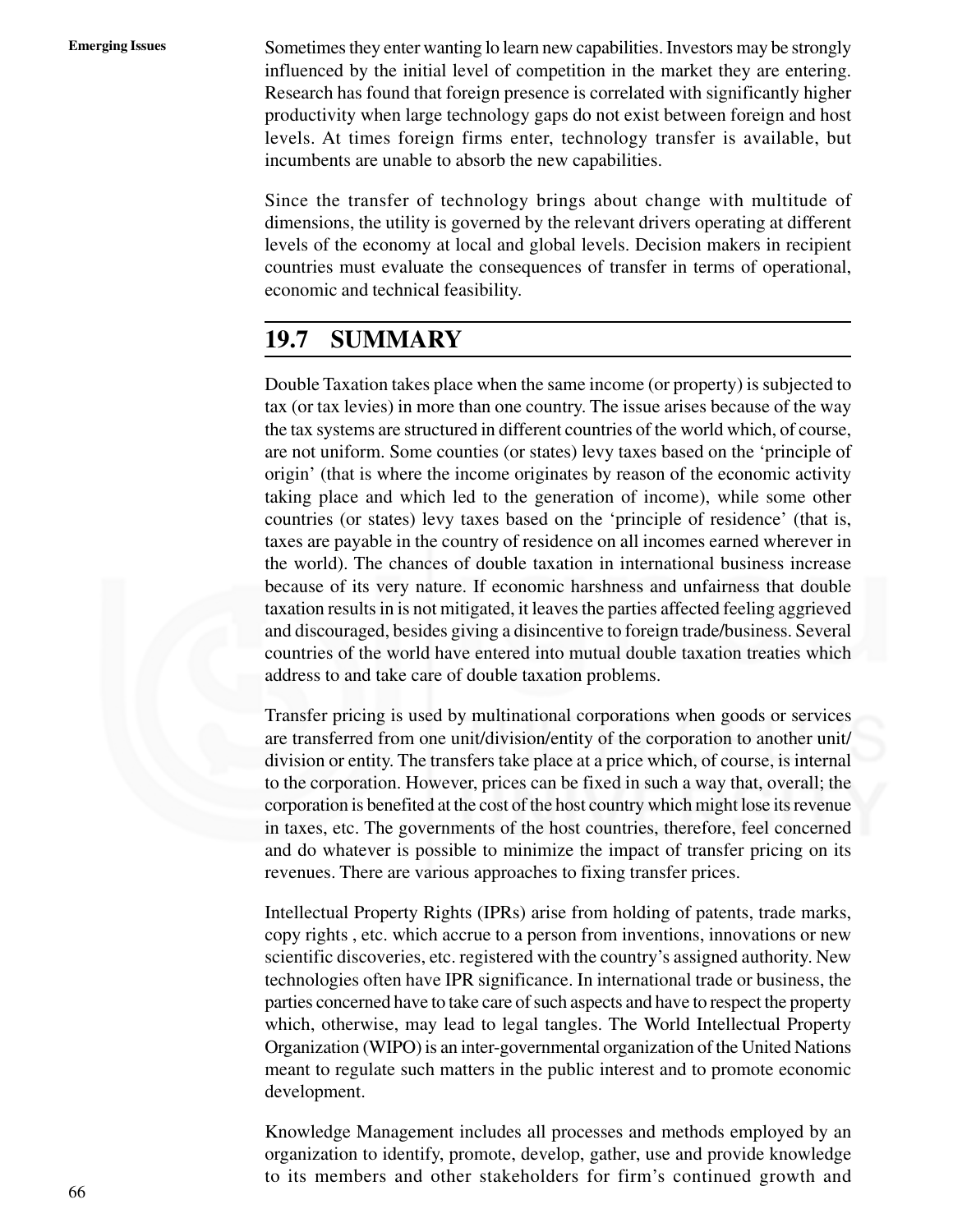profitability. Knowledge management has become imperative due to the present fiercely competitive environment. It derives its sustenance from new knowledge/ learning created, innovations and new technologies developed or acquired. It has a special meaning for international business players as they have to compete in the world market against the best in their field.

Technology transfer is taking place on a large scale because of greater flow of FDI, need for early diffusion of technologies, and increasing mutual interdependence in several matters. Technology transfer, whether on government-togovernment level or private-to- private level, gives rise to several issues (environmental, economic and legal) which need to be resolved appropriately.

### **19.8 KEY WORDS**

| <b>Double Taxation</b>                               | Arises when the same income (or property) is<br>subjected to tax in more than one country. It<br>discourages international business/trade unless the<br>issue is resolved.                                                                                                                     |
|------------------------------------------------------|------------------------------------------------------------------------------------------------------------------------------------------------------------------------------------------------------------------------------------------------------------------------------------------------|
| <b>Transfer Pricing</b>                              | The practice of pricing goods and services<br>transferred from one unit of the company to<br>another (i.e., internal transfers).                                                                                                                                                               |
| <b>Intellectual Property</b><br><b>Rights (IPRs)</b> | Legal rights arising from holding of patents, trade<br>marks, copy rights, designs, etc. which have been<br>granted by competent authorities.                                                                                                                                                  |
| <b>Knowledge Management:</b>                         | Includes all processes and systems to promote and<br>preserve new and existing knowledge for use of<br>the organizational members for gaining competitive<br>edge.                                                                                                                             |
| <b>Technology Transfer</b>                           | A transaction in which the owner (seller) of a<br>technology (who has proprietary rights) supplies<br>know-how (documentation such as blueprints,<br>manufacturing drawings, etc) through licensing or<br>some other arrangement to the licensee (buyer) of<br>technology for a consideration. |

### **19.9 SELF-ASSESSMENT QUESTIONS**

- 1) What are the important principles and concepts which help us to have a basic understanding of double taxation issues?
- 2) Whom does double taxation affect across border transactions?
- 3) What is transfer pricing? What are the various approaches to transfer pricing?
- 4) What is IPR and what are its different categories? How can a corporate or individual acquire the property right for the technology based innovation and design work?
- 5) What are the management challenges in relation to IPRs for a firm in the global context?